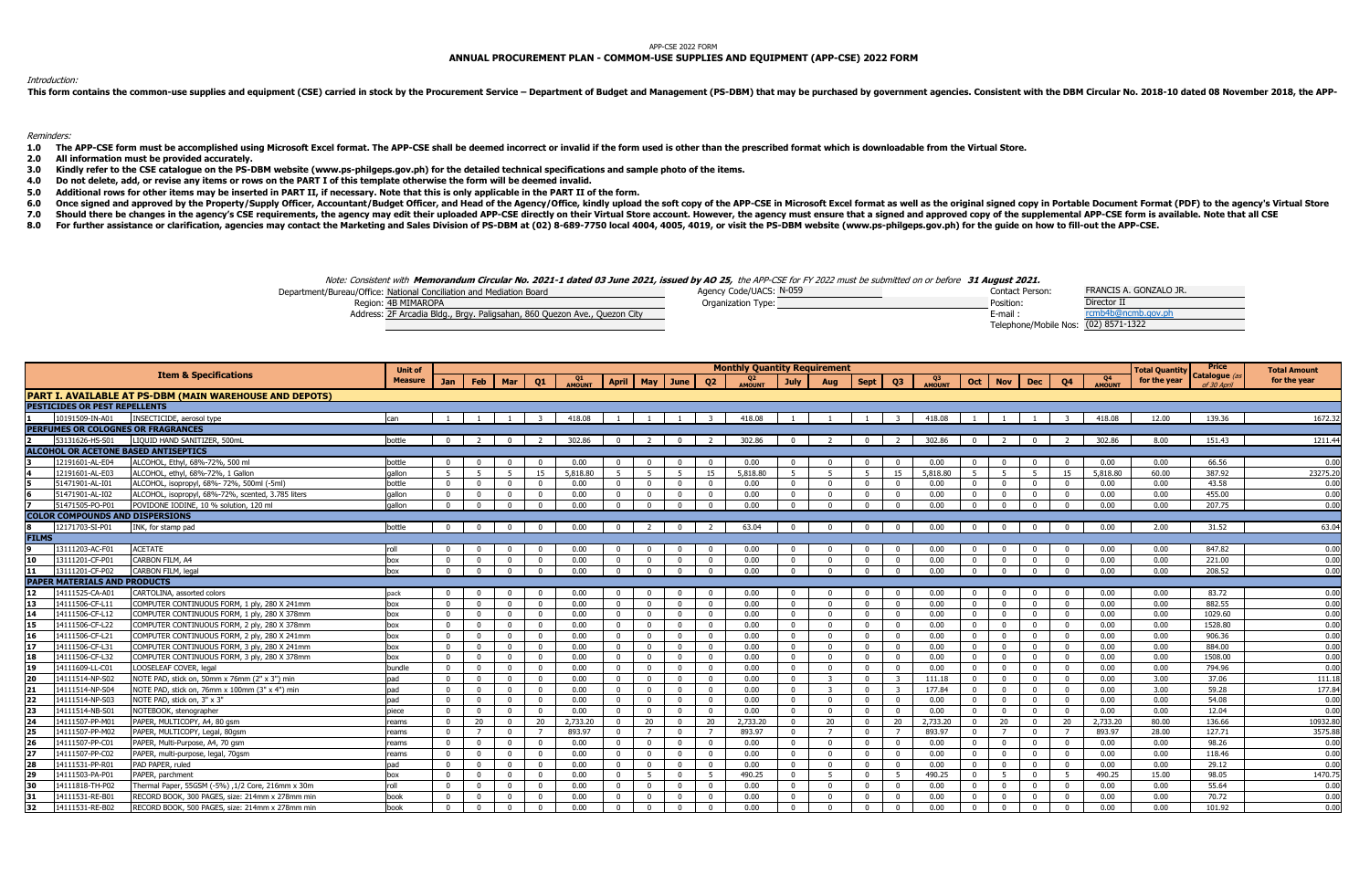| 33<br>14111704-TT-P02                          | TOILET TISSUE PAPER, 2-ply, 100% recycled                                            | pack           |                                  |                               |                                  |                                | 12 1,042.08    | $\overline{4}$                 | $\overline{4}$                | $4 \quad$                     | 12                             | 1,042.08       | $\overline{4}$               | $\overline{4}$          | $\overline{4}$                 | 12                               | 1,042.08                                                  | $\overline{4}$                   | $\overline{4}$                 | $\overline{4}$                 | 12                             | 1,042.08       | 48.00        | 86.84            | 4168.32         |
|------------------------------------------------|--------------------------------------------------------------------------------------|----------------|----------------------------------|-------------------------------|----------------------------------|--------------------------------|----------------|--------------------------------|-------------------------------|-------------------------------|--------------------------------|----------------|------------------------------|-------------------------|--------------------------------|----------------------------------|-----------------------------------------------------------|----------------------------------|--------------------------------|--------------------------------|--------------------------------|----------------|--------------|------------------|-----------------|
| 34<br>14111704-IFPT01                          | TISSUE, interfolded paper towel                                                      | pack           | $\mathbf{0}$                     | $\mathbf{0}$                  | $\mathbf{0}$                     | $\overline{0}$                 | 0.00           | $\overline{0}$                 | $\mathbf{0}$                  | $\mathbf{0}$                  | $\mathbf{0}$                   | 0.00           | $\overline{0}$               | $\overline{0}$          | $\mathbf 0$                    | $\mathbf{0}$                     | 0.00                                                      | $\mathbf{0}$                     | $\overline{0}$                 | $\overline{0}$                 | $\Omega$                       | 0.00           | 0.00         | 34.84            | 0.00            |
| 35<br>14111704-TT-P04                          | TOILET TISSUE PAPER, Interfolded Paper Towel                                         | pack           | $\overline{0}$                   | $\overline{0}$                | $\overline{0}$                   | $\Omega$                       | 0.00           | $\mathbf{0}$                   | $\mathbf{0}$                  | $^{\circ}$                    | $\mathbf{0}$                   | 0.00           | $\overline{0}$               | $\mathbf{0}$            | $\overline{0}$                 | $\Omega$                         | 0.00                                                      | $\overline{0}$                   | $\overline{0}$                 | $\mathbf{0}$                   |                                | 0.00           | 0.00         | 33.80            | 0.00            |
| BATTERIES AND CELLS AND ACCESSORIES            |                                                                                      |                |                                  |                               |                                  |                                |                |                                |                               |                               |                                |                |                              |                         |                                |                                  |                                                           |                                  |                                |                                |                                |                |              |                  |                 |
| 26111702-BT-A02<br>36                          | BATTERY, dry Cell, size AA                                                           | pack           | $\mathbf{0}$                     | 5                             | $\mathbf{0}$                     | - 5                            | 181.50         | $\mathbf 0$                    | 5                             | $\mathbf 0$                   | 5                              | 181.50         | $\mathbf{0}$                 |                         | $^{\circ}$                     |                                  | 181.50                                                    | $\mathbf{0}$                     | -5                             | $^{\circ}$                     | - 5                            | 181.50         | 20.00        | 36.30            | 726.00          |
| 37<br>26111702-BT-A01                          | BATTERY, dry Cell, size AAA                                                          | pack           | $\mathbf{0}$                     | 10                            | $\overline{0}$                   | 10                             | 197.30         | $\mathbf{0}$                   | 10                            | $\mathbf{0}$                  | 10                             | 197.30         | $\overline{0}$               | 10                      | $\overline{0}$                 | 10                               | 197.30                                                    | $\mathbf{0}$                     | 5                              | $\mathbf 0$                    | 5                              | 98.65          | 35.00        | 19.73            | 690.55          |
| 38<br>26111702-BT-A03                          | BATTERY, dry Cell, size D                                                            | pack           | $\overline{0}$                   | $\overline{0}$                | $\overline{0}$                   | $\bf{0}$                       | 0.00           | $\overline{0}$                 | $\overline{0}$                | $\overline{0}$                | $\mathbf{0}$                   | 0.00           | $\overline{0}$               | $\mathbf{0}$            | $\mathbf{0}$                   | $\mathbf 0$                      | 0.00                                                      | $\mathbf{0}$                     | $\overline{0}$                 | $\mathbf{0}$                   | $\mathbf 0$                    | 0.00           | 0.00         | 96.20            | 0.00            |
| <b>MANUFACTURING COMPONENTS AND SUPPLIES</b>   |                                                                                      |                |                                  |                               |                                  |                                |                |                                |                               |                               |                                |                |                              |                         |                                |                                  |                                                           |                                  |                                |                                |                                |                |              |                  |                 |
| 39<br>31201610-GL-J01<br>40                    | GLUE, all purpose<br>STAPLE WIRE, heavy duty, binder type, 23/13                     | l iar          | $\mathbf{0}$                     | -3                            | $^{\circ}$                       | - 3                            | 214.50         | $\mathbf 0$                    |                               | $\mathbf 0$                   |                                | 71.50          | $\mathbf{0}$<br>$\mathbf 0$  |                         | $\mathbf{0}$                   |                                  | 71.50                                                     | $\mathbf{0}$                     |                                | $^{\circ}$                     | -2                             | 143.00         | 7.00         | 71.50            | 500.50          |
| 31151804-SW-H01<br>41<br>31151804-SW-S01       | STAPLE WIRE, standard                                                                | box            | $\mathbf 0$<br>$\overline{0}$    | $\overline{0}$<br>$2^{\circ}$ | $\overline{0}$<br>$\overline{0}$ | 0<br>$\overline{2}$            | 0.00<br>44.82  | $\mathbf{0}$<br>$\overline{0}$ | $\mathbf 0$<br>$\overline{2}$ | $\mathbf 0$<br>$\overline{0}$ | $\mathbf{0}$<br>$\overline{2}$ | 0.00<br>44.82  | $\mathbf{0}$                 | 2<br>2                  | $\mathbf{0}$<br>$\overline{0}$ | $\overline{2}$<br>$\overline{2}$ | 39.52<br>44.82                                            | $\mathbf{0}$<br>$\overline{0}$   | $\bf{0}$<br>$\overline{2}$     | $\mathbf{0}$<br>$\mathbf{0}$   | $\mathbf 0$<br>$\overline{2}$  | 0.00<br>44.82  | 2.00<br>8.00 | 19.76<br>22.41   | 39.52<br>179.28 |
| 42<br>31201502-TA-E01                          | TAPE, electrical                                                                     | box<br>roll    | $\overline{0}$                   | $\overline{0}$                | $\overline{\mathbf{0}}$          | $\overline{\mathbf{0}}$        | 0.00           | $\overline{0}$                 | $\overline{\mathbf{0}}$       | $\overline{0}$                | $\overline{0}$                 | 0.00           | $\overline{0}$               | $\overline{\mathbf{3}}$ | $\overline{0}$                 | $\overline{\mathbf{3}}$          | 56.01                                                     | $\overline{0}$                   | $\overline{\mathbf{0}}$        | $\mathbf{0}$                   | $\overline{\mathbf{0}}$        | 0.00           | 3.00         | 18.67            | 56.01           |
| 43<br>31201503-TA-M01                          | TAPE, masking, 24mm                                                                  | roll           | $\overline{0}$                   | $\overline{0}$                | 2                                | 2                              | 109.20         | $\overline{0}$                 | $\overline{0}$                | $\overline{0}$                | $\mathbf{0}$                   | 0.00           | $\overline{0}$               | $\mathbf{0}$            | $\overline{2}$                 | <sup>2</sup>                     | 109.20                                                    | $\overline{0}$                   | $\overline{0}$                 | $\mathbf{0}$                   | $^{\circ}$                     | 0.00           | 4.00         | 54.60            | 218.40          |
| 44<br>31201503-TA-M02                          | TAPE, MASKING, 48mm                                                                  | roll           | $\overline{0}$                   | $\mathbf{0}$                  | $\overline{2}$                   | 2                              | 213.20         | $\overline{0}$                 | $\overline{0}$                | $\mathbf{0}$                  | $\mathbf{0}$                   | 0.00           | $\overline{0}$               | $\mathbf{0}$            | $\overline{2}$                 | $\overline{2}$                   | 213.20                                                    | $\overline{0}$                   | $\mathbf 0$                    | $\mathbf 0$                    | $\overline{0}$                 | 0.00           | 4.00         | 106.60           | 426.40          |
| 45<br>31201517-TA-P01                          | TAPE, packaging, 48mm                                                                | roll           | $\overline{0}$                   | $\overline{0}$                | $\overline{0}$                   | $\overline{\mathbf{0}}$        | 0.00           | $\mathbf{0}$                   | $\mathbf{0}$                  | 5                             | 5 <sup>5</sup>                 | 111.80         | $\mathbf{0}$                 | $\mathbf{0}$            | $\mathbf{0}$                   | $\overline{0}$                   | 0.00                                                      | $\overline{0}$                   | - 5                            | $\mathbf{0}$                   | 5                              | 111.80         | 10.00        | 22.36            | 223.60          |
| 46<br>31201512-TA-T01                          | TAPE, transparent, 24mm                                                              | roll           | $\overline{2}$                   | $\overline{2}$                | $\overline{2}$                   | 6                              | 60.54          | $\overline{2}$                 | $\overline{2}$                | $\overline{2}$                | 6                              | 60.54          | $\overline{2}$               | $\overline{2}$          | $\overline{2}$                 | 6                                | 60.54                                                     | 2                                | $\overline{2}$                 | $\overline{2}$                 | 6                              | 60.54          | 24.00        | 10.09            | 242.16          |
| 47<br>31201512-TA-T02                          | TAPE, transparent, 48mm                                                              | roll           | $\overline{0}$                   | $\mathbf{0}$                  | $\bf{0}$                         | $\bf{0}$                       | 0.00           | $\mathbf 0$                    | $\mathbf 0$                   | $\mathbf 0$                   | $\mathbf 0$                    | 0.00           | $\mathbf 0$                  | $\mathbf 0$             | $\mathbf 0$                    | $\overline{\mathbf{0}}$          | 0.00                                                      | $\mathbf{0}$                     | $\overline{\mathbf{0}}$        | $\mathbf 0$                    | $\mathbf{0}$                   | 0.00           | 0.00         | 19.97            | 0.00            |
| 48<br>31151507-TW-P01                          | TWINE, plastic                                                                       | roll           | $\overline{0}$                   | $\overline{0}$                | $\mathbf 0$                      | $\bf{0}$                       | 0.00           | <sup>1</sup>                   | $\mathbf 0$                   | $\mathbf{0}$                  | $\mathbf{1}$                   | 58.24          | $\overline{0}$               | $\mathbf 0$             | $\mathbf{0}$                   | $\overline{0}$                   | 0.00                                                      | $\overline{0}$                   | $\mathbf 0$                    | $\mathbf 0$                    | $\mathbf 0$                    | 0.00           | 1.00         | 58.24            | 58.24           |
|                                                | <b>HEATING AND VENTILATION AND AIR CIRCULATION</b>                                   |                |                                  |                               |                                  |                                |                |                                |                               |                               |                                |                |                              |                         |                                |                                  |                                                           |                                  |                                |                                |                                |                |              |                  |                 |
| 49<br>40101604-EF-G01                          | ELECTRIC FAN, industrial, ground type                                                | unit           | $\mathbf{0}$                     | $\mathbf{0}$                  | $\mathbf 0$                      | $\overline{\mathbf{0}}$        | 0.00           | $\mathbf{0}$                   | $\mathbf{0}$                  | $\mathbf{0}$                  | $\mathbf{0}$                   | 0.00           | $\mathbf{0}$                 | $\Omega$                | $\mathbf{0}$                   | $\mathbf{0}$                     | 0.00                                                      | $\mathbf{0}$                     | $\mathbf 0$                    | $\mathbf 0$                    | $\mathbf{0}$                   | 0.00           | 0.00         | 1109.68          | 0.00            |
| 50<br>40101604-EF-C01                          | ELECTRIC FAN, ceiling mount, orbit type                                              | unit           | $\overline{0}$                   | $\mathbf{0}$                  | $\overline{0}$                   | $\overline{\mathbf{0}}$        | 0.00           | $\mathbf{0}$                   | $\mathbf 0$                   | $\overline{0}$                | $\overline{0}$                 | 0.00           | $\mathbf 0$                  | $\Omega$                | $\mathbf 0$                    | $\overline{\mathbf{0}}$          | 0.00                                                      | $^{\circ}$                       | $\overline{\mathbf{0}}$        | $\mathbf 0$                    | $\overline{0}$                 | 0.00           | 0.00         | 1369.68          | 0.00            |
| 51<br>40101604-EF-S01                          | ELECTRIC FAN, stand type                                                             | unit           | $\overline{0}$                   | $\overline{0}$                | $\mathbf{0}$                     | $\overline{\mathbf{0}}$        | 0.00           | $\mathbf{0}$                   | 2                             | $\overline{0}$                | $\overline{2}$                 | 1,713.72       | $\mathbf{0}$                 | $\mathbf 0$             | $\overline{0}$                 | $\overline{\mathbf{0}}$          | 0.00                                                      | $\overline{0}$                   | $\overline{0}$                 | $\mathbf{0}$                   | $\mathbf{0}$                   | 0.00           | 2.00         | 856.86           | 1713.72         |
| 52<br>40101604-EF-W01                          | ELECTRIC FAN, wall mount, plastic blade                                              | unit           | $\mathbf{0}$                     | $\overline{0}$                | $\overline{0}$                   | $\overline{\mathbf{0}}$        | 0.00           | $\mathbf{0}$                   | $\mathbf{0}$                  | $\overline{0}$                | $\overline{0}$                 | 0.00           | $\overline{0}$               | $\overline{0}$          | $\mathbf{0}$                   | $\overline{0}$                   | 0.00                                                      | $\overline{0}$                   | $\overline{\mathbf{0}}$        | $\mathbf 0$                    | $\overline{0}$                 | 0.00           | 0.00         | 674.96           | 0.00            |
| MEDICAL THERMOMETERS AND ACCESSORIES           |                                                                                      |                |                                  |                               |                                  |                                |                |                                |                               |                               |                                |                |                              |                         |                                |                                  |                                                           |                                  |                                |                                |                                |                |              |                  |                 |
| 53 41112224-TG-T02                             | <b>THERMOGUN</b>                                                                     | piece          | $\overline{0}$                   | $\overline{0}$                | $\overline{0}$                   | $\overline{\mathbf{0}}$        | 0.00           | $\overline{\mathbf{0}}$        | $\overline{\mathbf{0}}$       | $\overline{0}$                | $\overline{0}$                 | 0.00           | $\overline{0}$               | $\overline{0}$          | $\overline{0}$                 | $\overline{\mathbf{0}}$          | 0.00                                                      | $\overline{\mathbf{0}}$          | $\overline{0}$                 | $\overline{\mathbf{0}}$        | $\overline{\mathbf{0}}$        | 0.00           | 0.00         | 2532.40          | 0.00            |
| LIGHTING AND FIXTURES AND ACCESSORIES          |                                                                                      |                |                                  |                               |                                  |                                |                |                                |                               |                               |                                |                |                              |                         |                                |                                  |                                                           |                                  |                                |                                |                                |                |              |                  |                 |
| 54<br>39101628-LT-L01                          | LINEAR TUBE, Light Emitting Diode (LED), 18 watts                                    | piece          | $\overline{0}$                   | $\overline{0}$                | $\overline{0}$                   | $\overline{0}$                 | 0.00           | $\overline{0}$                 | $\mathbf 0$                   | $\overline{0}$                | $\overline{0}$                 | 0.00           | $\mathbf{0}$                 | $\mathbf{0}$            | $\overline{0}$                 | $\mathbf 0$                      | 0.00                                                      | $\overline{0}$                   | $\overline{0}$                 | $\mathbf 0$                    | $\overline{0}$                 | 0.00           | 0.00         | 205.82           | 0.00            |
| 55<br>39101628-LB-L01                          | LIGHT BULB, Light Emitting Diode (LED)                                               | piece          | $\overline{0}$                   | $\overline{0}$                | $\overline{0}$                   | $\overline{0}$                 | 0.00           | $\overline{0}$                 | $\overline{0}$                | $\overline{0}$                | $\overline{0}$                 | 0.00           | $\overline{0}$               | $\overline{0}$          | $\overline{0}$                 | $\overline{0}$                   | 0.00                                                      | $\overline{0}$                   | $\overline{0}$                 | $\overline{0}$                 | $\overline{0}$                 | 0.00           | 0.00         | 82.16            | 0.00            |
|                                                | MEASURING AND OBSERVING AND TESTING EQUIPMENT                                        |                |                                  |                               |                                  |                                |                |                                |                               |                               |                                |                |                              |                         |                                |                                  |                                                           |                                  |                                |                                |                                |                |              |                  |                 |
| 56 41111604-RU-P02                             | RULER, plastic, 450mm                                                                | piece          | $\overline{0}$                   | 5 <sub>5</sub>                | $\overline{0}$                   | 5                              | 88.40          | $\overline{0}$                 | $\overline{\mathbf{0}}$       | $\overline{0}$                | $\overline{0}$                 | 0.00           | $\overline{0}$               | $\mathbf{0}$            | $\overline{0}$                 | $\overline{0}$                   | 0.00                                                      | $\overline{0}$                   | $\overline{0}$                 | $\overline{0}$                 | $^{\circ}$                     | 0.00           | 5.00         | 17.68            | 88.40           |
| <b>CLEANING EQUIPMENT AND SUPPLIES</b>         |                                                                                      |                |                                  |                               |                                  |                                |                |                                |                               |                               |                                |                |                              |                         |                                |                                  |                                                           |                                  |                                |                                |                                |                |              |                  |                 |
| 57<br>47131812-AF-A01                          | AIR FRESHENER, aerosol type                                                          | can            | $\overline{0}$                   | 2                             | $\mathbf{0}$                     | $\overline{2}$                 | 180.44         | $^{\circ}$                     | $\overline{2}$                | $\mathbf 0$                   | $\overline{2}$                 | 180.44         | $^{\circ}$                   | -2                      | $\mathbf{0}$                   | <sup>2</sup>                     | 180.44                                                    | $^{\circ}$                       | - 2                            | $^{\circ}$                     | $\overline{2}$                 | 180.44         | 8.00         | 90.22            | 721.76          |
| 58<br>47131604-BR-S01                          | BROOM, soft, tambo                                                                   | piece          | $\overline{0}$                   | $\overline{0}$                | $\mathbf 0$                      | $\overline{0}$                 | 0.00           | $\mathbf{0}$                   | $\overline{4}$                | $\mathbf{0}$                  | $\overline{4}$                 | 544.96         | $\overline{0}$               | $\mathbf{0}$            | $\bf{0}$                       | $\overline{0}$                   | 0.00                                                      | $\mathbf{0}$                     | $\overline{4}$                 | $\mathbf{0}$                   | $\overline{4}$                 | 544.96         | 8.00         | 136.24           | 1089.9          |
| 59<br>47131604-BR-T01                          | BROOM, stick, ting-ting                                                              | piece          | $\overline{0}$                   | $\overline{0}$                | $\overline{0}$                   | $\overline{\mathbf{0}}$        | 0.00           | $\overline{0}$                 | $\mathbf{0}$                  | $\overline{0}$                | $\mathbf{0}$                   | 0.00           | $\overline{0}$               | $^{\circ}$              | $\overline{0}$                 | $\overline{0}$                   | 0.00                                                      | $\overline{0}$                   | $\overline{\mathbf{0}}$        | $\overline{0}$                 | $\overline{0}$                 | 0.00           | 0.00         | 18.20            | 0.00            |
| 60<br>47131829-TB-C01                          | CLEANER, toilet and urinal                                                           | bottle         | $\overline{2}$                   | 2                             | $\overline{2}$                   | 6                              | 249.60         | $\overline{2}$                 | $\overline{2}$                | $\overline{2}$                | 6                              | 249.60         | $\overline{2}$               | 2                       | $\overline{2}$                 | 6                                | 249.60                                                    | 2                                | $\overline{2}$                 | 2                              | 6                              | 249.60         | 24.00        | 41.60            | 998.40          |
| 61<br>47131805-CL-P01                          | CLEANSER, scouring powder                                                            | can            | 2                                | $\overline{2}$                | $\overline{2}$                   | 6                              | 143.52         | $\overline{2}$                 | $\overline{2}$                | $\overline{2}$                | 6                              | 143.52         | $\overline{2}$               | $\overline{2}$          | $\overline{2}$                 | 6                                | 143.52                                                    | $\overline{2}$                   | $\overline{2}$                 | $\overline{2}$                 | 6                              | 143.52         | 24.00        | 23.92            | 574.08          |
| 62<br>47131811-DE-B02                          | DETERGENT BAR, 140g                                                                  | piece          | $\mathbf{1}$                     | $\overline{1}$                | $\overline{1}$                   | -3                             | 24.90          |                                | $\overline{1}$                | $\mathbf{1}$                  | $\overline{\mathbf{3}}$        | 24.90          | $\overline{1}$               | $\overline{1}$          | $\overline{1}$                 | $\overline{\mathbf{3}}$          | 24.90                                                     | $\mathbf{1}$                     |                                |                                | $\overline{\mathbf{3}}$        | 24.90          | 12.00        | 8.30             | 99.60           |
| 63<br>47131811-DE-P03                          | DETERGENT POWDER, all-purpose, 1kg                                                   | pack           | $\mathbf{1}$                     |                               |                                  | $\overline{\mathbf{3}}$        | 162.24         |                                |                               | $\mathbf{1}$                  | $\overline{\mathbf{3}}$        | 162.24         |                              |                         |                                | - 3                              | 162.24                                                    | $\mathbf{1}$                     |                                |                                | $\overline{\mathbf{3}}$        | 162.24         | 12.00        | 54.08            | 648.96          |
| 64<br>47131803-DS-A01                          | DISINFECTANT SPRAY, aerosol type                                                     | can            | 2                                | $\overline{2}$                | $\overline{2}$                   | 6                              | 773.76         | $\overline{2}$                 | $\overline{2}$                | $\overline{2}$                | 6                              | 773.76         | $\overline{2}$               | $\overline{2}$          | $\overline{2}$                 | 6                                | 773.76                                                    | 2                                | $\overline{2}$                 | 2                              | 6                              | 773.76         | 24.00        | 128.96           | 3095.04         |
| 65<br>47131601-DU-P01                          | DUST PAN, non-rigid plastic                                                          | piece          | $\overline{0}$                   | $\overline{0}$                | $\overline{0}$                   | $\overline{\mathbf{0}}$        | 0.00           | $\mathbf{0}$                   | $\bf{0}$                      | $\mathbf{0}$                  | $\overline{0}$                 | 0.00           | $\mathbf{0}$                 | $\mathbf{0}$            | $\mathbf{0}$                   | $\overline{0}$                   | 0.00                                                      | $\mathbf{0}$                     | $\overline{0}$                 | $\mathbf 0$                    | $\overline{0}$                 | 0.00           | 0.00         | 24.83            | 0.00            |
| 66<br>51241552-SH-S01                          | SODIUM HYPOCHLORITE, 3.785 liters                                                    | qallon         | $\overline{0}$                   | $\overline{0}$                | $\overline{0}$                   | $\bf{0}$                       | 0.00           | $\mathbf{0}$                   | $\mathbf 0$                   | $\mathbf{0}$                  | $\mathbf{0}$                   | 0.00           | $\overline{0}$               | $\mathbf{0}$            | $\overline{0}$                 | $\Omega$                         | 0.00                                                      | $\overline{0}$                   | $\overline{\mathbf{0}}$        | $\mathbf{0}$                   | $^{\circ}$                     | 0.00           | 0.00         | 131.25           | 0.00            |
| 67<br>73101612-HS-L01                          | LIQUID HAND SOAP, 500mL                                                              | bottle         | 5                                | 5 <sub>1</sub>                | 5                                | 15                             | 1,544.40       | 5                              | -5                            | 5                             | 15                             | 1.544.40       | 5                            | -5                      | 5                              | 15                               | 1,544.40                                                  | 5 <sup>1</sup>                   | - 5                            | 5                              | 15                             | 1,544.40       | 60.00        | 102.96           | 6177.60         |
| 68<br>47131802-FW-P02                          | FLOOR WAX, paste type, red                                                           | can            | $\overline{0}$                   | $\overline{0}$                | $\overline{0}$                   | $\overline{0}$                 | 0.00           | $\overline{0}$                 | $\overline{0}$                | $\overline{0}$                | $\mathbf{0}$                   | 0.00           | $\overline{0}$               | $\mathbf{0}$            | $\overline{0}$                 | $\overline{0}$                   | 0.00                                                      | $\overline{0}$                   | $\overline{0}$                 | $\overline{0}$                 | $\mathbf{0}$                   | 0.00           | 0.00         | 309.76           | 0.00            |
| 69<br>47131830-FC-A01                          | URNITURE CLEANER, aerosol type                                                       | can            | $\mathbf{1}$                     | $\mathbf{1}$                  | $\overline{1}$                   | $\overline{\mathbf{3}}$        | 360.36         | $\mathbf{1}$                   | <sup>1</sup>                  | $\overline{1}$                | $\overline{\mathbf{3}}$        | 360.36         | $\overline{1}$               | $\overline{1}$          | $\mathbf{1}$                   | $\overline{\mathbf{3}}$          | 360.36                                                    | $\mathbf{1}$                     | $\overline{1}$                 |                                | $\overline{\mathbf{3}}$        | 360.36         | 12.00        | 120.12           | 1441.44         |
| 70<br>47121804-MP-B01                          | MOP BUCKET, heavy duty, hard plastic                                                 | unit           | $\overline{0}$                   | $\mathbf{0}$                  | $\overline{0}$                   | $\overline{\mathbf{0}}$        | 0.00           | $\mathbf{0}$                   | $\mathbf 0$                   | $\mathbf 0$                   | $\mathbf{0}$                   | 0.00           | $\mathbf{0}$                 | $\mathbf{0}$            | $\mathbf 0$                    | $\Omega$                         | 0.00                                                      | $\mathbf{0}$                     | $\mathbf 0$                    | $\mathbf{0}$                   | $\mathbf{0}$                   | 0.00           | 0.00         | 2288.00          | 0.00            |
| 71<br>47131613-MP-H02<br>72<br>47131619-MP-R01 | MOPHANDLE, heavy duty, screw type<br>MOPHEAD, made of rayon                          | piece          | $\mathbf{0}$                     | $\mathbf{0}$                  | $\mathbf 0$                      | $\bf{0}$                       | 0.00<br>247.52 | $\mathbf{0}$                   | $\mathbf 0$<br>2              | $\mathbf 0$                   | $\mathbf{0}$<br>$\overline{2}$ | 0.00<br>247.52 | $\mathbf{0}$<br>$\mathbf{0}$ | $\mathbf 0$<br>2        | $\mathbf{0}$<br>$\mathbf{0}$   | $\mathbf 0$<br>2                 | 0.00<br>247.52                                            | $\overline{0}$<br>$\overline{0}$ | $\mathbf 0$                    | $\mathbf{0}$                   | $\mathbf{0}$<br>$\overline{2}$ | 0.00<br>247.52 | 0.00<br>8.00 | 124.80<br>123.76 | 0.00<br>990.08  |
| 73<br>47131501-RG-C01                          |                                                                                      | piece          | $\overline{0}$                   | $\overline{2}$                | $\bf{0}$                         | $\overline{2}$                 | 269.10         | $\mathbf{0}$                   | - 5                           | $\mathbf{0}$                  |                                | 269.10         |                              | -5                      |                                | - 5                              | 269.10                                                    |                                  | $\overline{2}$                 | $\mathbf 0$                    | - 5                            | 269.10         | 20.00        | 53.82            | 1076.40         |
| 174<br>47131602-SC-N01                         | RAGS, all cotton<br>SCOURING PAD                                                     | bundle<br>pack | $\overline{0}$<br>$\overline{0}$ | 5<br>$\overline{0}$           | $\mathbf 0$<br>$\overline{0}$    | - 5<br>$\overline{\mathbf{0}}$ | 0.00           | $\mathbf{0}$<br>$\mathbf{0}$   | $\mathbf 0$                   | $\mathbf 0$<br>$\mathbf{0}$   | 5<br>$\bf{0}$                  | 0.00           | $\mathbf{0}$<br>$\mathbf{0}$ | 5                       | $\mathbf{0}$<br>$\bf{0}$       | 5                                | 561.60                                                    | $\mathbf{0}$<br>$\mathbf{0}$     | - 5<br>$\overline{\mathbf{0}}$ | $\mathbf 0$<br>$\mathbf 0$     | $\overline{0}$                 | 0.00           | 5.00         | 112.32           | 561.60          |
| 75<br>47121701-TB-P04                          | TRASHBAG, GPP specs, black, 940mmx1016mm                                             | pack           | $\overline{0}$                   | 5 <sub>5</sub>                | $\overline{0}$                   | 5 <sup>5</sup>                 | 673.40         | $\overline{0}$                 | 5                             | $\mathbf{0}$                  | 5 <sup>5</sup>                 | 673.40         | $\overline{0}$               | 5                       | $\overline{0}$                 | 5                                | 673.40                                                    | $\overline{0}$                   | 5                              | $\overline{0}$                 | 5                              | 673.40         | 20.00        | 134.68           | 2693.60         |
| 176<br>47121702-WB-P01                         | WASTEBASKET, non-rigid plastic                                                       | piece          | $\overline{0}$                   | 5                             | $\overline{0}$                   | $5^{\circ}$                    | 139.80         | $\mathbf{0}$                   | $\overline{0}$                | $\overline{0}$                | $\overline{0}$                 | 0.00           | $\bf{0}$                     | $\overline{0}$          | $\overline{0}$                 | $\overline{0}$                   | 0.00                                                      | $\overline{0}$                   | $\overline{\mathbf{0}}$        | $\overline{0}$                 | $\overline{0}$                 | 0.00           | 5.00         | 27.96            | 139.80          |
|                                                | INFORMATION AND COMMUNICATION TECHNOLOGY (ICT) EQUIPMENT AND DEVICES AND ACCESSORIES |                |                                  |                               |                                  |                                |                |                                |                               |                               |                                |                |                              |                         |                                |                                  |                                                           |                                  |                                |                                |                                |                |              |                  |                 |
| 77<br>43211507-DSK001                          | DESKTOP FOR BASIC USERS                                                              | unit           | $\overline{0}$                   | $\overline{0}$                | $\overline{0}$                   | $\overline{\mathbf{0}}$        | 0.00           | $\overline{0}$                 |                               | $\overline{0}$                | $\mathbf{0}$                   | 0.00           | $\overline{0}$               | $\mathbf{0}$            | $\overline{0}$                 | $\overline{\mathbf{0}}$          | 0.00                                                      | $\overline{0}$                   | $\overline{0}$                 | $\bf{0}$                       | $\overline{\mathbf{0}}$        | 0.00           | 0.00         | 24,793.60        | 0.00            |
| 78<br>43211507-DSK002                          | DESKTOP FOR MID-RANGE USERS                                                          | unit           | $\overline{0}$                   | $\overline{0}$                | $\overline{0}$                   | $\overline{0}$                 | 0.00           | $\overline{0}$                 | $\overline{0}$                | $\overline{0}$                | $\mathbf{0}$                   | 0.00           | $\overline{0}$               | $^{\circ}$              | $\mathbf{0}$                   | $\overline{0}$                   | 0.00                                                      | $\overline{0}$                   | $\overline{0}$                 | $\overline{0}$                 | $\overline{0}$                 | 0.00           | 0.00         | 42,390.40        | 0.00            |
| 79<br>43211503-LAP001                          | LAPTOP FOR MID-RANGE USERS                                                           | unit           | $\mathbf{0}$                     | $\mathbf{0}$                  | $\overline{0}$                   | $\mathbf{0}$                   | 0.00           | $\overline{0}$                 | $\overline{0}$                | $\overline{0}$                | $\mathbf{0}$                   | 0.00           | $\overline{0}$               | $\mathbf{0}$            | $\overline{0}$                 | $\overline{0}$                   | 0.00                                                      | $\mathbf{0}$                     | $\overline{0}$                 | $\overline{0}$                 | $\overline{0}$                 | 0.00           | 0.00         | 41,392.00        | 0.00            |
| 80<br>43201827-HD-X02                          | EXTERNAL HARD DRIVE, 1 TB                                                            | piece          | $\overline{0}$                   | $\overline{4}$                | $\mathbf 0$                      | $\overline{4}$                 | 10,395.36      | $^{\circ}$                     | $\mathbf{0}$                  | $\mathbf{0}$                  | $\mathbf{0}$                   | 0.00           | $\mathbf{0}$                 | $^{\circ}$              | $\mathbf{0}$                   | $\overline{0}$                   | 0.00                                                      | $\mathbf{0}$                     | $\overline{0}$                 | $\mathbf{0}$                   | $\mathbf{0}$                   | 0.00           | 4.00         | 2598.84          | 10395.36        |
| 81<br>43202010-FD-U01                          | FLASH DRIVE, 16 GB                                                                   | piece          | $\overline{0}$                   | $7^{\circ}$                   | $\mathbf 0$                      | 7                              | 1,172.08       | $\Omega$                       | $\mathbf 0$                   | $\mathbf 0$                   | $\mathbf{0}$                   | 0.00           | $\mathbf{0}$                 | $\mathbf{0}$            | $\mathbf 0$                    | $\overline{\mathbf{0}}$          | 0.00                                                      | $\mathbf{0}$                     | $\mathbf 0$                    | $\mathbf 0$                    | $\mathbf{0}$                   | 0.00           | 7.00         | 167.44           | 1172.08         |
| 82<br>43211708-MO-O01                          | MOUSE, OPTICAL, USB connection type                                                  | unit           | $\overline{0}$                   | $\mathbf{0}$                  | $\bf{0}$                         | $\bf{0}$                       | 0.00           | $\mathbf{0}$                   | $\mathbf 0$                   | $\mathbf 0$                   | $\mathbf 0$                    | 0.00           | $\mathbf{0}$                 | $\mathbf{0}$            | $\mathbf{0}$                   | $\overline{\mathbf{0}}$          | 0.00                                                      | $\mathbf{0}$                     | $\overline{\mathbf{0}}$        | $\mathbf 0$                    | $\mathbf 0$                    | 0.00           | 0.00         | 111.30           | 0.00            |
| 83<br>43211708-MO-O02                          | MOUSE, WIRELESS, USB                                                                 | unit           | $\overline{0}$                   | $\overline{0}$                | $\overline{0}$                   | $\bf{0}$                       | 0.00           | $\mathbf{0}$                   | 5                             | $^{\circ}$                    | 5                              | 770.00         | $\mathbf{0}$                 | $^{\circ}$              | $\mathbf{0}$                   | $\mathbf 0$                      | 0.00                                                      | $\mathbf{0}$                     | $\mathbf 0$                    | $\mathbf{0}$                   | $\mathbf{0}$                   | 0.00           | 5.00         | 154.00           | 770.00          |
| 84<br>43212102-PR-D02                          | PRINTER, impact, dot matrix, 24 pins, 136 columns                                    | unit           | $\overline{0}$                   | $\overline{0}$                | $\overline{0}$                   | $\overline{0}$                 | 0.00           | $\overline{0}$                 | $\mathbf 0$                   | $\mathbf{0}$                  | $\mathbf 0$                    | 0.00           | $\mathbf{0}$                 | $\mathbf{0}$            | $\bf{0}$                       | $\overline{0}$                   | 0.00                                                      | $\overline{0}$                   | $\bf{0}$                       | $\mathbf{0}$                   | $\mathbf 0$                    | 0.00           | 0.00         | 38100.97         | 0.00            |
| 43212102-PR-D01                                | PRINTER, impact, dot matrix, 9 pins, 80 columns                                      | unit           |                                  | $0 \quad 0$                   | $0\quad 0$                       |                                | $0.00$         | $\mathbf{0}$                   | $\sim$ 0                      | $\mathbf{0}$                  | - 0                            | 0.00           |                              | 0                       | $\mathbf{0}$                   |                                  | $\begin{array}{ccc} \cdot & 0 & \cdot & 0.00 \end{array}$ |                                  | $0 \quad 0 \quad 0$            | $\mathbf{0}$                   |                                | 0.00           | 0.00         | 9191.52          | 0.00            |
|                                                | 86 43212105-PR-L01 PRINTER, laser, monochrome                                        | unit           |                                  |                               | $0 \quad 0 \quad 0 \quad 0$      |                                | 0.00           | $\overline{\mathbf{0}}$        | $\overline{\mathbf{0}}$       | $\overline{\mathbf{0}}$       | $\overline{\mathbf{0}}$        | 0.00           | $\overline{0}$               | $\overline{0}$          | $\overline{\phantom{0}}$       | $\overline{\mathbf{0}}$          | 0.00                                                      |                                  | $0 \quad 0$                    | $\overline{\mathbf{0}}$        | $\overline{\mathbf{0}}$        | 0.00           | 0.00         | 724.88           | 0.00            |
| 87 43212105-PR-L02 PRINTER, laser, colored     |                                                                                      | unit           |                                  |                               | $0 \quad 0 \quad 0 \quad 0$      |                                | 0.00           |                                |                               | 0 0 0 0 0                     |                                | 0.00           |                              |                         | $0$ 0 0 0 0                    |                                  | 0.00                                                      |                                  |                                | $0 \qquad 0 \qquad 0 \qquad 0$ |                                | 0.00           | 0.00         | 7899.00          | 0.00            |
|                                                | OFFICE EQUIPMENT AND ACCESSORIES AND SUPPLIES                                        |                |                                  |                               |                                  |                                |                |                                |                               |                               |                                |                |                              |                         |                                |                                  |                                                           |                                  |                                |                                |                                |                |              |                  |                 |
| 88 44121710-CH-W01 CHALK, white enamel         |                                                                                      | box            |                                  |                               | $0$ 0 0 0                        |                                | 0.00           | $\overline{0}$                 | $\overline{0}$                | $\overline{\mathbf{0}}$       | $\overline{0}$                 | 0.00           | $\overline{0}$               | $\overline{0}$          | $\overline{0}$                 | $\overline{\mathbf{0}}$          | 0.00                                                      |                                  | $0 \quad 0$                    | $\overline{0}$                 | $\overline{0}$                 | 0.00           | 0.00         | 29.64            | 0.00            |
| 89<br>44122105-BF-C01                          | CLIP, backfold, 19mm                                                                 | box            | $\overline{0}$                   |                               | $0$ 0                            | $\overline{\mathbf{0}}$        | 0.00           | $\overline{0}$                 | 5 <sup>5</sup>                | $\overline{0}$                | 5                              | 43.80          | $\mathbf{0}$                 | $\overline{0}$          | $\overline{0}$                 | $\overline{0}$                   | 0.00                                                      | $\overline{0}$                   | $\overline{\mathbf{3}}$        | $\overline{0}$                 | $\overline{\mathbf{3}}$        | 26.28          | 8.00         | 8.76             | 70.08           |
| 90<br>44122105-BF-C02                          | CLIP, backfold, 25mm                                                                 | box            | $\overline{0}$                   |                               | $0$ 0                            | $\overline{\mathbf{0}}$        | 0.00           | $\overline{0}$                 | 5 <sub>5</sub>                | $\overline{0}$                | 5 <sub>5</sub>                 | 76.10          | $\overline{0}$               | $\mathbf{0}$            | $\overline{0}$                 | $\overline{0}$                   | 0.00                                                      |                                  | $0 \qquad 3$                   | $\overline{0}$                 | $\overline{\mathbf{3}}$        | 45.66          | 8.00         | 15.22            | 121.76          |
| 91<br>44122105-BF-C03                          | CLIP, backfold, 32mm                                                                 | box            | $\overline{0}$                   |                               | $0 \quad 0$                      | $\overline{\mathbf{0}}$        | 0.00           | $\overline{0}$                 | 5 <sup>5</sup>                | $\overline{0}$                | 5                              | 111.80         | $\overline{0}$               | $\overline{0}$          | $\overline{0}$                 | $\overline{0}$                   | 0.00                                                      |                                  | $0 \quad 3$                    | $\overline{0}$                 | $\overline{\mathbf{3}}$        | 67.08          | 8.00         | 22.36            | 178.88          |
| 92<br>44122105-BF-C04                          | CLIP, backfold, 50mm                                                                 | box            | $\overline{0}$                   |                               | $0$ 0                            | $\overline{\mathbf{0}}$        | 0.00           | $\overline{0}$                 | 5 <sup>5</sup>                | $\overline{0}$                | 5 <sub>5</sub>                 | 273.00         | $\mathbf{0}$                 | $\mathbf{0}$            | $\overline{0}$                 | $\overline{\mathbf{0}}$          | 0.00                                                      |                                  | $0 \quad 3$                    | $\overline{0}$                 | $\overline{\mathbf{3}}$        | 163.80         | 8.00         | 54.60            | 436.80          |
| 93<br>44121801-CT-R02                          | CORRECTION TAPE, 8m                                                                  | piece          | $\overline{2}$                   |                               | $2 \t 2$                         | 6 <sup>6</sup>                 | 70.08          | $\overline{2}$                 | $\overline{2}$                | $\overline{2}$                | 6                              | 70.08          | 2                            | $\overline{2}$          | $\overline{2}$                 | 6                                | 70.08                                                     |                                  | $2 \quad 2$                    | $\overline{2}$                 | 6                              | 70.08          | 24.00        | 11.68            | 280.32          |
| 94<br>44111515-DF-B01                          | DATA FILE BOX                                                                        | piece          | $\overline{0}$                   | $\overline{0}$                | $\overline{0}$                   | $\overline{\mathbf{0}}$        | 0.00           | $\overline{0}$                 | $\overline{\mathbf{0}}$       | $\overline{0}$                | $\overline{0}$                 | 0.00           | $\overline{0}$               | 10                      | $\overline{0}$                 | 10                               | 772.00                                                    | $\overline{0}$                   | $\overline{\mathbf{0}}$        | $\overline{0}$                 | $\overline{0}$                 | 0.00           | 10.00        | 77.20            | 772.00          |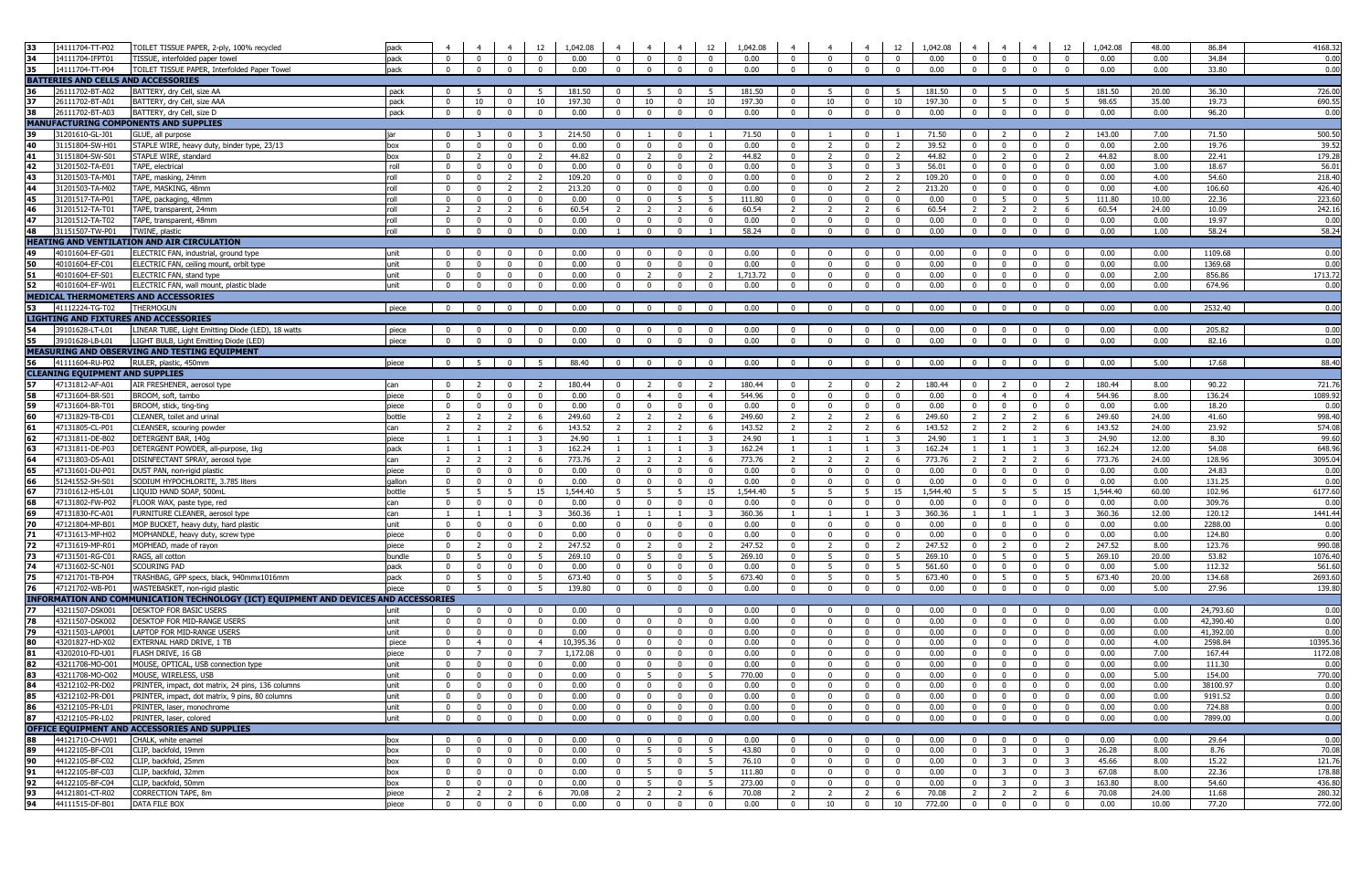|            | 44122011-DF-F01                            | <b>DATA FOLDER</b>                                                                          | piece        |                                  |                         |                          | $\Omega$                                  | 0.00         | $\Omega$                         | $\Omega$                         | $\Omega$                | $\Omega$                                           | 0.00         | $\Omega$                         | 15                               |                                           | 15                                        | 1,029.60     | $\Omega$                         |                                           |                                  | $\Omega$<br>0.00                                 | 15.00        | 68.64             | 1029.6       |
|------------|--------------------------------------------|---------------------------------------------------------------------------------------------|--------------|----------------------------------|-------------------------|--------------------------|-------------------------------------------|--------------|----------------------------------|----------------------------------|-------------------------|----------------------------------------------------|--------------|----------------------------------|----------------------------------|-------------------------------------------|-------------------------------------------|--------------|----------------------------------|-------------------------------------------|----------------------------------|--------------------------------------------------|--------------|-------------------|--------------|
| 96         | 44121506-EN-D01                            | ENVELOPE, documentary, A4                                                                   | box          | $\Omega$                         | $\Omega$                |                          | $\Omega$                                  | 0.00         | $\Omega$                         | $\Omega$                         | $\Omega$                | $\Omega$                                           | 0.00         | $\Omega$                         |                                  | $\Omega$                                  |                                           | 1,346.18     | $\Omega$                         |                                           |                                  | 0.00<br>$\Omega$                                 | 2.00         | 673.09            | 1346.1       |
| 97         | 44121506-EN-D02                            | ENVELOPE, DOCUMENTARY, for legal size document                                              | box          | $\mathbf 0$                      | $\mathbf{0}$            | $\Omega$                 | $\overline{0}$                            | 0.00         | $\mathbf{0}$                     | $\mathbf 0$                      | $\mathbf{0}$            | $\mathbf{0}$                                       | 0.00         | $\mathbf{0}$                     | $\overline{4}$                   | $\mathbf 0$                               | $\overline{4}$                            | 3,708.64     | $\mathbf{0}$                     | $^{\circ}$                                | $\mathbf 0$                      | 0.00<br>$\mathbf{0}$                             | 4.00         | 927.16            | 3708.6       |
| 98         | 44121506-EN-X01                            | ENVELOPE, expanding, kraft, legal                                                           | box          | $\mathbf{0}$                     | $^{\circ}$              | $\Omega$                 | $\Omega$                                  | 0.00         | $\mathbf{0}$                     | $^{\circ}$                       | $\overline{0}$          | $\mathbf{0}$                                       | 0.00         | $\mathbf 0$                      | $\Omega$                         | $^{\circ}$                                |                                           | 0.00         | $\mathbf 0$                      |                                           |                                  | 0.00<br>$\mathbf{0}$                             | 0.00         | 738.40            | 0.0          |
| 99         | 44121506-EN-X02                            | ENVELOPE, expanding, plastic                                                                | piece        | $\mathbf{0}$                     | $\mathbf{0}$            | $\Omega$                 | $\Omega$                                  | 0.00         | $\Omega$                         | $\mathbf{0}$                     | $\Omega$                | $\Omega$                                           | 0.00         | $\mathbf{0}$                     | $\Omega$                         | $\overline{0}$                            | $\Omega$                                  | 0.00         | $\overline{0}$                   | $\Omega$                                  | $\Omega$                         | 0.00<br>$\Omega$                                 | 0.00         | 30.49             | 0.00         |
| 100        | 44121506-EN-M02                            | ENVELOPE, mailing                                                                           | box          | $\mathbf{0}$                     | $\mathbf{0}$            | $\overline{0}$           | $\mathbf{0}$                              | 0.00         | $\Omega$                         | $\mathbf 0$                      | $\overline{0}$          | $\overline{0}$                                     | 0.00         | $\overline{0}$                   | $\overline{z}$                   | $\mathbf 0$                               | $\overline{2}$                            | 756.40       | $\overline{0}$                   | $\Omega$                                  | $\Omega$                         | $\overline{0}$<br>0.00                           | 2.00         | 378.20            | 756.4        |
| 101        | 44121504-EN-W02                            | ENVELOPE, mailing, with window                                                              | box          | $\mathbf{0}$                     | $\mathbf{0}$            | $\Omega$                 | $\mathbf{0}$                              | 0.00         | $\mathbf{0}$                     | $\mathbf{0}$                     | $\mathbf{0}$            | $\mathbf{0}$                                       | 0.00         | $\mathbf{0}$                     | $\overline{1}$                   | $\Omega$                                  |                                           | 433.68       | $\overline{0}$                   | $\Omega$                                  | $\mathbf{0}$                     | $^{\circ}$<br>0.00                               | 1.00         | 433.68            | 433.6        |
| 102        | 44111912-ER-B0                             | ERASER, FELT, for blackboard/whiteboard                                                     | piece        | $\mathbf{0}$                     | $\Omega$                | $\Omega$                 | $\mathbf{0}$                              | 0.00         | $\mathbf{0}$                     | $\Omega$                         | $\overline{0}$          | $\Omega$                                           | 0.00         | $\overline{0}$                   | - 0                              | $\overline{0}$                            | $\Omega$                                  | 0.00         | $\overline{0}$                   | $\Omega$                                  | $\mathbf{0}$                     | $\overline{0}$<br>0.00                           | 0.00         | 10.30             | 0.0          |
| 103        | 44122118-FA-P01                            | FASTENER, metal, non-sharp edges                                                            | box          | $\mathbf{0}$                     | $\mathbf{0}$            | $\Omega$                 | $\Omega$                                  | 0.00         | $\mathbf{0}$                     | 10                               | $\mathbf{0}$            | 10                                                 | 834.10       | $\mathbf 0$                      | $\Omega$                         | $\mathbf{0}$                              | $\Omega$                                  | 0.00         | $\mathbf{0}$                     | 5                                         | $\Omega$                         | -5<br>417.05                                     | 15.00        | 83.41             | 1251.1       |
|            |                                            |                                                                                             |              |                                  | $\Omega$                |                          |                                           |              |                                  |                                  |                         |                                                    |              |                                  | -5                               |                                           |                                           |              |                                  |                                           |                                  |                                                  |              |                   | 430.2        |
| 104        | 44111515-FO-X01                            | FILE ORGANIZER, expanding, plastic, legal                                                   | piece        | $\mathbf 0$                      |                         | $\overline{0}$           | $\mathbf{0}$                              | 0.00         | $\mathbf{0}$                     | $\mathbf{0}$                     | $\mathbf{0}$            | $\mathbf{0}$                                       | 0.00         | $\mathbf 0$                      |                                  | $\overline{0}$                            | - 5                                       | 430.20       | $\mathbf{0}$                     | $\Omega$                                  | $\mathbf{0}$                     | $\mathbf{0}$<br>0.00                             | 5.00         | 86.04             |              |
| 105        | 44122018-FT-D01                            | FILE TAB DIVIDER, bristol board, for A4                                                     |              | $\mathbf 0$                      | $^{\circ}$              | - 0                      | $^{\circ}$                                | 0.00         | $\mathbf 0$                      | $^{\circ}$                       | $\mathbf 0$             | $\mathbf 0$                                        | 0.00         | $\mathbf 0$                      | - 0                              | $^{\circ}$                                |                                           | 0.00         | $\mathbf{0}$                     |                                           | $^{\circ}$                       | $\mathbf 0$<br>0.00                              | 0.00         | 11.13             | 0.0          |
| 106        | 44122018-FT-D02                            | FILE TAB DIVIDER, legal                                                                     | set          | $\mathbf 0$                      | $\mathbf{0}$            | $\Omega$                 | $\mathbf{0}$                              | 0.00         | $\Omega$                         | $^{\circ}$                       | $\mathbf{0}$            | $^{\circ}$                                         | 0.00         | $\overline{0}$                   | $\Omega$                         | $\mathbf{0}$                              | $\Omega$                                  | 0.00         | $\overline{0}$                   | - 0                                       | $^{\circ}$                       | $\mathbf{0}$<br>0.00                             | 0.00         | 14.23             | 0.00         |
| 107        | 44122011-FO-F01                            | FOLDER, fancy, with slide, A4                                                               | bundle       | $\mathbf 0$                      | $^{\circ}$              | $\mathbf{0}$             | $\mathbf{0}$                              | 0.00         | $\mathbf{0}$                     | $\mathbf 0$                      | $\overline{0}$          | $\mathbf{0}$                                       | 0.00         | $\bf{0}$                         | $\Omega$                         | $^{\circ}$                                | $\mathbf 0$                               | 0.00         | $\overline{0}$                   | $^{\circ}$                                | $^{\circ}$                       | $\mathbf 0$<br>0.00                              | 0.00         | 270.40            | 0.00         |
| 108        | 44122011-FO-F02                            | FOLDER, fancy, with slide, legal                                                            | bundle       | $\overline{0}$                   | $^{\circ}$              | $\Omega$                 | $\Omega$                                  | 0.00         | $\overline{0}$                   | $\mathbf{0}$                     | $\mathbf{0}$            | $\mathbf 0$                                        | 0.00         | $\mathbf{0}$                     | $\Omega$                         | $^{\circ}$                                | $\Omega$                                  | 0.00         | $\overline{0}$                   | $\Omega$                                  | $^{\circ}$                       | 0.00<br>$\overline{0}$                           | 0.00         | 311.88            | 0.00         |
| 109        | 44122011-FO-L01                            | FOLDER, L-type, A4                                                                          | pack         | $\mathbf{0}$                     | $^{\circ}$              | $\Omega$                 | $\mathbf{0}$                              | 0.00         | $\mathbf{0}$                     | $\Omega$                         | $\overline{0}$          | $\mathbf{0}$                                       | 0.00         | $\mathbf 0$                      | - 0                              | $\overline{0}$                            | $\overline{0}$                            | 0.00         | $\overline{0}$                   | $\Omega$                                  | $\mathbf{0}$                     | $\mathbf 0$<br>0.00                              | 0.00         | 171.43            | 0.00         |
| 110        | 44122011-FO-L02                            | FOLDER, L-type, legal                                                                       | pack         | $\overline{0}$                   | $\overline{0}$          | $\mathbf{0}$             | $\mathbf{0}$                              | 0.00         | $\overline{0}$                   | $\mathbf{0}$                     | $\overline{0}$          | $^{\circ}$                                         | 0.00         | $\overline{0}$                   | $\mathbf{0}$                     | $\mathbf{0}$                              | $\overline{0}$                            | 0.00         | $\mathbf{0}$                     | $\overline{0}$                            | $^{\circ}$                       | $\overline{0}$<br>0.00                           | 0.00         | 243.24            | 0.00         |
| 111        | 44122027-FO-P01                            | FOLDER, pressboard                                                                          | box          | $\overline{0}$                   | $\overline{1}$          | $\overline{0}$           | <sup>1</sup>                              | 952.64       | $\overline{0}$                   | $^{\circ}$                       | $\overline{0}$          | $\overline{0}$                                     | 0.00         | $\overline{0}$                   | $\Omega$                         | $\overline{0}$                            | $\overline{0}$                            | 0.00         | $\overline{0}$                   | $\overline{0}$                            | $\mathbf{0}$                     | $\overline{0}$<br>0.00                           | 1.00         | 952.64            | 952.6        |
| 112        | 44122011-FO-T03                            | FOLDER, with tab, A4                                                                        | pack         | $\mathbf{0}$                     | $^{\circ}$              | $\Omega$                 | $\Omega$                                  | 0.00         | $\mathbf{0}$                     | $^{\circ}$                       | $\Omega$                | $\mathbf 0$                                        | 0.00         | $\mathbf{0}$                     | - 0                              | $\Omega$                                  |                                           | 0.00         | $\overline{0}$                   | $\Omega$                                  |                                  | $\Omega$<br>0.00                                 | 0.00         | 279.00            | 0.00         |
| 113        | 44122011-FO-T04                            | FOLDER, with tab, legal                                                                     | pack         | $\mathbf 0$                      | $\Omega$                | $\Omega$                 | $\Omega$                                  | 0.00         | $\mathbf{0}$                     | $\Omega$                         | $\Omega$                | $\Omega$                                           | 0.00         | $\mathbf 0$                      | $\Omega$                         | $\Omega$                                  |                                           | 0.00         | $\overline{0}$                   |                                           | $\Omega$                         | 0.00<br>$\mathbf 0$                              | 0.00         | 321.36            | 0.00         |
| 114        | 44122008-IT-T01                            | INDEX TAB, self-adhesive, transparent                                                       | box          | $\mathbf 0$                      | $\mathbf 0$             | $\Omega$                 | $\Omega$                                  | 0.00         | $\mathbf{0}$                     | $^{\circ}$                       | $\mathbf 0$             | $\mathbf 0$                                        | 0.00         | $\mathbf 0$                      | $\Omega$                         | $^{\circ}$                                |                                           | 0.00         | $\overline{0}$                   |                                           | $^{\circ}$                       | 0.00<br>$\mathbf 0$                              | 0.00         | 56.68             | 0.00         |
| 115        | 44111515-MF-B02                            | MAGAZINE FILE BOX, large                                                                    | piece        | $\Omega$                         | $^{\circ}$              | $\Omega$                 | $\mathbf{0}$                              | 0.00         | $\mathbf{0}$                     | $^{\circ}$                       | $\Omega$                | $\mathbf 0$                                        | 0.00         | $\mathbf 0$                      | $\Omega$                         | $^{\circ}$                                | $\Omega$                                  | 0.00         | $\mathbf 0$                      |                                           | $^{\circ}$                       | $\mathbf 0$<br>0.00                              | 0.00         | 41.60             | 0.0          |
| 116        | 44121716-MA-F0:                            | MARKER, fluorescent                                                                         | set          | $^{\circ}$                       | $^{\circ}$              | $\mathbf{0}$             | $\mathbf{0}$                              | 0.00         | $\mathbf{0}$                     | 5                                | $\Omega$                | 5                                                  | 183.30       | $\mathbf 0$                      | - 0                              | $\mathbf 0$                               | $\Omega$                                  | 0.00         | $\overline{0}$                   | $^{\circ}$                                | $\Omega$                         | $\overline{0}$<br>0.00                           | 5.00         | 36.66             | 183.3        |
| 117        | 44121708-MW-B01                            | MARKER, whiteboard, black                                                                   | piece        | $\Omega$                         | $\overline{\mathbf{3}}$ | $\overline{0}$           | $\mathbf{R}$                              | 40.14        | $^{\circ}$                       | $\overline{0}$                   | $\Omega$                | $\overline{0}$                                     | 0.00         | $\overline{0}$                   | $\mathbf{R}$                     | $\mathbf{0}$                              | $\mathbf{R}$                              | 40.14        | $\overline{0}$                   | $\overline{0}$                            | $\mathbf{0}$                     | $\Omega$<br>0.00                                 | 6.00         | 13.38             | 80.2         |
| 118        | 44121708-MW-B02                            | MARKER, whiteboard, blue                                                                    | piece        | $\mathbf{0}$                     | $\overline{\mathbf{3}}$ | $\overline{0}$           | $\overline{\mathbf{3}}$                   | 40.14        | $\mathbf{0}$                     | $\mathbf{0}$                     | $\overline{0}$          | $\mathbf{0}$                                       | 0.00         | $\overline{0}$                   | $\mathbf{R}$                     | $\overline{0}$                            | $\mathbf{R}$                              | 40.14        | $\overline{0}$                   | $\Omega$                                  | $\mathbf{0}$                     | $\overline{0}$<br>0.00                           | 6.00         | 13.38             | 80.2         |
| 119        | 44121708-MW-B03                            | MARKER, whiteboard, red                                                                     | niece        | $\Omega$                         |                         |                          | $\overline{1}$                            | 13.38        | $\mathbf{0}$                     | $\Omega$                         | $\Omega$                | $\Omega$                                           | 0.00         | $\overline{0}$                   |                                  | $\Omega$                                  |                                           | 13.38        | $\overline{0}$                   |                                           | $\Omega$                         | 13.38                                            | 3.00         | 13.38             | 40.1         |
| 120        | 44121708-MP-B0:                            | MARKER, permanent, black, bullet type                                                       | piece        | $\mathbf 0$                      |                         | $\Omega$                 | $\overline{1}$                            | 8.98         | $\mathbf{0}$                     | $\mathbf{0}$                     | $\mathbf{0}$            | $\mathbf 0$                                        | 0.00         | $\overline{0}$                   | $\Omega$                         | $\mathbf{0}$                              | $\Omega$                                  | 0.00         | $\overline{0}$                   | $\overline{1}$                            | $\mathbf{0}$                     | $\mathbf{1}$<br>8.98                             | 2.00         | 8.98              | 17.9         |
| 121        | 44121708-MP-B02                            | MARKER, permanent, blue, bullet type                                                        | piece        | $^{\circ}$                       |                         | $\Omega$                 | $\overline{1}$                            | 8.98         | $\mathbf{0}$                     | $\mathbf 0$                      | $\Omega$                | $\mathbf 0$                                        | 0.00         | $\mathbf 0$                      | $\Omega$                         | $\mathbf 0$                               | $\Omega$                                  | 0.00         | $\overline{0}$                   |                                           | $\Omega$                         | 8.98                                             | 2.00         | 8.98              | 17.9         |
| 122        | 44121708-MP-B03                            | MARKER, permanent, red, bullet type                                                         | piece        | $\mathbf{0}$                     |                         | $\Omega$                 | $\overline{1}$                            | 8.98         | $\Omega$                         | $\mathbf 0$                      | $\mathbf 0$             | $\mathbf 0$                                        | 0.00         | $\mathbf{0}$                     | $\Omega$                         | $\mathbf 0$                               | $\Omega$                                  | 0.00         | $\overline{0}$                   |                                           | $^{\circ}$                       | 8.98<br>$\mathbf{1}$                             | 2.00         | 8.98              | 17.9         |
| 123        | 44122104-PC-G01                            | PAPER CLIP, vinyl/plastic coated, 33mm                                                      | box          | $\mathbf{0}$                     | $\mathbf 0$             | $\Omega$                 | $\mathbf{0}$                              | 0.00         | $^{\circ}$                       | $\mathbf 0$                      | $\overline{0}$          | $\overline{0}$                                     | 0.00         | $\mathbf 0$                      | 5                                | $^{\circ}$                                | -5                                        | 38.80        | $\mathbf 0$                      |                                           | $\Omega$                         | $\mathbf 0$<br>0.00                              | 5.00         | 7.76              | 38.8         |
| 124        | 44122104-PC-J02                            | PAPER CLIP, vinyl/plastic coated, 50mm                                                      |              | $\mathbf 0$                      | $^{\circ}$              | $\Omega$                 | $\mathbf{0}$                              | 0.00         | $\mathbf{0}$                     | $\mathbf{0}$                     | $\mathbf 0$             | $\mathbf 0$                                        | 0.00         | $\bf{0}$                         | -5                               | $^{\circ}$                                | - 5                                       | 68.90        | $\overline{0}$                   | - 0                                       | $^{\circ}$                       | $\mathbf{0}$<br>0.00                             | 5.00         | 13.78             | 68.9         |
|            |                                            |                                                                                             | box          |                                  |                         |                          |                                           |              |                                  |                                  |                         |                                                    |              |                                  |                                  |                                           |                                           |              |                                  |                                           | $\Omega$                         | $\overline{0}$                                   |              |                   |              |
| 125        | 44121706-PE-L01                            | PENCIL, lead, with eraser                                                                   | box          | $\mathbf 0$                      | 30                      | $\mathbf 0$              | 30                                        | 623.70       | $\mathbf{0}$                     | 30                               | $\overline{0}$          | 30                                                 | 623.70       | $\mathbf 0$                      | 30                               | $^{\circ}$                                | 30                                        | 623.70       | $\overline{0}$                   |                                           |                                  | 0.00                                             | 90.00        | 20.79             | 1871.1       |
| 126        | 44122037-RB-P10                            | RING BINDER, plastic, 32mm                                                                  | bundle       | $\overline{0}$                   | $\mathbf{0}$            | $\overline{0}$           | $\mathbf{0}$                              | 0.00         | $\overline{0}$                   | $^{\circ}$                       | $\mathbf{0}$            | $\Omega$                                           | 0.00         | $\mathbf{0}$                     | $\Omega$                         | $\mathbf{0}$                              | $\Omega$                                  | 0.00         | $\overline{0}$                   | $\mathbf{0}$                              | $\Omega$                         | $\Omega$<br>0.00                                 | 0.00         | 239.79            | 0.00         |
| 127        | 44122101-RU-B01                            | RUBBER BAND, No. 18                                                                         | box          | $\overline{0}$                   | $\mathbf{0}$            | $\overline{0}$           | $\mathbf{0}$                              | 0.00         | $\mathbf{0}$                     | $\mathbf{0}$                     | $\overline{0}$          | $\mathbf{0}$                                       | 0.00         | $\overline{0}$                   | $\Omega$                         | $\mathbf{0}$                              | $\overline{0}$                            | 0.00         | $\overline{0}$                   | $\Omega$                                  | $\mathbf{0}$                     | $\overline{0}$<br>0.00                           | 0.00         | 100.05            | 0.00         |
| 128        | 44121905-SP-F01                            | STAMP PAD, felt                                                                             | piece        | $\mathbf{0}$                     | $\mathbf 0$             | $\Omega$                 | $\Omega$                                  | 0.00         | $\mathbf{0}$                     | $\mathbf 0$                      | $\Omega$                | $\mathbf{0}$                                       | 0.00         | $\mathbf 0$                      | - 0                              | $\Omega$                                  | $\Omega$                                  | 0.00         | $\mathbf{0}$                     | $\overline{1}$                            | $^{\circ}$                       | $\overline{1}$<br>34.95                          | 1.00         | 34.95             | 34.9         |
| 129        | 44121612-BL-H0                             | BLADE, for general purpose cutter / utility knife                                           | piece        | $\mathbf 0$                      | $\Omega$                | $\Omega$                 | $\Omega$                                  | 0.00         | $\mathbf{0}$                     | $^{\circ}$                       | $\Omega$                | $\mathbf 0$                                        | 0.00         | $\mathbf 0$                      | $\Omega$                         | $\Omega$                                  |                                           | 0.00         | $\mathbf{0}$                     |                                           | $\Omega$                         | $\Omega$<br>0.00                                 | 0.00         | 14.82             | 0.0          |
| 130        | 44121612-CU-H01                            | CUTTER/UTILITY KNIFE, for general purpose                                                   | piece        | $\mathbf 0$                      | $\mathbf 0$             | 0                        | $^{\circ}$                                | 0.00         | $\mathbf{0}$                     | $\overline{2}$                   | $\mathbf 0$             | -2                                                 | 66.86        | $\mathbf 0$                      | 0                                | $^{\circ}$                                | $^{\circ}$                                | 0.00         | $\overline{0}$                   | $^{\circ}$                                | $^{\circ}$                       | 0.00<br>$\mathbf 0$                              | 2.00         | 33.43             | 66.8         |
| 131        | 44103202-DS-M01                            | DATING AND STAMPING MACHINE                                                                 | piece        | $\mathbf{0}$                     |                         | $\Omega$                 |                                           | 453.96       | $\Omega$                         | $\mathbf 0$                      | $\mathbf 0$             | $^{\circ}$                                         | 0.00         | $\mathbf 0$                      | $\Omega$                         | $^{\circ}$                                |                                           | 0.00         | $\mathbf{0}$                     |                                           | $^{\circ}$                       | $\mathbf{0}$<br>0.00                             | 1.00         | 453.96            | 453.9        |
| 132        | 44121619-PS-M01                            | PENCIL SHARPENER, manual, single cutter head                                                | piece        | $^{\circ}$                       | $^{\circ}$              |                          | $\Omega$                                  | 0.00         | $\Omega$                         | $^{\circ}$                       | $\mathbf{0}$            | $\mathbf 0$                                        | 0.00         | $\overline{\mathbf{0}}$          | - 0                              |                                           |                                           | 0.00         | $\mathbf{0}$                     |                                           |                                  | $\mathbf 0$<br>0.00                              | 0.00         | 202.67            | 0.0          |
| 133        | 44101602-PU-P01                            | PUNCHER, paper, heavy duty                                                                  | piece        | $\mathbf{0}$                     | $\overline{2}$          | $\overline{0}$           | <sup>2</sup>                              | 301.60       | $\Omega$                         | $\mathbf 0$                      | $\mathbf{0}$            | $\mathbf{0}$                                       | 0.00         | $\overline{0}$                   | - 0                              | $\mathbf 0$                               | $\overline{0}$                            | 0.00         | $\overline{0}$                   | $^{\circ}$                                | $\mathbf 0$                      | $\overline{0}$<br>0.00                           | 2.00         | 150.80            | 301.6        |
| 134        | 44121618-SS-S01                            | SCISSORS, symmetrical                                                                       | pair         | $\overline{0}$                   | $\overline{2}$          | $\overline{\mathbf{0}}$  | $\overline{2}$                            | 81.12        | $\overline{0}$                   | $\overline{0}$                   | $\overline{0}$          | $\overline{0}$                                     | 0.00         | $\overline{0}$                   | $\Omega$                         | $\bf{0}$                                  | $\overline{0}$                            | 0.00         | $\overline{0}$                   | $\mathbf 0$                               | $\mathbf{0}$                     | $\overline{0}$<br>0.00                           | 2.00         | 40.56             | 81.1         |
| 135        | 44121615-ST-S01                            | STAPLER, standard type                                                                      | piece        | $\overline{0}$                   | 2                       | $\overline{0}$           | <sup>2</sup>                              | 280.80       | $\overline{0}$                   | $\mathbf{0}$                     | $\mathbf{0}$            | $\mathbf{0}$                                       | 0.00         | $\mathbf{0}$                     | $\Omega$                         | $\mathbf{0}$                              | $\Omega$                                  | 0.00         | $\overline{0}$                   | $\mathbf{0}$                              | $^{\circ}$                       | $\Omega$<br>0.00                                 | 2.00         | 140.40            | 280.8        |
| 136        | 44121615-ST-B01                            |                                                                                             |              |                                  |                         |                          |                                           |              | $\mathbf{0}$                     |                                  | $\overline{0}$          | $\mathbf{0}$                                       | 0.00         | $\overline{0}$                   | - 0                              | $\overline{0}$                            | $\overline{0}$                            | 0.00         | $\mathbf{0}$                     | $\Omega$                                  | $\mathbf{0}$                     | 0.00<br>$\mathbf{0}$                             |              | 914.22            | 0.0          |
| 137        |                                            | STAPLER, heavy duty, binder type                                                            | unit         | $\mathbf{0}$                     | $\mathbf{0}$            | $\Omega$                 | $\mathbf{0}$                              | 0.00         |                                  | $\mathbf{0}$                     |                         |                                                    |              |                                  |                                  |                                           |                                           |              |                                  |                                           |                                  |                                                  | 0.00         |                   |              |
|            | 44121613-SR-P01                            | STAPLE REMOVER, plier type                                                                  | piece        | $\mathbf{0}$                     | $\mathbf 0$             | $\Omega$                 | $\mathbf{0}$                              | 0.00         | $\mathbf{0}$                     | $\mathbf 0$                      | $\mathbf{0}$            | $\mathbf 0$                                        | 0.00         | $\mathbf 0$                      | - 0                              | $\Omega$                                  | $\Omega$                                  | 0.00         | $\overline{0}$                   | $\Omega$                                  | $\mathbf{0}$                     | $\mathbf{0}$<br>0.00                             | 0.00         | 24.90             | 0.0          |
|            | 44121605-TD-T0:                            | TAPE DISPENSER, table top                                                                   | piece        | $\mathbf{0}$                     | $\Omega$                | $\Omega$                 | $\mathbf{0}$                              | 0.00         | $\mathbf{0}$                     | $\overline{2}$                   | $\mathbf{0}$            | $\overline{2}$                                     | 128.40       | $\mathbf 0$                      | $\Omega$                         | $\Omega$                                  | $\Omega$                                  | 0.00         | $\mathbf{0}$                     | $\Omega$                                  | $\mathbf{0}$                     | $\mathbf 0$<br>0.00                              | 2.00         | 64.20             | 128.4        |
| 138<br>139 | 44101602-PB-M01                            | BINDING AND PUNCHING MACHINE, 50mm binding capacit                                          | unit         | $\mathbf 0$                      | $\mathbf 0$             | $^{\circ}$               | $\mathbf{0}$                              | 0.00         | $\mathbf{0}$                     | $^{\circ}$                       | $\mathbf 0$             | $\mathbf{0}$                                       | 0.00         | $\mathbf 0$                      | $\Omega$                         | $^{\circ}$                                | $^{\circ}$                                | 0.00         | $\overline{0}$                   | $\mathbf{0}$                              | $^{\circ}$                       | 0.00<br>$\mathbf 0$                              | 0.00         | 9534.72           |              |
| 140        | 44101807-CA-C01                            | CALCULATOR, compact                                                                         | unit         | $\mathbf{0}$                     | $\mathbf 0$             | $\bf{0}$                 | $\mathbf{0}$                              | 0.00         | $\overline{0}$                   | $\overline{2}$                   | $\mathbf{0}$            | <sup>2</sup>                                       | 693.70       | $\mathbf{0}$                     | $\Omega$                         | $\mathbf 0$                               | $^{\circ}$                                | 0.00         | $\overline{0}$                   | $^{\circ}$                                | $^{\circ}$                       | 0.00<br>$\mathbf{0}$                             | 2.00         | 346.85            | 0.0<br>693.7 |
|            | 44101714-FX-M01                            | <b>FACSIMILE MACHINE</b>                                                                    | unit         | $\mathbf{0}$                     | $\mathbf 0$             | $\Omega$                 | $\mathbf{0}$                              | 0.00         | $\mathbf{0}$                     | $\Omega$                         | $\Omega$                | $\mathbf{0}$                                       | 0.00         | $\mathbf 0$                      | $\Omega$                         | $\Omega$                                  |                                           | 0.00         | $\mathbf 0$                      |                                           | $\Omega$                         | $\overline{0}$<br>0.00                           | 0.00         | 5642.00           |              |
| 141        |                                            |                                                                                             |              |                                  |                         |                          | $\Omega$                                  |              |                                  | $\Omega$                         | $\Omega$                |                                                    |              |                                  | $\Omega$                         | $\Omega$                                  |                                           |              |                                  |                                           | $\Omega$                         | $\Omega$                                         |              |                   | 0.0          |
| 142        | 44101601-PT-M01                            | PAPER TRIMMER / CUTTING MACHINE, table top                                                  | unit         | $\mathbf{0}$                     | $\mathbf 0$             |                          |                                           | 0.00         | $\mathbf{0}$                     |                                  |                         | $\mathbf 0$                                        | 0.00         | $\mathbf 0$                      |                                  |                                           |                                           | 0.00         | $\overline{0}$                   |                                           |                                  | 0.00                                             | 0.00         | 9297.60           | 0.0          |
| 143        | 44101603-PS-M01                            | PAPER SHREDDEF                                                                              | unit         | $\overline{0}$                   | $\mathbf 0$             | $\Omega$                 | $\Omega$                                  | 0.00         | $\overline{0}$                   | $\mathbf 0$                      | $\overline{0}$          | $\bf{0}$                                           | 0.00         | $\bf{0}$                         | $\overline{\mathbf{0}}$          | $\mathbf 0$                               |                                           | 0.00         | $\mathbf{0}$                     |                                           |                                  | $\overline{0}$<br>0.00                           | 0.00         | 5699.20           | 0.00         |
|            |                                            | PRINTER OR FACSIMILE OR PHOTOCOPIER SUPPLIES                                                |              |                                  |                         |                          |                                           |              |                                  |                                  |                         |                                                    |              |                                  |                                  |                                           |                                           |              |                                  |                                           |                                  |                                                  |              |                   |              |
| 144        | 44103109-BR-D05                            | DRUM CART, BROTHER DR-3455, Black                                                           | Cart         | $\mathbf{0}$                     | $\mathbf{0}$            | $\overline{0}$           | $\mathbf{0}$                              | 0.00         | $\Omega$                         | $\mathbf{0}$                     | $\overline{0}$          | $\overline{0}$                                     | 0.00         | $\overline{0}$                   | $\sqrt{ }$                       | $\overline{0}$                            | $\Omega$                                  | 0.00         | $\overline{0}$                   |                                           | $\Omega$                         | 0.00<br>$\mathbf{0}$                             | 0.00         | 6947.20           | 0.00         |
| 145        | 44103105-BR-B04                            | INK CART, BROTHER LC67B, Black                                                              | Cart         | $\mathbf{0}$                     | $\mathbf{0}$            | $\Omega$                 | $\mathbf{0}$                              | 0.00         | $\mathbf{0}$                     | $\mathbf{0}$                     | $\mathbf{0}$            | $\mathbf{0}$                                       | 0.00         | $\mathbf{0}$                     | - 0                              | $\mathbf{0}$                              | $\overline{0}$                            | 0.00         | $\overline{0}$                   | $\Omega$                                  | $\mathbf{0}$                     | $\mathbf{0}$<br>0.00                             | 0.00         | 910.00            | 0.00         |
| 146        | 44103105-BR-B05                            | INK CART, BROTHER LC67HYBK, Black                                                           | Cart         | $\mathbf{0}$                     | $\Omega$                | $\Omega$                 | $\mathbf{0}$                              | 0.00         | $\mathbf{0}$                     | $\mathbf{0}$                     | $\overline{0}$          | $\mathbf{0}$                                       | 0.00         | $\mathbf 0$                      | - 0                              | $\overline{0}$                            | $\Omega$                                  | 0.00         | $\overline{0}$                   | $\Omega$                                  | $\mathbf{0}$                     | 0.00<br>$\overline{0}$                           | 0.00         | 1601.60           | 0.00         |
| 147        | 44103109-BR-D06                            | Drum Cart, Brother DR-451CL, high yield 30000 pages                                         | Cart         | $\mathbf{0}$                     | $\mathbf{0}$            | $\mathbf{0}$             | $\Omega$                                  | 0.00         | $\mathbf{0}$                     | $\mathbf{0}$                     | $\mathbf{0}$            | $\mathbf 0$                                        | 0.00         | $\mathbf 0$                      | $\Omega$                         | $\mathbf{0}$                              | $\Omega$                                  | 0.00         | $\overline{0}$                   | $\Omega$                                  | $\Omega$                         | 0.00<br>$\Omega$                                 | 0.00         | 6760.00           | 0.00         |
| 148        | 44103103-BR-B16                            | Toner Cart, Brother TN-456 BLACK, high yield 6500                                           | Cart         | $\mathbf{0}$                     | $\mathbf{0}$            | $\overline{0}$           | $\mathbf{0}$                              | 0.00         | $\mathbf{0}$                     | $\mathbf{0}$                     | $\overline{0}$          | $\mathbf{0}$                                       | 0.00         | $\mathbf 0$                      | $\Omega$                         | $\overline{0}$                            | $\Omega$                                  | 0.00         | $\overline{0}$                   | $\Omega$                                  | $\mathbf{0}$                     | $\mathbf{0}$<br>0.00                             | 0.00         | 5080.40           | 0.00         |
| 149        | 44103103-BR-C03                            | Toner Cart, Brother TN-456 CYAN, high yield 6500                                            | Cart         | $\mathbf 0$                      | $\mathbf 0$             | $\Omega$                 | $\mathbf{0}$                              | 0.00         | $\mathbf 0$                      | $\mathbf 0$                      | $\overline{\mathbf{0}}$ | $\mathbf{0}$                                       | 0.00         | $\mathbf 0$                      | - 0                              | $\mathbf{0}$                              | $\Omega$                                  | 0.00         | $\mathbf{0}$                     |                                           | $^{\circ}$                       | $\mathbf 0$<br>0.00                              | 0.00         | 8569.60           | 0.00         |
| 150        | 44103103-BR-M03                            | Toner Cart, Brother TN-456 MAGENTA, high vield                                              | Cart         | $\mathbf 0$                      | $^{\circ}$              | $\Omega$                 | $\mathbf{0}$                              | 0.00         | $\mathbf{0}$                     | $^{\circ}$                       | $^{\circ}$              | $\mathbf 0$                                        | 0.00         | $\mathbf 0$                      | $\Omega$                         | $^{\circ}$                                | $\Omega$                                  | 0.00         | $\mathbf{0}$                     |                                           | $^{\circ}$                       | $\mathbf 0$<br>0.00                              | 0.00         | 8569.60           | 0.00         |
| 151        | 44103103-BR-Y03                            | Toner Cart, Brother TN-456 YELLOW, high yield 6500                                          | Cart         | $\mathbf 0$                      | $^{\circ}$              | 0                        | $\mathbf{0}$                              | 0.00         | $\mathbf 0$                      | $^{\circ}$                       | $\overline{0}$          | $\mathbf 0$                                        | 0.00         | $\mathbf 0$                      | $\Omega$                         | $^{\circ}$                                | $\mathbf 0$                               | 0.00         | $\mathbf{0}$                     | $\mathbf{0}$                              | $^{\circ}$                       | 0.00<br>$\mathbf 0$                              | 0.00         | 8569.60           | 0.00         |
| 152        | 44103103-SA-B03                            | TONER CART, SAMSUNG ML-D2850B, Black                                                        | Cart         | $\mathbf{0}$                     | $\Omega$                | $\Omega$                 | $\Omega$                                  | 0.00         | $\mathbf{0}$                     | $\Omega$                         | $\Omega$                | $\Omega$                                           | 0.00         | $\mathbf 0$                      | $\Omega$                         | $\Omega$                                  | $\Omega$                                  | 0.00         | $\mathbf 0$                      |                                           | $\Omega$                         | 0.00<br>$\Omega$                                 | 0.00         | 5116.80           | 0.00         |
| 153        | 44103105-CA-C04                            | INK CART, CANON CL-741, Colored                                                             | cart         | $\mathbf{0}$                     | $\mathbf 0$             | $\overline{0}$           | $\mathbf{0}$                              | 0.00         | $\mathbf{0}$                     | $\Omega$                         | $\overline{0}$          | $\Omega$                                           | 0.00         | $\mathbf 0$                      | - 0                              | $\overline{0}$                            | $\Omega$                                  | 0.00         | $\overline{0}$                   | $\Omega$                                  | $\Omega$                         | $\mathbf{0}$<br>0.00                             | 0.00         | 989.04            | 0.00         |
| 154        | 44103105-CA-C02                            | INK CART, CANON CL-811, Colored                                                             | cart         | $\overline{0}$                   | $\overline{0}$          | $\overline{0}$           | $\overline{0}$                            | 0.00         | $\overline{0}$                   | $\overline{0}$                   | $\overline{0}$          | $\overline{0}$                                     | 0.00         | $\mathbf{0}$                     | $\mathbf{0}$                     | $\mathbf{0}$                              | $\overline{0}$                            | 0.00         | $\mathbf{0}$                     | $\mathbf{0}$                              | $\mathbf{0}$                     | $\mathbf{0}$<br>0.00                             | 0.00         | 1029.60           | 0.00         |
|            | 155 44103105-CA-B04                        | INK CART, CANON PG-740, Black                                                               | cart         | $\overline{0}$                   |                         | $0$ 0 0 0                |                                           | $0.00\,$     | $\overline{0}$                   |                                  | $0$   0   0             |                                                    | 0.00         | $\overline{0}$                   | $\overline{0}$                   |                                           | $\overline{\mathbf{0}}$                   | 0.00         | $\overline{\mathbf{0}}$          | $\overline{\mathbf{0}}$                   |                                  | $\mathbf 0$<br>0.00                              | 0.00         | 754.00            | 0.00         |
| 156        | 44103105-CA-B02                            | INK CART, CANON PG-810, Black                                                               | cart         | $\overline{0}$                   | $\overline{0}$          | $\overline{\mathbf{0}}$  | $\overline{\phantom{0}}$                  | 0.00         | $\overline{0}$                   | $\overline{\mathbf{0}}$          | $\overline{\mathbf{0}}$ | $\overline{\mathbf{0}}$                            | 0.00         | $\overline{0}$                   | $\overline{0}$                   | $\overline{0}$                            | $\overline{0}$                            | 0.00         | $\overline{0}$                   | $\overline{0}$                            | $\mathbf{0}$                     | $\mathbf{0}$<br>0.00                             | 0.00         | 780.00            | 0.00         |
| 157        | 44103105-EP-B17                            | INK CART, EPSON C13T664100 (T6641), Black                                                   | cart         | $\overline{0}$                   | $\overline{0}$          | $\overline{\mathbf{0}}$  | $\overline{\mathbf{0}}$                   | 0.00         | $\overline{0}$                   | $\overline{\mathbf{0}}$          | $\overline{\mathbf{0}}$ | $\overline{\mathbf{0}}$                            | 0.00         | $\mathbf{0}$                     | $\mathbf 0$                      | $\mathbf 0$                               | $\mathbf{0}$                              | 0.00         | $\overline{0}$                   | $\mathbf 0$                               | $\overline{0}$                   | 0.00<br>$\overline{0}$                           | 0.00         | 249.60            | 0.00         |
| 158        | 44103105-EP-C17                            | INK CART, EPSON C13T664200 (T6642), Cyan                                                    | cart         | $\overline{0}$                   | $\overline{0}$          | $\overline{\phantom{0}}$ | $\overline{\mathbf{0}}$                   | 0.00         | $\overline{0}$                   | $\overline{\mathbf{0}}$          | $\overline{\mathbf{0}}$ | $\overline{0}$                                     | 0.00         | $\overline{0}$                   | $\Omega$                         | $\mathbf 0$                               | $\Omega$                                  | 0.00         | $\overline{0}$                   |                                           | $\mathbf{0}$                     | 0.00<br>$\mathbf{0}$                             | 0.00         | 249.60            | 0.00         |
| 159        | 44103105-EP-M17                            | INK CART, EPSON C13T664300 (T6643), Magenta                                                 | cart         | $\overline{0}$                   |                         | $0\qquad 0$              | $\overline{\mathbf{0}}$                   | 0.00         | $\overline{0}$                   | $\overline{0}$                   | $\overline{0}$          | $\overline{0}$                                     | 0.00         | $\overline{0}$                   | $\mathbf{0}$                     | $\mathbf 0$                               | $\mathbf{0}$                              | 0.00         | $\overline{0}$                   | $\mathbf 0$                               | $\mathbf{0}$                     | 0.00<br>$\overline{0}$                           | 0.00         | 249.60            | 0.00         |
| 160        | 44103105-EP-Y17                            | INK CART, EPSON C13T664400 (T6644), Yellow                                                  | cart         | $\overline{0}$                   |                         | $0 \qquad 0$             | $\overline{\mathbf{0}}$                   | 0.00         | $\overline{0}$                   | $\overline{0}$                   | $\overline{0}$          | $\overline{\mathbf{0}}$                            | 0.00         | $\overline{0}$                   | $\overline{0}$                   | $\overline{0}$                            | $\overline{\mathbf{0}}$                   | 0.00         | $\overline{0}$                   | $\overline{0}$                            | $\overline{0}$                   | $\overline{0}$<br>0.00                           | 0.00         | 249.60            | 0.00         |
|            | 161 44103105-HP-B40                        | Ink Cartridge, HP C2P04AA (HP62) Black                                                      | cart         | $\overline{0}$                   |                         | $0$ 0                    | $\overline{\mathbf{0}}$                   | 0.00         | $\overline{0}$                   | $\overline{\mathbf{0}}$          | $\overline{0}$          | $\overline{0}$                                     | 0.00         | $\overline{0}$                   | $\overline{0}$                   | $\overline{0}$                            | $\overline{0}$                            | 0.00         | $\overline{0}$                   | $\overline{\mathbf{0}}$                   | $\overline{0}$                   | $\overline{0}$<br>0.00                           | 0.00         | 773.76            | 0.00         |
| 162        | 44103105-HP-T40                            | Ink Cartridge, HP C2P06AA (HP62) Tri-color                                                  | cart         | $\overline{0}$                   |                         | $0 \qquad 0$             | $\overline{\mathbf{0}}$                   | 0.00         | $\overline{0}$                   | $\overline{0}$                   | $\overline{0}$          | $\overline{0}$                                     | 0.00         | $\overline{0}$                   | $\overline{0}$                   | $\overline{\mathbf{0}}$                   | $\overline{0}$                            | 0.00         | $\overline{0}$                   | $\overline{0}$                            | $\overline{0}$                   | 0.00<br>$\overline{0}$                           | 0.00         | 950.56            | 0.00         |
| 163        | 44103105-HP-B09                            | INK CART, HP C9351AA, (HP21), Black                                                         | cart         | $\overline{0}$                   |                         | $0 \t 0$                 | $\overline{0}$                            | 0.00         | $\overline{0}$                   | $\overline{0}$                   | $\overline{0}$          | $\overline{0}$                                     | 0.00         | $\overline{0}$                   | $\overline{0}$                   | $\overline{0}$                            | $\overline{0}$                            | 0.00         | $\overline{0}$                   | $\Omega$                                  | $\overline{0}$                   | $\overline{0}$<br>0.00                           | 0.00         | 795.60            |              |
|            |                                            |                                                                                             |              |                                  |                         |                          |                                           |              |                                  |                                  |                         |                                                    |              |                                  |                                  |                                           |                                           |              |                                  |                                           |                                  |                                                  |              |                   | 0.00         |
|            | 164 44103105-HP-T10<br>165 44103105-HP-P48 | INK CART, HP C9352AA, (HP22), Tri-color<br>Ink Cartridge, HP C9397A (HP72) 69ml Photo Black | cart<br>cart | $\overline{0}$<br>$\overline{0}$ |                         | $0 \t 0$<br>$0$ 0        | $\overline{\mathbf{0}}$<br>$\overline{0}$ | 0.00<br>0.00 | $\overline{0}$<br>$\overline{0}$ | $\overline{\mathbf{0}}$<br>$0$ 0 | $\overline{0}$          | $\overline{\mathbf{0}}$<br>$\overline{\mathbf{0}}$ | 0.00<br>0.00 | $\overline{0}$<br>$\overline{0}$ | $\overline{0}$<br>$\overline{0}$ | $\overline{\mathbf{0}}$<br>$\overline{0}$ | $\overline{\mathbf{0}}$<br>$\overline{0}$ | 0.00<br>0.00 | $\overline{0}$<br>$\overline{0}$ | $\overline{\mathbf{0}}$<br>$\overline{0}$ | $\overline{0}$<br>$\overline{0}$ | 0.00<br>$\overline{0}$<br>$\overline{0}$<br>0.00 | 0.00<br>0.00 | 920.40<br>1996.80 | 0.00<br>0.00 |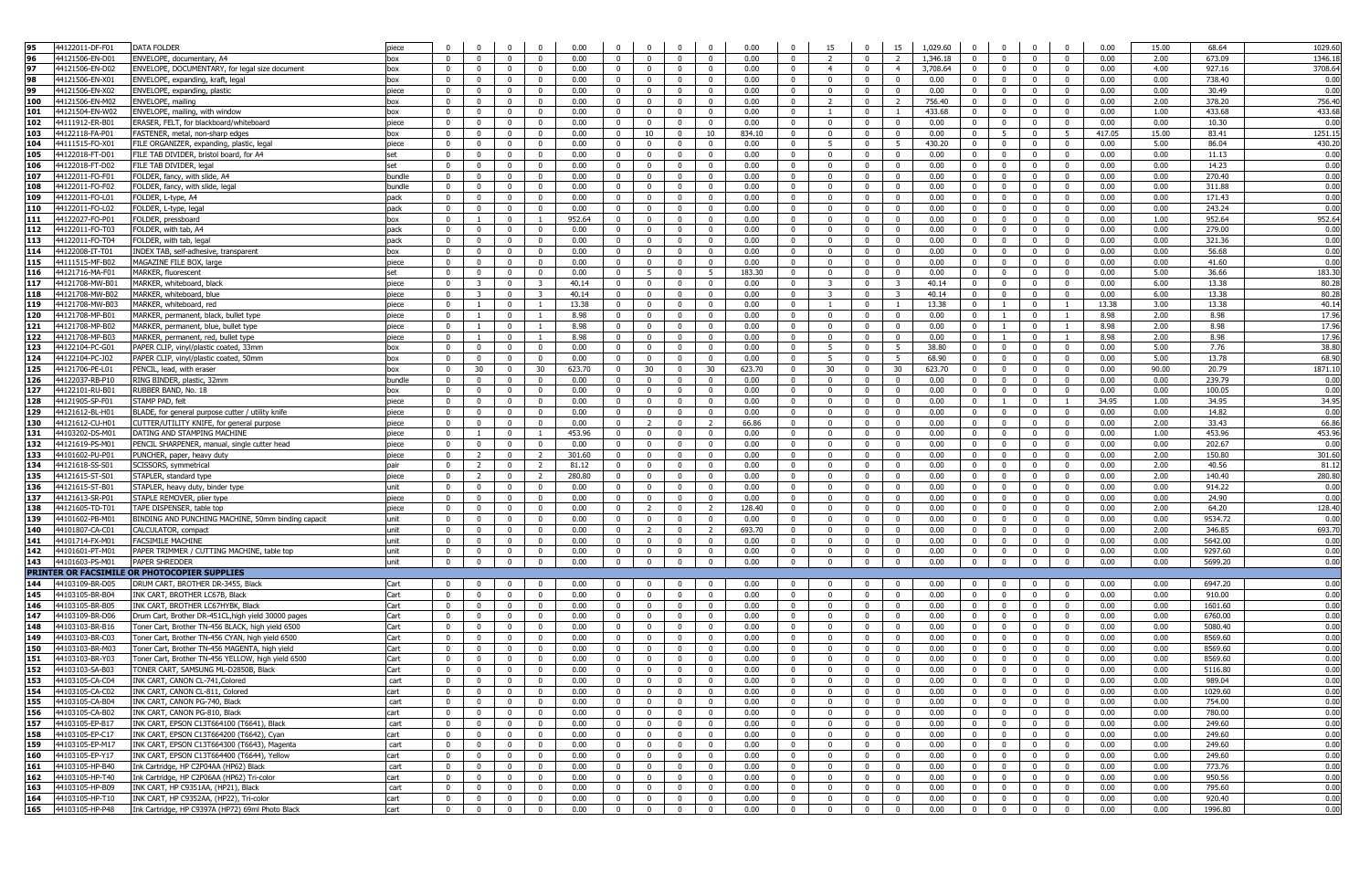| 166        | 44103105-HP-C48                    | Ink Cartridge, HP C9398A (HP72) 69ml Cyan                                           | cart         |                               |                                             |                           | 0.00<br>- 0                                               | $\overline{0}$                                     | $\Omega$                       | $\mathbf 0$                    | 0.00         | $\mathbf 0$                            | $\Omega$                            |                                |                                           | 0.00         | $\Omega$                         | $\mathbf{0}$                  | $\Omega$<br>$\Omega$                                              |                         | 0.00         | 0.00         | 1996.80            | 0.00         |
|------------|------------------------------------|-------------------------------------------------------------------------------------|--------------|-------------------------------|---------------------------------------------|---------------------------|-----------------------------------------------------------|----------------------------------------------------|--------------------------------|--------------------------------|--------------|----------------------------------------|-------------------------------------|--------------------------------|-------------------------------------------|--------------|----------------------------------|-------------------------------|-------------------------------------------------------------------|-------------------------|--------------|--------------|--------------------|--------------|
| 167        | 44103105-HP-M48                    | Ink Cartridge, HP C9399A (HP72) 69ml Magenta                                        | cart         | $\Omega$                      | $\Omega$<br>$\Omega$                        | $\Omega$                  | 0.00<br>$\Omega$                                          | $\Omega$                                           | $\Omega$                       | $\mathbf{0}$                   | 0.00         | $\overline{0}$                         | $\Omega$                            | $\Omega$                       | $\Omega$                                  | 0.00         | $\overline{0}$                   | $\Omega$                      | $\Omega$<br>$\Omega$                                              |                         | 0.00         | 0.00         | 1996.80            | 0.00         |
| 168        | 44103105-HP-Y48                    | Ink Cartridge, HP C9400A (HP72) 69ml Yellow                                         | cart         | $\overline{0}$                | $\overline{0}$<br>$\mathbf{0}$              | $\mathbf{0}$              | 0.00<br>$\overline{0}$                                    | $\overline{0}$                                     | $\overline{0}$                 | $\overline{0}$                 | 0.00         | $\overline{0}$                         | $\overline{0}$                      | $\overline{0}$                 | $\overline{0}$                            | 0.00         | $\overline{0}$                   | $\overline{0}$                | $\mathbf{0}$                                                      | $\overline{0}$          | 0.00         | 0.00         | 1996.80            | 0.00         |
| 169        | 44103105-HP-G48                    | Ink Cartridge, HP C9401A (HP72) 69ml Grav                                           | cart         | $\Omega$                      | $\overline{0}$<br>$\mathbf{0}$              | $\Omega$                  | 0.00<br>$\overline{0}$                                    | $\overline{0}$                                     | $\overline{0}$                 | $\overline{0}$                 | 0.00         | $\overline{0}$                         | $\overline{0}$                      | $\overline{0}$                 | $\overline{0}$                            | 0.00         | $\overline{0}$                   | $\overline{0}$                | $\Omega$                                                          | $\overline{0}$          | 0.00         | 0.00         | 1996.80            | 0.00         |
| 170        | 44103105-HP-B48                    | Ink Cartridge, HP C9403A (HP72) 130ml Matte Black                                   | cart         | $\Omega$                      | $\Omega$<br>$\Omega$                        | $\Omega$                  | 0.00<br>$\Omega$                                          | $\mathbf 0$                                        | $\mathbf{0}$                   | $\mathbf{0}$                   | 0.00         | $\mathbf 0$                            | $\Omega$                            | $\mathbf{0}$                   | $\mathbf{0}$                              | 0.00         | $\overline{0}$                   | $\mathbf 0$                   | $\mathbf 0$<br>$^{\circ}$                                         |                         | 0.00         | 0.00         | 3016.00            | 0.00         |
| 171        | 44103105-HP-B17                    | INK CART, HP CC640WA, (HP60), Black                                                 | cart         | $\Omega$                      | $\Omega$<br>$\Omega$                        | $\Omega$                  | 0.00<br>$\Omega$                                          | $\mathbf{0}$                                       | $\mathbf{0}$                   | $^{\circ}$                     | 0.00         | $\mathbf{0}$                           | - 0                                 | $\mathbf{0}$                   | $\Omega$                                  | 0.00         | $\mathbf{0}$                     | $\Omega$                      | $\mathbf{0}$<br>$\overline{\mathbf{0}}$                           |                         | 0.00         | 0.00         | 769.60             | 0.00         |
| 172        | 44103105-HP-T17                    | INK CART, HP CC643WA, (HP60), Tri-color                                             | cart         | $\Omega$                      | $^{\circ}$<br>$\Omega$                      | $\mathbf{0}$              | 0.00<br>$\overline{0}$                                    | $\mathbf{0}$                                       | $\mathbf{0}$                   | $\mathbf{0}$                   | 0.00         | $\overline{\mathbf{0}}$                | $\mathbf{0}$                        | $\overline{0}$                 | $\mathbf{0}$                              | 0.00         | $\overline{0}$                   | $\mathbf 0$                   | $\mathbf 0$                                                       | $\bf{0}$                | 0.00         | 0.00         | 915.20             | 0.00         |
| 173        | 44103105-HP-B3                     | INK CART, HP CD887AA, (HP703), Black                                                | cart         |                               |                                             |                           | 0.00<br>$^{\circ}$                                        | $\overline{0}$                                     | $\mathbf 0$                    | $\mathbf 0$                    | 0.00         | $\mathbf 0$                            | $\Omega$                            | $\mathbf{0}$                   |                                           | 0.00         | $\mathbf{0}$                     | $^{\circ}$                    | $\Omega$<br>$^{\circ}$                                            |                         | 0.00         | 0.00         | 366.08             | 0.00         |
| 174        | 44103105-HP-T35                    | INK CART, HP CD888AA, (HP703), Tri-color                                            | cart         | $\Omega$                      | $\overline{0}$<br>$\Omega$                  | $\Omega$                  | 0.00<br>$\Omega$                                          | $\overline{0}$                                     | $\mathbf{0}$                   | $\mathbf{0}$                   | 0.00         | $\overline{0}$                         | $\Omega$                            | $\overline{0}$                 | $\overline{0}$                            | 0.00         | $\overline{0}$                   | $\overline{0}$                | $\overline{0}$<br>$\Omega$                                        |                         | 0.00         | 0.00         | 366.08             | 0.00         |
| 175        | 44103105-HX-C40                    | INK CART, HP CD972AA, (HP 920XL), Cyan                                              | cart         | $\overline{0}$                | $\overline{0}$<br>$\mathbf{0}$              | $\mathbf{0}$              | 0.00<br>$\overline{0}$                                    | $\overline{0}$                                     | $\overline{0}$                 | $\overline{0}$                 | 0.00         | $\overline{0}$                         | $\mathbf{0}$                        | $\overline{0}$                 | $\overline{0}$                            | 0.00         | $\overline{0}$                   | $\overline{0}$                | $\mathbf{0}$                                                      | $\overline{0}$          | 0.00         | 0.00         | 641.68             | 0.00         |
| 176        | 44103105-HX-M40                    | INK CART, HP CD973AA, (HP 920XL), Magenta                                           | cart         | $\overline{0}$                | $\overline{0}$<br>$\Omega$                  | $\mathbf{0}$              | 0.00<br>$\overline{0}$                                    | $\overline{0}$                                     | $\mathbf{0}$                   | $\mathbf{0}$                   | 0.00         | $\overline{0}$                         | $\mathbf{0}$                        | $\overline{0}$                 | $\overline{0}$                            | 0.00         | $\overline{0}$                   | $\overline{0}$                | $\mathbf{0}$                                                      | $\bf{0}$                | 0.00         | 0.00         | 641.68             | 0.00         |
| 177<br>178 | 44103105-HX-Y40                    | INK CART, HP CD974AA, (HP 920XL), Yellow                                            | cart         | $\overline{0}$                | $\mathbf{0}$<br>$\Omega$                    | $\mathbf{0}$              | 0.00<br>$\overline{0}$                                    | $\overline{0}$                                     | $\overline{0}$                 | $^{\circ}$                     | 0.00         | $\overline{\mathbf{0}}$                | $\overline{0}$                      | $\overline{0}$                 | $\overline{0}$                            | 0.00         | $\overline{0}$                   | $\overline{0}$                | $\mathbf{0}$<br>$\overline{0}$                                    |                         | 0.00         | 0.00         | 641.68             | 0.00         |
|            | 44103105-HX-B40                    | INK CART, HP CD975AA, (HP 920XL), Black                                             | cart         | $\Omega$                      | $\overline{0}$<br>$^{\circ}$                | $\Omega$                  | 0.00<br>$\mathbf{0}$                                      | $\overline{\mathbf{0}}$                            | $\mathbf{0}$                   | $\mathbf 0$                    | 0.00         | $\mathbf{0}$                           | $\overline{\mathbf{0}}$<br>$\Omega$ | $\mathbf{0}$                   | $\mathbf{0}$                              | 0.00         | $\overline{0}$                   | $\mathbf{0}$                  | $\overline{\mathbf{0}}$<br>$\mathbf 0$                            |                         | 0.00         | 0.00         | 1346.80            | 0.00<br>0.00 |
| 179<br>180 | 44103105-HP-B20<br>44103105-HP-T20 | INK CART, HP CH561WA, (HP61), Black                                                 | cart<br>cart | $\Omega$<br>$^{\circ}$        | $\Omega$<br>$\Omega$<br>0                   | $\Omega$<br>$^{\circ}$    | 0.00<br>$\overline{0}$<br>0.00<br>$\overline{\mathbf{0}}$ | $\Omega$<br>$\overline{\mathbf{0}}$                | $\mathbf{0}$<br>$\mathbf 0$    | $\mathbf{0}$<br>$\mathbf 0$    | 0.00<br>0.00 | $\overline{\mathbf{0}}$<br>$\mathbf 0$ | - 0                                 | $\overline{0}$<br>$\mathbf{0}$ | $\Omega$<br>$^{\circ}$                    | 0.00<br>0.00 | $\overline{0}$<br>$\mathbf 0$    | $\Omega$<br>$^{\circ}$        | $\overline{\mathbf{0}}$<br>$\Omega$<br>$^{\circ}$<br>$^{\circ}$   |                         | 0.00<br>0.00 | 0.00<br>0.00 | 756.08<br>931.84   | 0.00         |
| 181        | 44103105-HP-B49                    | INK CART, HP CH562WA, (HP61), Tricolor<br>Ink Cartridge, HP CH565A (HP82) Black     | cart         | $\mathbf 0$                   | $^{\circ}$<br>$\Omega$                      | $\mathbf{0}$              | 0.00<br>$\overline{0}$                                    | $\mathbf{0}$                                       | $\mathbf{0}$                   | $\mathbf 0$                    | 0.00         | $\overline{\mathbf{0}}$                | 0                                   | $\mathbf{0}$                   | $\mathbf{0}$                              | 0.00         | $\mathbf{0}$                     | $\mathbf 0$                   | $\mathbf 0$                                                       | $\bf{0}$                | 0.00         | 0.00         | 1944.80            | 0.00         |
| 182        | 44103105-HP-C49                    | ink Cartridge, HP CH566A (HP82) Cyan                                                | cart         | $\Omega$                      | $\Omega$<br>$\Omega$                        | $\Omega$                  | 0.00<br>$\mathbf 0$                                       | $\mathbf{0}$                                       | $\overline{0}$                 | $\mathbf 0$                    | 0.00         | $\mathbf 0$                            | $\Omega$                            | $\mathbf{0}$                   | $\Omega$                                  | 0.00         | $\overline{0}$                   | $\mathbf 0$                   | $^{\circ}$<br>$\Omega$                                            |                         | 0.00         | 0.00         | 1539.20            | 0.00         |
| 183        | 44103105-HP-M49                    | Ink Cartridge, HP CH567A (HP82) Magenta                                             | cart         | $\mathbf{0}$                  | $\Omega$<br>$\Omega$                        | $^{\circ}$                | 0.00<br>$\mathbf{0}$                                      | $\mathbf{0}$                                       | $\mathbf{0}$                   | $\mathbf{0}$                   | 0.00         | $\overline{0}$                         | $\mathbf{0}$                        | $\mathbf{0}$                   | $\mathbf{0}$                              | 0.00         | $\overline{0}$                   | $\overline{0}$                | $\Omega$<br>$\mathbf 0$                                           |                         | 0.00         | 0.00         | 1539.20            | 0.00         |
| 184        | 44103105-HP-Y49                    | Ink Cartridge, HP CH568A (HP82) Yellow                                              | cart         | $\Omega$                      | $\Omega$<br>$\Omega$                        | $\Omega$                  | 0.00<br>$\overline{0}$                                    | $\overline{0}$                                     | $\mathbf{0}$                   | $\bf{0}$                       | 0.00         | $\overline{0}$                         | $\Omega$                            | $\mathbf{0}$                   | $\overline{0}$                            | 0.00         | $\mathbf{0}$                     | $\mathbf{0}$                  | $\overline{0}$<br>$\mathbf{0}$                                    |                         | 0.00         | 0.00         | 1539.20            | 0.00         |
| 185        | 44103105-HX-B43                    | INK CART, HP CN045AA, (HP950XL), Black                                              | cart         | $\overline{0}$                | $\overline{0}$<br>$\mathbf{0}$              | $\mathbf{0}$              | 0.00<br>$\overline{0}$                                    | $\overline{0}$                                     | $\overline{0}$                 | $\overline{0}$                 | 0.00         | $\overline{0}$                         | $\overline{0}$                      | $\overline{0}$                 | $\overline{0}$                            | 0.00         | $\overline{0}$                   | $\overline{0}$                | $\overline{0}$                                                    | $\overline{0}$          | 0.00         | 0.00         | 1786.72            | 0.00         |
| 186        | 44103105-HX-C43                    | INK CART, HP CN046AA, (HP951XL), Cyan                                               | cart         | $\overline{0}$                | $\overline{0}$<br>$\mathbf{0}$              | $\mathbf{0}$              | 0.00<br>$\overline{0}$                                    | $\overline{0}$                                     | $\overline{0}$                 | $\overline{0}$                 | 0.00         | $\overline{0}$                         | $\overline{0}$                      | $\overline{0}$                 | $\overline{0}$                            | 0.00         | $\overline{0}$                   | $\overline{0}$                | $\overline{0}$                                                    | $\overline{0}$          | 0.00         | 0.00         | 1326.00            | 0.00         |
| 187        | 44103105-HX-M43                    | INK CART, HP CN047AA, (HP951XL), Magenta                                            | cart         | $\Omega$                      | $\Omega$<br>$\Omega$                        | $\Omega$                  | 0.00<br>$\Omega$                                          | $\mathbf{0}$                                       | $\mathbf{0}$                   | $^{\circ}$                     | 0.00         | $\mathbf 0$                            | $\Omega$                            | $\mathbf 0$                    | $\Omega$                                  | 0.00         | $\overline{0}$                   | $\overline{0}$                | $^{\circ}$<br>$\Omega$                                            |                         | 0.00         | 0.00         | 1326.00            | 0.00         |
| 188        | 44103105-HX-Y43                    | INK CART, HP CN048AA, (HP951XL). Yellow                                             | cart         | $\mathbf{0}$                  | $\Omega$<br>$\Omega$                        | $\Omega$                  | 0.00<br>$\mathbf{0}$                                      | $\Omega$                                           | $\mathbf 0$                    | $^{\circ}$                     | 0.00         | $\mathbf 0$                            | $\Omega$                            | $\mathbf{0}$                   | $\Omega$                                  | 0.00         | $\mathbf{0}$                     | $\mathbf{0}$                  | $\overline{0}$<br>$\Omega$                                        |                         | 0.00         | 0.00         | 1326.00            | 0.00         |
| 189        | 44103105-HP-B36                    | INK CART, HP CN692AA, (HP704), Black                                                | cart         | $\Omega$                      | $\Omega$                                    | $\Omega$                  | 0.00<br>$\Omega$                                          | $\mathbf{0}$                                       | $\mathbf 0$                    | $^{\circ}$                     | 0.00         | $\mathbf 0$                            | - 0                                 | $\mathbf{0}$                   | $\Omega$                                  | 0.00         | $\mathbf{0}$                     | $\Omega$                      | $\Omega$<br>$^{\circ}$                                            |                         | 0.00         | 0.00         | 366.08             | 0.00         |
| 190        | 44103105-HP-T36                    | INK CART, HP CN693AA, (HP704), Tri-color                                            | cart         | $\Omega$                      | $^{\circ}$<br>$\Omega$                      | $\mathbf{0}$              | 0.00<br>$\Omega$                                          | $\overline{\mathbf{0}}$                            | $\mathbf{0}$                   | $\mathbf 0$                    | 0.00         | $\overline{0}$                         | $\Omega$                            | $\mathbf{0}$                   | $\mathbf{0}$                              | 0.00         | $\overline{0}$                   | $\Omega$                      | $\overline{\mathbf{0}}$<br>$\mathbf 0$                            |                         | 0.00         | 0.00         | 366.08             | 0.00         |
| 191        | 44103105-HP-B33                    | INK CART, HP CZ107AA, (HP678), Black                                                | cart         | $\Omega$                      | $\Omega$<br>$\Omega$                        | $\Omega$                  | 0.00<br>$\overline{0}$                                    | $\overline{\mathbf{0}}$                            | $\overline{0}$                 | $\mathbf 0$                    | 0.00         | $\overline{\mathbf{0}}$                | - 0                                 | $\mathbf{0}$                   | $\overline{0}$                            | 0.00         | $\overline{0}$                   | $\mathbf 0$                   | $\overline{0}$<br>$\overline{0}$                                  |                         | 0.00         | 0.00         | 366.08             | 0.00         |
| 192        | 44103105-HP-T33                    | INK CART, HP CZ108AA, (HP678), Tricolor                                             | cart         | $\Omega$                      | $\Omega$<br>$\Omega$                        | $\Omega$                  | 0.00<br>$\Omega$                                          | $\overline{0}$                                     | $\mathbf{0}$                   | $\mathbf{0}$                   | 0.00         | $\mathbf{0}$                           | $\Omega$                            | $\mathbf{0}$                   | $\Omega$                                  | 0.00         | $\overline{0}$                   | $\overline{0}$                | $\overline{0}$<br>$\overline{0}$                                  |                         | 0.00         | 0.00         | 366.08             | 0.00         |
| 193        | 44103105-HP-B42                    | INK CART, HP CZ121A (HP685A), Black                                                 | cart         | $\overline{0}$                | $\overline{0}$<br>$\mathbf{0}$              | $\mathbf{0}$              | 0.00<br>$\overline{0}$                                    | $\overline{0}$                                     | $\overline{0}$                 | $\mathbf{0}$                   | 0.00         | $\overline{0}$                         | $\mathbf{0}$                        | $\overline{0}$                 | $\overline{0}$                            | 0.00         | $\overline{0}$                   | $\overline{0}$                | $\mathbf{0}$                                                      | $\overline{0}$          | 0.00         | 0.00         | 312.00             | 0.00         |
| 194        | 44103105-HP-C33                    | INK CART, HP CZ122A (HP685A), Cyan                                                  | cart         | $\mathbf{0}$                  | $\mathbf{0}$<br>$\Omega$                    | $\Omega$                  | 0.00<br>$\overline{0}$                                    | $\overline{0}$                                     | $\mathbf{0}$                   | $\mathbf{0}$                   | 0.00         | $\mathbf{0}$                           | $\overline{0}$                      | $\overline{0}$                 | $\Omega$                                  | 0.00         | $\overline{0}$                   | $\Omega$                      | $\mathbf{0}$                                                      | $\overline{0}$          | 0.00         | 0.00         | 256.88             | 0.00         |
| 195        | 44103105-HP-M33                    | INK CART, HP CZ123A (HP685A), Magenta                                               | cart         | $\overline{0}$                | $\mathbf 0$<br>$\Omega$                     | $\mathbf 0$               | 0.00<br>$\overline{0}$                                    | $\overline{0}$                                     | $\mathbf{0}$                   | $\mathbf 0$                    | 0.00         | $\overline{\mathbf{0}}$                | $\mathbf{0}$                        | $\mathbf{0}$                   | $\mathbf 0$                               | 0.00         | $\overline{0}$                   | $\mathbf 0$                   | $\mathbf{0}$<br>$\overline{\mathbf{0}}$                           |                         | 0.00         | 0.00         | 256.88             | 0.00         |
| 196        | 44103105-HP-Y33                    | INK CART, HP CZ124A (HP685A), Yellow                                                | cart         | $\mathbf{0}$                  | $\mathbf{0}$<br>$\Omega$                    | $\Omega$                  | 0.00<br>$\mathbf{0}$                                      | $\mathbf 0$                                        | $\mathbf{0}$                   | $\mathbf{0}$                   | 0.00         | $\mathbf{0}$                           | $\Omega$                            | $\mathbf{0}$                   | $\Omega$                                  | 0.00         | $\overline{0}$                   | $\mathbf{0}$                  | $\mathbf{0}$<br>$\Omega$                                          |                         | 0.00         | 0.00         | 256.88             | 0.00         |
| 197        | 44103105-HP-T43                    | Ink Cartridge, HP F6V26AA (HP680) Tri-coloi                                         | cart         | $\mathbf 0$                   | $^{\circ}$<br>$^{\circ}$                    | $^{\circ}$                | 0.00<br>$\mathbf 0$                                       | $\mathbf{0}$                                       | $\mathbf 0$                    | $^{\circ}$                     | 0.00         | $\mathbf 0$                            | 0                                   | $\overline{0}$                 | $\mathbf{0}$                              | 0.00         | $\overline{0}$                   | $\overline{\mathbf{0}}$       | $\mathbf 0$<br>$\overline{\mathbf{0}}$                            |                         | 0.00         | 0.00         | 405.60             | 0.00         |
| 198        | 44103105-HP-B43                    | Ink Cartridge, HP F6V27AA (HP680) Black                                             | cart         | $\Omega$                      | $\Omega$                                    | $\Omega$                  | 0.00<br>$\Omega$                                          | $\mathbf{0}$                                       | $\mathbf 0$                    | $^{\circ}$                     | 0.00         | $\mathbf 0$                            | - 0                                 | $\mathbf{0}$                   | $\Omega$                                  | 0.00         | $\mathbf 0$                      | $\Omega$                      | $\mathbf 0$<br>$^{\circ}$                                         |                         | 0.00         | 0.00         | 405.60             | 0.00         |
| 199        | 44103105-HP-C50                    | ink Cartridge, HP L0S51AA (HP955) Cyan                                              | cart         | $\Omega$                      | $^{\circ}$<br>$^{\circ}$                    | $^{\circ}$                | 0.00<br>$\Omega$                                          | $\mathbf{0}$                                       | $\mathbf 0$                    | $^{\circ}$                     | 0.00         | $\mathbf 0$                            | $\Omega$                            | $^{\circ}$                     | $\mathbf{0}$                              | 0.00         | $\mathbf{0}$                     | $\mathbf 0$                   | $\overline{\mathbf{0}}$<br>$\mathbf 0$                            |                         | 0.00         | 0.00         | 995.75             | 0.00         |
| 200        | 44103105-HP-M50                    | ink Cartridge, HP L0S54AA (HP955) Magenta                                           | cart         | $\Omega$                      | $\Omega$<br>$\Omega$                        | $\Omega$                  | 0.00<br>$\overline{0}$                                    | $\overline{\mathbf{0}}$                            | $\bf{0}$                       | $\bf{0}$                       | 0.00         | $\overline{0}$                         | - 0                                 | $\mathbf{0}$                   | $\mathbf 0$                               | 0.00         | $\overline{0}$                   | $\mathbf 0$                   | $\overline{0}$<br>$^{\circ}$                                      |                         | 0.00         | 0.00         | 995.75             | 0.00         |
| 201        | 44103105-HP-Y50                    | Ink Cartridge, HP L0S57AA (HP955) Yellow                                            | cart         | $\overline{0}$                | $\overline{0}$<br>$\Omega$                  | $\Omega$                  | 0.00<br>$\overline{0}$                                    | $\overline{0}$                                     | $\overline{0}$                 | $\overline{0}$                 | 0.00         | $\overline{0}$                         | $\mathbf{0}$                        | $\overline{0}$                 | $\Omega$                                  | 0.00         | $\overline{0}$                   | $\overline{0}$                | $\Omega$                                                          | $\overline{0}$          | 0.00         | 0.00         | 995.75             | 0.00         |
| 202        | 44103105-HP-B50                    | Ink Cartridge, HP L0S60AA (HP955) Black                                             | cart         | $\overline{0}$                | $\overline{0}$<br>$\mathbf{0}$              | $\mathbf{0}$              | 0.00<br>$\overline{0}$                                    | $\overline{0}$                                     | $\overline{0}$                 | $\overline{0}$                 | 0.00         | $\overline{0}$                         | $\mathbf{0}$                        | $\overline{0}$                 | $\overline{0}$                            | 0.00         | $\overline{0}$                   | $\overline{0}$                | $\overline{0}$                                                    | $\overline{0}$          | 0.00         | 0.00         | 4956.60            | 0.00         |
| 203        | 44103105-HX-C48                    | Ink Cartridge, HP L0S63AA (HP955XL) Cyan                                            | cart         | $\overline{0}$                | $\overline{0}$<br>$\mathbf{0}$              | $\mathbf{0}$              | 0.00<br>$\overline{0}$                                    | $\overline{0}$                                     | $\mathbf{0}$                   | $\overline{0}$                 | 0.00         | $\overline{0}$                         | $\overline{0}$                      | $\overline{0}$                 | $\overline{0}$                            | 0.00         | $\overline{0}$                   | $\overline{0}$                | $\mathbf{0}$                                                      | $\overline{0}$          | 0.00         | 0.00         | 1212.64            | 0.00         |
| 204        | 44103105-HX-M48                    | ink Cartridge, HP L0S66AA (HP955XL) Magenta                                         | cart         | $\Omega$                      | $\Omega$<br>$\Omega$                        | $\Omega$                  | 0.00<br>$\overline{0}$                                    | $\mathbf 0$                                        | $\mathbf{0}$                   | $\mathbf{0}$                   | 0.00         | $\overline{0}$                         | $\Omega$                            | $\mathbf{0}$                   | $\mathbf{0}$                              | 0.00         | $\overline{0}$                   | $\overline{\mathbf{0}}$       | $\overline{\mathbf{0}}$<br>$\mathbf 0$                            |                         | 0.00         | 0.00         | 1212.64            | 0.00         |
| 205        | 44103105-HX-Y48                    | ink Cartridge, HP L0S69AA (HP955XL) Yellow                                          | cart         | $\Omega$                      | $\Omega$<br>$\Omega$                        | $\Omega$                  | 0.00<br>$\Omega$                                          | $\mathbf 0$                                        | $^{\circ}$                     | $^{\circ}$                     | 0.00         | $\mathbf 0$                            | $\Omega$                            | $\mathbf 0$                    | $\Omega$                                  | 0.00         | $\mathbf{0}$                     | $\mathbf{0}$                  | $\Omega$<br>$^{\circ}$                                            |                         | 0.00         | 0.00         | 1212.64            | 0.00         |
| 206        | 44103105-HX-B48                    | Ink Cartridge, HP L0S72AA (HP955XL) Black                                           | cart         | $\Omega$                      | $\mathbf 0$<br>$^{\circ}$                   | $^{\circ}$                | 0.00<br>$\overline{0}$                                    | $\mathbf 0$                                        | $\mathbf{0}$                   | $\mathbf{0}$                   | 0.00         | $\mathbf{0}$                           | $\mathbf{0}$                        | $\mathbf{0}$                   | $\mathbf{0}$                              | 0.00         | $\overline{0}$                   | $\mathbf{0}$                  | $\overline{\mathbf{0}}$<br>$\mathbf 0$                            |                         | 0.00         | 0.00         | 1644.24            | 0.00         |
| 207        | 44103105-HP-C51<br>44103105-HP-M51 | Ink Cartridge, HP T6L89AA (HP905) Cyan                                              | cart         | $\Omega$<br>$\Omega$          | $\Omega$<br>$\Omega$<br>$\Omega$            | $\Omega$                  | 0.00<br>$\overline{0}$<br>0.00<br>$\Omega$                | $\overline{\mathbf{0}}$                            | $\mathbf{0}$<br>$\mathbf{0}$   | $\mathbf 0$                    | 0.00<br>0.00 | $\overline{\mathbf{0}}$                | $\Omega$<br>$\Omega$                | $\mathbf{0}$                   | $\Omega$                                  | 0.00<br>0.00 | $\overline{0}$                   | $\mathbf 0$<br>$\overline{0}$ | $\overline{0}$<br>$\mathbf 0$<br>$\overline{0}$                   |                         | 0.00         | 0.00         | 453.62<br>453.62   | 0.00<br>0.00 |
| 208<br>209 | 44103105-HP-Y51                    | Ink Cartridge, HP T6L93AA (HP905) Magenta                                           | cart         | $\Omega$                      | $\Omega$<br>$\Omega$<br>$\Omega$            | $^{\circ}$<br>$\Omega$    | 0.00<br>$\overline{0}$                                    | $\overline{\mathbf{0}}$<br>$\overline{0}$          | $\mathbf{0}$                   | $\mathbf{0}$<br>$\bf{0}$       | 0.00         | $\overline{0}$<br>$\overline{0}$       | - 0                                 | $\mathbf{0}$<br>$\Omega$       | $\overline{\mathbf{0}}$<br>$\overline{0}$ | 0.00         | $\overline{0}$<br>$\overline{0}$ | $\overline{0}$                | $\mathbf 0$<br>$\overline{0}$<br>$\mathbf{0}$                     |                         | 0.00<br>0.00 | 0.00<br>0.00 | 453.62             | 0.00         |
| 210        | 44103105-HP-B51                    | ink Cartridge, HP T6L97AA (HP905) Yellow<br>Ink Cartridge, HP T6M01AA (HP905) Black | cart<br>cart | $\overline{0}$                | $\overline{0}$<br>$\mathbf{0}$              | $\mathbf{0}$              | 0.00<br>$\overline{0}$                                    | $\overline{0}$                                     | $\overline{0}$                 | $\overline{0}$                 | 0.00         | $\overline{0}$                         | $\overline{0}$                      | $\overline{0}$                 | $\overline{0}$                            | 0.00         | $\overline{0}$                   | $\overline{0}$                | $\mathbf{0}$                                                      | $\overline{0}$          | 0.00         | 0.00         | 741.28             | 0.00         |
| 211        | 44103112-EP-R05                    | RIBBON CART, EPSON C13S015516 (#8750), Black                                        | cart         | $\overline{0}$                | $\overline{0}$<br>$\mathbf{0}$              | $\mathbf{0}$              | 0.00<br>$\overline{0}$                                    | $\overline{0}$                                     | $\overline{0}$                 | $\overline{0}$                 | 0.00         | $\overline{0}$                         | $\mathbf{0}$                        | $\overline{0}$                 | $\overline{0}$                            | 0.00         | $\overline{0}$                   | $\overline{0}$                | $\overline{0}$                                                    | $\overline{0}$          | 0.00         | 0.00         | 77.43              | 0.00         |
| 212        | 44103112-EP-R07                    | RIBBON CART, EPSON C13S015531 (S015086), Black                                      | cart         | $\Omega$                      | $\Omega$<br>$\Omega$                        | $\Omega$                  | 0.00<br>$\Omega$                                          | $\mathbf{0}$                                       | $\mathbf{0}$                   | $^{\circ}$                     | 0.00         | $\mathbf 0$                            | $\Omega$                            | $\mathbf{0}$                   | $\Omega$                                  | 0.00         | $\mathbf{0}$                     | $\Omega$                      | $\overline{0}$<br>$\mathbf{0}$                                    |                         | 0.00         | 0.00         | 736.32             | 0.00         |
| 213        | 44103112-EP-R13                    | RIBBON CART, EPSON C13S015632, Black                                                | cart         | $\mathbf{0}$                  | $\Omega$<br>$\Omega$                        | $\mathbf{0}$              | 0.00<br>$\overline{0}$                                    | $\overline{0}$                                     | $\mathbf{0}$                   | $\mathbf 0$                    | 0.00         | $\overline{\mathbf{0}}$                | $\Omega$                            | $\overline{0}$                 | $\Omega$                                  | 0.00         | $\overline{0}$                   | $\mathbf{0}$                  | $\mathbf{0}$<br>$\overline{\mathbf{0}}$                           |                         | 0.00         | 0.00         | 77.94              | 0.00         |
| 214        | 44103103-BR-B03                    | <b>FONER CART, BROTHER TN-2025, Black</b>                                           | cart         | $\Omega$                      | $^{\circ}$                                  |                           | 0.00<br>$\mathbf{0}$                                      | $\mathbf{0}$                                       | $\mathbf 0$                    | $^{\circ}$                     | 0.00         | $\mathbf 0$                            | 0                                   | $\mathbf 0$                    | $^{\circ}$                                | 0.00         | $\overline{0}$                   | $\mathbf 0$                   | $\mathbf{0}$<br>$^{\circ}$                                        |                         | 0.00         | 0.00         | 2685.28            | 0.00         |
| 215        | 44103103-BR-B04                    | ONER CART, BROTHER TN-2130, Black                                                   | cart         | $\Omega$                      | $^{\circ}$<br>$\Omega$                      | $^{\circ}$                | 0.00<br>$\Omega$                                          | $\mathbf{0}$                                       | $\mathbf{0}$                   | $^{\circ}$                     | 0.00         | $\mathbf 0$                            | $\Omega$                            | $\mathbf{0}$                   | $\mathbf{0}$                              | 0.00         | $\overline{0}$                   | $\mathbf 0$                   | $\mathbf 0$<br>$^{\circ}$                                         |                         | 0.00         | 0.00         | 1892.80            | 0.00         |
| 216        | 44103103-BR-B05                    | FONER CART, BROTHER TN-2150, Black                                                  | cart         | $\Omega$                      | $\Omega$                                    | $\Omega$                  | 0.00<br>- 0                                               | $\mathbf{0}$                                       | $\mathbf{0}$                   | $^{\circ}$                     | 0.00         | $\mathbf 0$                            | $\Omega$                            | $^{\circ}$                     | $\Omega$                                  | 0.00         | $\mathbf 0$                      | $\Omega$                      | $\overline{0}$<br>$^{\circ}$                                      |                         | 0.00         | 0.00         | 2685.28            | 0.00         |
| 217        | 44103103-BR-B09                    | FONER CART, BROTHER TN-3320, Black                                                  | cart         | $\mathbf{0}$                  | $\Omega$<br>$\Omega$                        | $\mathbf 0$               | 0.00<br>$\overline{0}$                                    | $\overline{\mathbf{0}}$                            | $\mathbf{0}$                   | $\mathbf{0}$                   | 0.00         | $\overline{\mathbf{0}}$                | $\Omega$                            | $\overline{0}$                 | $\overline{0}$                            | 0.00         | $\overline{0}$                   | $\overline{0}$                | $\mathbf 0$<br>$\overline{0}$                                     |                         | 0.00         | 0.00         | 3567.20            | 0.00         |
| 218        | 44103103-BR-B1                     | FONER CART, BROTHER TN-3350, Black                                                  | cart         | $\overline{0}$                | $\overline{0}$<br>$\mathbf{0}$              | $\mathbf{0}$              | 0.00<br>$\overline{0}$                                    | $\overline{\mathbf{0}}$                            | $\mathbf{0}$                   | $\mathbf{0}$                   | 0.00         | $\overline{\mathbf{0}}$                | $\mathbf{0}$                        | $\overline{0}$                 | $\overline{0}$                            | 0.00         | $\overline{0}$                   | $\overline{\mathbf{0}}$       | $\mathbf{0}$                                                      | $\bf{0}$                | 0.00         | 0.00         | 5002.40            | 0.00         |
| 219        | 44103103-HP-B12                    | FONER CART, HP CB435A, Black                                                        | cart         | $\mathbf{0}$                  | $\Omega$<br>$\Omega$                        | $\Omega$                  | 0.00<br>$\overline{0}$                                    | $\overline{0}$                                     | $\mathbf{0}$                   | $\mathbf{0}$                   | 0.00         | $\overline{0}$                         | $\mathbf{0}$                        | $\overline{0}$                 | $\Omega$                                  | 0.00         | $\overline{0}$                   | $\overline{0}$                | $\Omega$                                                          | $\overline{0}$          | 0.00         | 0.00         | 3380.00            | 0.00         |
| 220        | 44103103-HP-B14                    | TONER CART, HP CB540A, Black                                                        | cart         | $\overline{0}$                | $\mathbf{0}$<br>$\Omega$                    | $\mathbf{0}$              | 0.00<br>$\overline{0}$                                    | $\overline{0}$                                     | $\overline{0}$                 | $\mathbf{0}$                   | 0.00         | $\overline{0}$                         | $\overline{0}$                      | $\mathbf{0}$                   | $\overline{0}$                            | 0.00         | $\overline{0}$                   | $\mathbf{0}$                  | $\mathbf{0}$<br>$\overline{0}$                                    |                         | 0.00         | 0.00         | 3337.36            | 0.00         |
| 221        | 44103103-HP-B18                    | <b>TONER CART, HP CE255A, Black</b>                                                 | cart         | $\mathbf{0}$                  | $\mathbf{0}$<br>$\Omega$                    | $\Omega$                  | 0.00<br>$\overline{0}$                                    | $\overline{0}$                                     | $\mathbf{0}$                   | $\mathbf{0}$                   | 0.00         | $\mathbf 0$                            | $\overline{0}$                      | $\overline{0}$                 | $\overline{\mathbf{0}}$                   | 0.00         | $\overline{0}$                   | $\Omega$                      | $\mathbf{0}$                                                      | $\bf{0}$                | 0.00         | 0.00         | 7332.00            | 0.00         |
| 222        | 44103103-HP-B21                    | <b>FONER CART, HP CE278A, Black</b>                                                 | cart         | $\Omega$                      | $\Omega$<br>$\Omega$                        | $\mathbf{0}$              | 0.00<br>$\overline{0}$                                    | $\overline{\mathbf{0}}$                            | $\mathbf{0}$                   | $\mathbf 0$                    | 0.00         | $\overline{\mathbf{0}}$                | $\Omega$                            | $\mathbf{0}$                   | $\overline{0}$                            | 0.00         | $\overline{0}$                   | $\mathbf{0}$                  | $\mathbf 0$<br>$\overline{\mathbf{0}}$                            |                         | 0.00         | 0.00         | 3952.00            | 0.00         |
| 223        | 44103103-HP-B22                    | TONER CART, HP CE285A (HP85A), Black                                                | cart         | $\Omega$                      | $^{\circ}$<br>$^{\circ}$                    | $^{\circ}$                | 0.00<br>$\mathbf{0}$                                      | $\mathbf{0}$                                       | $^{\circ}$                     | $\mathbf 0$                    | 0.00         | $\mathbf 0$                            | 0                                   | $\mathbf{0}$                   | $\mathbf{0}$                              | 0.00         | $\mathbf{0}$                     | $\mathbf 0$                   | $\mathbf 0$<br>$^{\circ}$                                         |                         | 0.00         | 0.00         | 3432.00            | 0.00         |
| 224        | 44103103-HP-B23                    | <b>TONER CART, HP CE310A, Black</b>                                                 | cart         | $\Omega$                      | $^{\circ}$<br>$\Omega$                      | $^{\circ}$                | 0.00<br>$\Omega$                                          | $\mathbf{0}$                                       | $\mathbf 0$                    | $^{\circ}$                     | 0.00         | $\mathbf{0}$                           | $\Omega$                            | $\mathbf{0}$                   | $\mathbf{0}$                              | 0.00         | $\mathbf{0}$                     | $\mathbf 0$                   | $\mathbf{0}$<br>$^{\circ}$                                        |                         | 0.00         | 0.00         | 2614.56            | 0.00         |
| 225        | 44103103-HP-C23                    | TONER CART, HP CE311A, Cyan                                                         | cart         | $\mathbf{0}$                  | $\mathbf{0}$                                | $\Omega$                  | 0.00<br>$\overline{0}$                                    | $\mathbf{0}$                                       | $\bf{0}$                       | $^{\circ}$                     | 0.00         | $\overline{\mathbf{0}}$                | - 0                                 | $\mathbf{0}$                   | $\Omega$                                  | 0.00         | $\mathbf{0}$                     | $\mathbf 0$                   | $^{\circ}$<br>$\overline{0}$                                      |                         | 0.00         | 0.00         | 2542.80            | 0.00         |
| 226        | 44103103-HP-Y23                    | TONER CART, HP CE312A, Yellow                                                       | cart         | $\overline{0}$                | $\overline{0}$<br>$^{\circ}$                | $^{\circ}$                | 0.00<br>$\overline{0}$                                    | $\overline{0}$                                     | $\mathbf{0}$                   | $\mathbf{0}$                   | 0.00         | $\mathbf{0}$                           | $\Omega$                            | $\mathbf{0}$                   | $\mathbf{0}$                              | 0.00         | $\overline{0}$                   | $\mathbf{0}$                  | $\overline{0}$<br>$\mathbf 0$                                     |                         | 0.00         | 0.00         | 2542.80            | 0.00         |
|            | 227 44103103-HP-M23                | TONER CART, HP CE313A, Magenta                                                      | cart         | $\overline{0}$<br>- 0         | $\overline{0}$                              | - 0                       | 0.00<br>$\overline{0}$                                    | $\overline{0}$                                     | $\overline{0}$                 | $\overline{0}$                 | 0.00         | $\overline{0}$                         | $\mathbf{0}$                        | $\overline{0}$                 | $\overline{0}$                            | 0.00         | $\overline{0}$                   | $\overline{0}$                | $\overline{0}$<br>$\overline{0}$                                  |                         | 0.00         | 0.00         | 2542.80            | 0.00         |
| 228        | 44103103-HP-B24                    | TONER CART, HP CE320A, Black                                                        | cart         | $\overline{0}$                | $\overline{0}$<br>$\overline{0}$            | $\overline{0}$            | 0.00<br>$\overline{0}$                                    | $\overline{0}$                                     | $\overline{0}$                 | $\overline{0}$                 | 0.00         | $\overline{0}$                         | $\overline{0}$                      | $\overline{0}$                 | $\overline{\mathbf{0}}$                   | 0.00         | $0$ 0                            |                               | $\overline{0}$                                                    | $\overline{0}$          | 0.00         | 0.00         | 2916.16            | 0.00         |
| 229        | 44103103-HP-C24                    | TONER CART, HP CE321A, Cyan                                                         | cart         | $\mathbf{0}$<br>$\Omega$      |                                             | $\mathbf 0$               | 0.00<br>$\overline{0}$                                    | $\overline{0}$                                     | $\overline{0}$                 | $\overline{0}$                 | 0.00         | $\mathbf 0$                            | $\Omega$                            | $\overline{0}$                 | $\overline{\mathbf{0}}$                   | 0.00         | $\overline{0}$                   | $\overline{\mathbf{0}}$       | $\overline{\mathbf{0}}$                                           | $\mathbf{0}$            | 0.00         | 0.00         | 3072.16            | 0.00         |
| 230        | 44103103-HP-Y24                    | TONER CART, HP CE322A, Yellow<br>TONER CART, HP CE323A, Magenta                     | cart         | $\mathbf 0$                   | $\Omega$<br>$\Omega$                        | $\Omega$                  | 0.00<br>$\overline{0}$                                    | $\overline{0}$                                     | $\mathbf{0}$                   | $\mathbf{0}$                   | 0.00         | $\mathbf{0}$                           | - 0                                 | $\mathbf{0}$                   | $\Omega$                                  | 0.00         | $\overline{0}$                   | $\mathbf 0$                   | $\mathbf{0}$                                                      | $\bf{0}$                | 0.00         | 0.00         | 3072.16<br>3072.16 | 0.00<br>0.00 |
| 231<br>232 | 44103103-HP-M24<br>44103103-HP-B25 | TONER CART, HP CE390A, Black                                                        | cart<br>cart | $\overline{0}$                | $\mathbf{0}$<br>$\mathbf 0$<br>$\mathbf{0}$ | $\mathbf{0}$              | 0.00<br>$\overline{0}$<br>0.00                            | $\overline{\mathbf{0}}$                            | $\overline{0}$                 | $\overline{0}$                 | 0.00         | $\overline{0}$                         | $\mathbf{0}$<br>$\mathbf 0$         | $\overline{0}$                 | $\overline{\mathbf{0}}$                   | 0.00<br>0.00 | $0$ 0<br>$\overline{0}$          |                               | $\overline{\mathbf{0}}$                                           | $\overline{\mathbf{0}}$ | 0.00<br>0.00 | 0.00<br>0.00 | 8476.00            | 0.00         |
| 233        | 44103103-HP-B26                    | TONER CART, HP CE400A, Black                                                        | cart         | $\mathbf 0$<br>$\overline{0}$ | $^{\circ}$<br>$\overline{0}$<br>$\mathbf 0$ | $^{\circ}$<br>$\mathbf 0$ | $\overline{0}$<br>0.00<br>$\overline{0}$                  | $\overline{\mathbf{0}}$<br>$\overline{\mathbf{0}}$ | $\mathbf{0}$<br>$\overline{0}$ | $\mathbf{0}$<br>$\overline{0}$ | 0.00<br>0.00 | $\mathbf 0$<br>$\overline{0}$          | $\mathbf{0}$                        | $\mathbf{0}$<br>$\overline{0}$ | $\mathbf{0}$<br>$\overline{\mathbf{0}}$   | 0.00         | $0\qquad 0$                      | $\overline{\mathbf{0}}$       | $\overline{\mathbf{0}}$<br>$\mathbf 0$<br>$\overline{\mathbf{0}}$ | $\overline{0}$          | 0.00         | 0.00         | 6900.40            | 0.00         |
| 234        | 44103103-HP-C26                    | TONER CART, HP CE401A, Cyan                                                         | cart         | $\overline{0}$                | $\overline{0}$<br>$\mathbf 0$               | $\overline{0}$            | 0.00<br>$\overline{0}$                                    | $\overline{\mathbf{0}}$                            | $\overline{0}$                 | $\overline{0}$                 | 0.00         | $\overline{0}$                         | $\overline{0}$                      | $\overline{0}$                 | $\overline{\mathbf{0}}$                   | 0.00         | $0\qquad 0$                      |                               | $\overline{\mathbf{0}}$                                           | $\overline{0}$          | 0.00         | 0.00         | 10193.04           | 0.00         |
| 235        | 44103103-HP-Y26                    | TONER CART, HP CE402A, Yellow                                                       | cart         | $\overline{0}$                | $\overline{0}$<br>$\overline{0}$            | $\mathbf{0}$              | 0.00<br>$\overline{0}$                                    | $\overline{\mathbf{0}}$                            | $\overline{0}$                 | $\overline{0}$                 | 0.00         | $\overline{0}$                         | $\overline{0}$                      | $\overline{\mathbf{0}}$        | $\overline{\mathbf{0}}$                   | 0.00         | $0 \quad 0$                      |                               | $\overline{\mathbf{0}}$                                           | $\overline{0}$          | 0.00         | 0.00         | 10193.04           | 0.00         |
| 236        | 44103103-HP-M26                    | TONER CART, HP CE403A, Magenta                                                      | cart         | $\overline{0}$                | $\overline{0}$<br>$\overline{0}$            | $\overline{0}$            | 0.00<br>$\overline{0}$                                    | $\overline{\mathbf{0}}$                            | $\overline{0}$                 | $\overline{\mathbf{0}}$        | 0.00         | $\overline{0}$                         | $\overline{0}$                      | $\overline{0}$                 | $\overline{\mathbf{0}}$                   | 0.00         | $0\qquad 0$                      |                               | $\overline{\mathbf{0}}$                                           | $\overline{0}$          | 0.00         | 0.00         | 10193.04           | 0.00         |
|            | 237 44103103-HP-B27                | TONER CART, HP CE410A, (HP305), Black                                               | cart         | $\overline{0}$                | $\overline{0}$<br>$\overline{0}$            | $\overline{0}$            | 0.00                                                      | $0 \qquad 0$                                       | $\overline{\mathbf{0}}$        | $\overline{\mathbf{0}}$        | 0.00         | $\overline{0}$                         | $\overline{\phantom{0}}$            |                                | $0 \qquad 0$                              | 0.00         | $0 \quad 0$                      |                               | $\overline{\mathbf{0}}$                                           | $\overline{0}$          | 0.00         | 0.00         | 4201.60            | 0.00         |
|            |                                    |                                                                                     |              |                               |                                             |                           |                                                           |                                                    |                                |                                |              |                                        |                                     |                                |                                           |              |                                  |                               |                                                                   |                         |              |              |                    |              |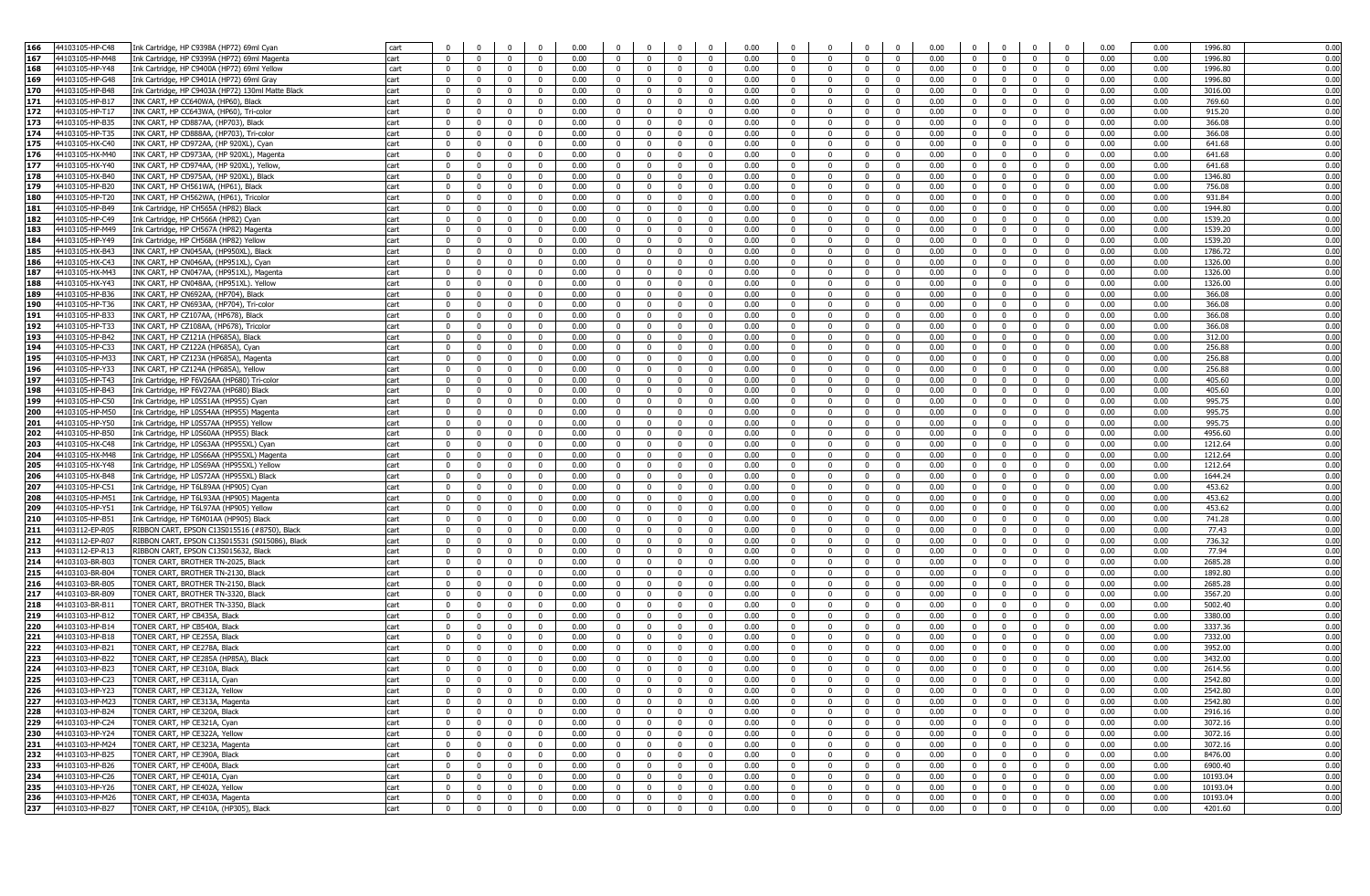| 238 | 44103103-HP-C27                  | TONER CART, HP CE411A, (HP305), Cvan                   | cart  |                         | $\Omega$                | $\Omega$                | $\Omega$                | 0.00               | $\Omega$                | $\Omega$                 | $\mathbf{0}$            | $\Omega$                | 0.00  | $\Omega$                | $\Omega$                |                                               | 0.00<br>$\Omega$                | $\Omega$                | $\Omega$                         | $\Omega$                | $\Omega$       | 0.00                            | 0.00  | 6011.20  | 0.00   |
|-----|----------------------------------|--------------------------------------------------------|-------|-------------------------|-------------------------|-------------------------|-------------------------|--------------------|-------------------------|--------------------------|-------------------------|-------------------------|-------|-------------------------|-------------------------|-----------------------------------------------|---------------------------------|-------------------------|----------------------------------|-------------------------|----------------|---------------------------------|-------|----------|--------|
| 239 | 44103103-HP-Y27                  | FONER CART, HP CE412A, (HP305), Yellow                 | cart  | $\mathbf{0}$            | $\mathbf{0}$            | $\Omega$                | $\Omega$                | 0.00               | $\overline{0}$          | $\overline{0}$           | $\mathbf 0$             | $\mathbf 0$             | 0.00  | $\overline{0}$          | $\Omega$                | $\Omega$                                      | 0.00<br>$\Omega$                | $\overline{\mathbf{0}}$ | $\Omega$                         | $\mathbf{0}$            | $\overline{0}$ | 0.00                            | 0.00  | 6011.20  | 0.00   |
| 240 | 44103103-HP-M27                  | ONER CART, HP CE413A, (HP305), Magenta                 | cart  | $\Omega$                | $\overline{0}$          | $\Omega$                | $\mathbf{0}$            | 0.00               | $\overline{0}$          | $\overline{\mathbf{0}}$  | $\mathbf{0}$            | $\mathbf{0}$            | 0.00  | $\overline{\mathbf{0}}$ | $\Omega$                | $\mathbf{0}$                                  | 0.00<br>$\Omega$                | $\overline{0}$          | $\Omega$                         | $\mathbf{0}$            | $\mathbf{0}$   | 0.00                            | 0.00  | 6011.20  | 0.00   |
| 241 | 44103103-HP-B28                  | <b>TONER CART, HP CE505A, Black</b>                    | cart  | $\overline{0}$          | $\overline{0}$          | $\mathbf{0}$            | $\mathbf{0}$            | 0.00               | $\overline{0}$          | $\overline{0}$           | $\overline{0}$          | $\mathbf{0}$            | 0.00  | $\mathbf 0$             | $\Omega$                | $\Omega$                                      | 0.00<br>$\mathbf{0}$            | $\overline{0}$          | $\mathbf{0}$                     | $\Omega$                | $\overline{0}$ | 0.00                            | 0.00  | 4466.80  | 0.00   |
| 242 |                                  |                                                        |       |                         |                         |                         |                         |                    |                         |                          |                         |                         |       |                         |                         |                                               |                                 |                         |                                  |                         |                |                                 |       |          |        |
|     | 44103103-HX-B28                  | TONER CART, HP CE505X, Black, high cap                 | cart  | $\overline{0}$          | $\overline{0}$          | $\overline{0}$          | $\overline{0}$          | 0.00               | $\overline{0}$          | $\overline{0}$           | $\overline{0}$          | $\overline{0}$          | 0.00  | $\mathbf{0}$            | $\overline{0}$          | $^{\circ}$                                    | $\mathbf{0}$<br>0.00            | $\overline{0}$          | $^{\circ}$                       | $\mathbf{0}$            | $\mathbf{0}$   | 0.00                            | 0.00  | 7332.00  | 0.00   |
| 243 | 44103103-HP-B52                  | Foner Cartridge, HP CF217A (HP17A) Black Laser Jet     | cart  | $\mathbf{0}$            | $\mathbf{0}$            | $\Omega$                | $\mathbf{0}$            | 0.00               | $\overline{0}$          | $\overline{0}$           | $\overline{0}$          | $\mathbf{0}$            | 0.00  | $\overline{0}$          | $\mathbf{0}$            | $\overline{0}$                                | 0.00<br>$\mathbf{0}$            | $\mathbf{0}$            | $\Omega$                         | $\mathbf{0}$            | $\overline{0}$ | 0.00                            | 0.00  | 3044.08  | 0.0    |
| 244 | 44103103-HP-B53                  | Toner Cartridge, HP CF226A (HP26A) Black LaserJet      | cart  | $\mathbf{0}$            | $\overline{0}$          | $\Omega$                | $^{\circ}$              | 0.00               | $\mathbf{0}$            | $\mathbf{0}$             | $\mathbf{0}$            | $\mathbf{0}$            | 0.00  | $\mathbf 0$             |                         | $\Omega$                                      | 5,787.60<br>$\overline{1}$      | $\overline{0}$          | $\Omega$                         | $\mathbf{0}$            | $\mathbf{0}$   | 0.00                            | 1.00  | 5787.60  | 5787.6 |
| 245 | 44103103-HP-B55                  | Toner Cartridge, HP CF280A, LaserJet Pro M401/M425     | cart  | $\mathbf{0}$            | $\overline{0}$          | $\Omega$                | $\mathbf{0}$            | 0.00               | $\overline{0}$          | $\overline{0}$           | $\mathbf{0}$            | $\mathbf{0}$            | 0.00  | $\overline{\mathbf{0}}$ |                         | $\mathbf 0$                                   | 5,200.00<br>$\overline{1}$      | $\overline{0}$          | $\Omega$                         | $\mathbf 0$             | $\mathbf{0}$   | 0.00                            | 1.00  | 5200.00  | 5200.0 |
| 246 | 44103103-HP-B5                   | ONER CART, HP CF280XC, Black                           | cart  | $\mathbf{0}$            | $^{\circ}$              | $^{\circ}$              |                         | 0.00               | $\mathbf 0$             | $\mathbf{0}$             | $\mathbf{0}$            | $\mathbf 0$             | 0.00  | $\mathbf 0$             | 0                       | $^{\circ}$                                    | 0.00                            | $\overline{0}$          | $^{\circ}$                       | $^{\circ}$              | $\mathbf 0$    | 0.00                            | 0.00  | 9004.32  | 0.00   |
| 247 | 44103103-HP-B56                  | oner Cartridge, HP CF281A (HP81A) Black LaserJet       | cart  | $\mathbf{0}$            | $^{\circ}$              | $\Omega$                | $^{\circ}$              | 0.00               | $\Omega$                | - 0                      | $\mathbf 0$             | $\mathbf 0$             | 0.00  | $\mathbf 0$             | $\Omega$                | $^{\circ}$                                    | 0.00<br>$\Omega$                | $\overline{0}$          | $\Omega$                         | $^{\circ}$              | $\mathbf 0$    | 0.00                            | 0.00  | 8606.00  | 0.00   |
| 248 | 44103103-HP-B57                  | oner Cartridge, HP CF283A (HP83A) LaserJet Black       | cart  | $\mathbf 0$             | $^{\circ}$              | $^{\circ}$              | $^{\circ}$              | 0.00               | $\overline{\mathbf{0}}$ | $\mathbf{0}$             | $\bf{0}$                | $^{\circ}$              | 0.00  | $\mathbf 0$             | $\mathbf{0}$            | $^{\circ}$                                    | 0.00<br>$\Omega$                | $\mathbf{0}$            | $^{\circ}$                       | $\mathbf 0$             | $\mathbf 0$    | 0.00                            | 0.00  | 3241.70  | 0.00   |
|     |                                  |                                                        |       |                         |                         |                         |                         |                    |                         |                          |                         |                         |       |                         | $\Omega$                |                                               |                                 |                         |                                  |                         |                |                                 |       |          |        |
| 249 | 44103103-HX-B51                  | oner Cartridge, HP CF283XC (HP83X) Black LJ            | cart  | $\mathbf{0}$            | $\mathbf{0}$            | $\Omega$                | $\mathbf{0}$            | 0.00               | $\overline{0}$          | $\mathbf{0}$             | $\mathbf{0}$            | $\mathbf{0}$            | 0.00  | $\overline{0}$          |                         | $\mathbf 0$                                   | 0.00<br>$\Omega$                | $\overline{0}$          | $\Omega$                         | $\mathbf{0}$            | $\mathbf{0}$   | 0.00                            | 0.00  | 4056.00  | 0.00   |
| 250 | 44103103-HP-B58                  | Toner Cartridge, HP CF287A (HP87) Black                | cart  | $\mathbf{0}$            | $\mathbf{0}$            | $\mathbf{0}$            | $\mathbf{0}$            | 0.00               | $\overline{0}$          | $\overline{\mathbf{0}}$  | $\mathbf{0}$            | $\mathbf{0}$            | 0.00  | $\overline{0}$          | $\Omega$                | $\mathbf{0}$                                  | 0.00<br>$\mathbf{0}$            | $\overline{\mathbf{0}}$ | $\mathbf{0}$                     | $^{\circ}$              | $\overline{0}$ | 0.00                            | 0.00  | 10051.00 | 0.00   |
| 251 | 44103103-HX-B52                  | Toner Cartridge, HP CF325XC (HP25X) Black LaserJet     | cart  | $\overline{0}$          | $\overline{0}$          | $\overline{0}$          | $\mathbf{0}$            | 0.00               | $\overline{0}$          | $\overline{0}$           | $\overline{0}$          | $^{\circ}$              | 0.00  | $\mathbf{0}$            | $\overline{0}$          | $\mathbf{0}$                                  | 0.00<br>$\mathbf{0}$            | $\overline{0}$          | $^{\circ}$                       | $^{\circ}$              | $\mathbf{0}$   | 0.00                            | 0.00  | 13156.00 | 0.00   |
| 252 | 44103103-HP-B60                  | Toner Cartridge, HP CF350A Black LJ                    | cart  | $\overline{\mathbf{0}}$ | $\overline{\mathbf{0}}$ | $\mathbf{0}$            | $\mathbf{0}$            | 0.00               | $\overline{\mathbf{0}}$ | $\overline{\mathbf{0}}$  | $\mathbf{0}$            | $\mathbf{0}$            | 0.00  | $\overline{\mathbf{0}}$ | $\mathbf{0}$            | $\overline{0}$                                | 0.00<br>$\mathbf{0}$            | $\overline{0}$          | $\mathbf 0$                      | $\overline{0}$          | $\mathbf{0}$   | 0.00                            | 0.00  | 2901.60  | 0.00   |
| 253 | 44103103-HP-C60                  | oner Cartridge, HP CF351A Cyan LJ                      | cart  | $\mathbf{0}$            | $\Omega$                | $\Omega$                | $\Omega$                | 0.00               | $\Omega$                | $\overline{0}$           | $\mathbf{0}$            | $\mathbf{0}$            | 0.00  | $\mathbf 0$             | $\Omega$                | $\Omega$                                      | 0.00                            | $\mathbf{0}$            |                                  | $^{\circ}$              | $\Omega$       | 0.00                            | 0.00  | 2953.60  | 0.00   |
| 254 | 44103103-HP-Y60                  | oner Cartridge, HP CF352A Yellow LJ                    | cart  | $\mathbf{0}$            | $\Omega$                | $\Omega$                | $\Omega$                | 0.00               | $\overline{0}$          | $\mathbf{0}$             | $\mathbf 0$             | $^{\circ}$              | 0.00  | $\mathbf 0$             | $\mathbf{0}$            | $\Omega$                                      | 0.00<br>$\Omega$                | $\mathbf{0}$            |                                  | $\mathbf 0$             | $\mathbf 0$    | 0.00                            | 0.00  | 2953.60  | 0.00   |
| 255 | 44103103-HP-M60                  | oner Cartridge, HP CF353A Magenta LJ                   | cart  | $\mathbf 0$             | $\mathbf{0}$            | $^{\circ}$              | $\mathbf{0}$            | 0.00               | $\mathbf 0$             | $\mathbf{0}$             | $\mathbf 0$             | $^{\circ}$              | 0.00  | $\mathbf 0$             | $\mathbf{0}$            | $\mathbf 0$                                   | 0.00<br>$^{\circ}$              | $\mathbf{0}$            | $^{\circ}$                       | $^{\circ}$              | $\mathbf 0$    | 0.00                            | 0.00  | 2953.60  | 0.00   |
|     |                                  |                                                        |       |                         |                         |                         |                         |                    |                         |                          |                         |                         |       |                         |                         |                                               |                                 |                         |                                  |                         |                |                                 |       |          |        |
| 256 | 44103103-HP-B61                  | oner Cartridge, HP CF360A (HP508A) Black LaserJet      | cart  | $\mathbf{0}$            | $\overline{0}$          | $\mathbf{0}$            | $^{\circ}$              | 0.00               | $\Omega$                | $\overline{\mathbf{0}}$  | $\mathbf 0$             | $^{\circ}$              | 0.00  | $\mathbf 0$             | $^{\circ}$              | $^{\circ}$                                    | 0.00<br>$^{\circ}$              | $\overline{0}$          | $\Omega$                         | $\mathbf 0$             | $\mathbf{0}$   | 0.00                            | 0.00  | 7056.40  | 0.00   |
| 257 | 44103103-HP-C61                  | Toner Cartridge, HP CF361A (HP508A) Cyan LaserJet      | cart  | $\mathbf{0}$            | $\mathbf{0}$            | $\Omega$                | $\mathbf{0}$            | 0.00               | $\overline{0}$          | $\overline{0}$           | $\overline{0}$          | $\mathbf{0}$            | 0.00  | $\overline{0}$          | $\Omega$                | $\overline{0}$                                | 0.00<br>$\Omega$                | $\overline{0}$          | $\Omega$                         | $\Omega$                | $\overline{0}$ | 0.00                            | 0.00  | 8846.24  | 0.00   |
| 258 | 44103103-HP-Y61                  | Toner Cartridge, HP CF362A (HP508A) Yellow             | cart  | $\Omega$                | $\overline{0}$          | $\Omega$                | $\mathbf{0}$            | 0.00               | $\Omega$                | $\overline{0}$           | $\mathbf{0}$            | $\mathbf{0}$            | 0.00  | $\overline{0}$          | $\Omega$                | $\mathbf 0$                                   | 0.00<br>$\mathbf{0}$            | $\overline{0}$          | $\Omega$                         | $\overline{0}$          | $\overline{0}$ | 0.00                            | 0.00  | 8846.24  | 0.00   |
| 259 | 44103103-HP-M6:                  | oner Cartridge, HP CF363A (HP508A) Magenta             | cart  | $\mathbf{0}$            | $\overline{0}$          | $\mathbf{0}$            | $\mathbf{0}$            | 0.00               | $\overline{0}$          | $\overline{0}$           | $\mathbf{0}$            | $\mathbf{0}$            | 0.00  | $\overline{0}$          | $\mathbf{0}$            | $\mathbf{0}$                                  | 0.00<br>$\mathbf{0}$            | $\overline{0}$          | $\mathbf{0}$                     | $^{\circ}$              | $\mathbf{0}$   | 0.00                            | 0.00  | 8846.24  | 0.00   |
| 260 | 44103103-HP-B62                  | oner Cartridge, HP CF400A (HP201A) Black               | cart  | $\mathbf{0}$            | $\overline{0}$          | $\mathbf{0}$            | $\Omega$                | 0.00               | $\mathbf{0}$            | $\overline{0}$           | $\mathbf{0}$            | $\mathbf{0}$            | 0.00  | $\mathbf{0}$            | $\Omega$                | $\Omega$                                      | 0.00<br>$\Omega$                | $\overline{0}$          | $\mathbf{0}$                     | $^{\circ}$              | $\mathbf{0}$   | 0.00                            | 0.00  | 3429.78  | 0.00   |
| 261 | 44103103-HP-C62                  | Toner Cartridge, HP CF401A (HP201A) Cyan               | cart  | $\mathbf{0}$            | $\Omega$                | $\Omega$                | $\Omega$                | 0.00               | $\mathbf{0}$            | $\overline{0}$           | $\mathbf{0}$            | $\mathbf{0}$            | 0.00  | $\overline{\mathbf{0}}$ | $\Omega$                | $\Omega$                                      | 0.00<br>$\mathbf{0}$            | $\overline{0}$          | $\Omega$                         | $\mathbf{0}$            | $\mathbf{0}$   | 0.00                            | 0.00  | 4043.83  | 0.00   |
| 262 | 44103103-HP-Y62                  | oner Cartridge, HP CF402A (HP201A) Yellow              | cart  | $\mathbf{0}$            | $\overline{0}$          | $\Omega$                | $\Omega$                | 0.00               | $\overline{0}$          | $\overline{0}$           | $\mathbf{0}$            | $\mathbf{0}$            | 0.00  | $\mathbf 0$             | $\Omega$                | $\overline{0}$                                | 0.00<br>$\Omega$                | $\mathbf{0}$            | $\Omega$                         | $\mathbf{0}$            | $\overline{0}$ | 0.00                            | 0.00  | 4043.83  | 0.00   |
| 263 | 44103103-HP-M62                  | oner Cartridge, HP CF403A (HP201A) Magenta             | cart  | $\overline{\mathbf{0}}$ | $\overline{0}$          | $\Omega$                | $^{\circ}$              | 0.00               | $\mathbf 0$             | $\mathbf{0}$             | $\mathbf{0}$            | $^{\circ}$              | 0.00  | $\overline{\mathbf{0}}$ | 0                       | $^{\circ}$                                    | 0.00<br>0                       | $\overline{0}$          | $\Omega$                         | $\mathbf 0$             | $\mathbf{0}$   | 0.00                            | 0.00  | 4043.83  | 0.00   |
| 264 | 44103103-HP-B63                  | oner Cartridge, HP CF410A (HP410A) black               | cart  |                         | $\mathbf{0}$            |                         |                         | 0.00               | $^{\circ}$              | $\overline{0}$           | $\mathbf 0$             | $\mathbf 0$             | 0.00  | $\mathbf 0$             | $\Omega$                | $\mathbf 0$                                   | 0.00<br>$\Omega$                | $\mathbf 0$             | $\mathbf 0$                      | $\Omega$                | $\mathbf 0$    | 0.00                            | 0.00  | 4440.80  | 0.00   |
|     |                                  |                                                        |       | $\mathbf 0$             |                         | $^{\circ}$              |                         |                    |                         |                          |                         |                         |       |                         |                         |                                               |                                 |                         |                                  |                         |                |                                 |       |          |        |
| 265 | 44103103-HX-B54                  | oner Cartridge, HP CF410XC (HP410XC) black             | cart  | $\mathbf{0}$            | $\mathbf{0}$            | $\mathbf{0}$            | $^{\circ}$              | 0.00               | $\mathbf{0}$            | $\mathbf{0}$             | $\mathbf{0}$            | $\mathbf{0}$            | 0.00  | $\mathbf 0$             | $\Omega$                | $^{\circ}$                                    | 0.00<br>$\mathbf{0}$            | $\overline{0}$          | $^{\circ}$                       | $\mathbf{0}$            | $\mathbf{0}$   | 0.00                            | 0.00  | 7441.20  | 0.00   |
| 266 | 44103103-HP-C63                  | Toner Cartridge, HP CF411A (HP410A) cyan               | cart  | $\overline{0}$          | $\mathbf{0}$            | $\Omega$                | $\mathbf{0}$            | 0.00               | $\overline{0}$          | $\overline{\mathbf{0}}$  | $\mathbf{0}$            | $\mathbf{0}$            | 0.00  | $\overline{0}$          | $\overline{\mathbf{0}}$ | $\mathbf 0$                                   | 0.00<br>$\Omega$                | $\overline{0}$          | $\Omega$                         | $\mathbf{0}$            | $\mathbf 0$    | 0.00                            | 0.00  | 5616.00  | 0.00   |
| 267 | 44103103-HX-C54                  | Toner Cartridge, HP CF411XC (HP410XC) cyan             | cart  | $\mathbf{0}$            | $\overline{0}$          | $\Omega$                | $\overline{0}$          | 0.00               | $\overline{0}$          | $\overline{0}$           | $\mathbf{0}$            | $\mathbf{0}$            | 0.00  | $\mathbf 0$             | $\Omega$                | $\mathbf{0}$                                  | 0.00<br>$\Omega$                | $\overline{0}$          | $\Omega$                         | $\mathbf{0}$            | $\mathbf{0}$   | 0.00                            | 0.00  | 7472.40  | 0.00   |
| 268 | 44103103-HP-Y63                  | Toner Cartridge, HP CF412A (HP410A) yellow             | cart  | $\mathbf{0}$            | $\overline{0}$          | $\mathbf{0}$            | $\mathbf{0}$            | 0.00               | $\overline{0}$          | $\overline{0}$           | $\overline{0}$          | $\overline{0}$          | 0.00  | $\overline{0}$          | $\mathbf{0}$            | $\mathbf{0}$                                  | 0.00<br>$\mathbf{0}$            | $\overline{0}$          | $\mathbf{0}$                     | $^{\circ}$              | $\overline{0}$ | 0.00                            | 0.00  | 5616.00  | 0.00   |
| 269 | 44103103-HX-Y54                  | Toner Cartridge, HP CF412XC (HP410XC) yellow           | cart  | $\overline{0}$          | $\overline{\mathbf{0}}$ | $\overline{0}$          | $\mathbf{0}$            | 0.00               | $\mathbf{0}$            | $\mathbf{0}$             | $\mathbf{0}$            | $\mathbf{0}$            | 0.00  | $\mathbf{0}$            | $\mathbf{0}$            | $\mathbf 0$                                   | 0.00<br>$\mathbf{0}$            | $\overline{0}$          | $\mathbf 0$                      | $\mathbf 0$             | $\mathbf{0}$   | 0.00                            | 0.00  | 7472.40  | 0.00   |
| 270 | 44103103-HP-M63                  | Toner Cartridge, HP CF413A (HP410A) magenta            | cart  | $\mathbf 0$             | $\Omega$                | $\Omega$                | $\Omega$                | 0.00               | $\overline{0}$          | $\mathbf{0}$             | $\mathbf 0$             | $^{\circ}$              | 0.00  | $\mathbf 0$             | 0                       | $\Omega$                                      | 0.00<br>$\Omega$                | $\mathbf{0}$            |                                  | $\Omega$                | $\mathbf 0$    | 0.00                            | 0.00  | 5616.00  | 0.00   |
| 271 | 44103103-HX-M54                  |                                                        |       |                         | $^{\circ}$              |                         | $^{\circ}$              | 0.00               |                         | - 0                      | $\mathbf 0$             | 0                       | 0.00  |                         | 0                       | $^{\circ}$                                    | 0.00<br>$^{\circ}$              | $\mathbf{0}$            |                                  | $^{\circ}$              | $\mathbf 0$    | 0.00                            | 0.00  | 7472.40  | 0.00   |
|     |                                  | oner Cartridge, HP CF413XC (HP410XC) magenta           | cart  | $\mathbf{0}$            |                         | 0                       |                         |                    | $\mathbf{0}$            |                          |                         |                         |       | $\mathbf 0$             |                         |                                               |                                 |                         | $^{\circ}$                       |                         |                |                                 |       |          |        |
| 272 | 44103103-HP-B34                  | <b>TONER CART, HP O2612A, Black</b>                    | cart  | $\Omega$                | $\mathbf 0$             | $\Omega$                | $^{\circ}$              | 0.00               | $\mathbf{0}$            | $\mathbf{0}$             | $\mathbf{0}$            | $\mathbf{0}$            | 0.00  | $\mathbf 0$             | $\mathbf{0}$            | $^{\circ}$                                    | 0.00<br>$\mathbf{0}$            | $\overline{0}$          | $\Omega$                         | $\mathbf{0}$            | $\mathbf{0}$   | 0.00                            | 0.00  | 3900.00  | 0.00   |
| 273 | 44103103-HP-B48                  | ONER CART, HP Q7553A, Black                            | cart  | $\Omega$                | $^{\circ}$              | $^{\circ}$              | $\Omega$                | 0.00               | $\overline{\mathbf{0}}$ | $\overline{0}$           | $\mathbf{0}$            | $^{\circ}$              | 0.00  | $\mathbf 0$             | $\Omega$                | $^{\circ}$                                    | 0.00<br>$\Omega$                | $\mathbf{0}$            |                                  | $\Omega$                | $\overline{0}$ | 0.00                            | 0.00  | 4399.20  | 0.00   |
| 274 | 44103103-SA-B06                  | ONER CART, SAMSUNG MLT-D101S, Black                    | cart  | $\Omega$                | $\mathbf{0}$            | $\Omega$                | $\Omega$                | 0.00               | $\Omega$                | $\overline{0}$           | $^{\circ}$              | $\mathbf{0}$            | 0.00  | $\overline{0}$          | $\Omega$                | $\Omega$                                      | 0.00<br>$\Omega$                | $\overline{0}$          | $\Omega$                         | $\mathbf 0$             | $\mathbf{0}$   | 0.00                            | 0.00  | 3406.00  | 0.00   |
| 275 | 44103103-SA-B07                  | TONER CART, SAMSUNG MLT-D103S, Black                   | cart  | $\overline{0}$          | $\overline{0}$          | $\mathbf{0}$            | $\mathbf{0}$            | 0.00               | $\overline{0}$          | $\overline{0}$           | $\overline{0}$          | $\mathbf{0}$            | 0.00  | $\overline{0}$          | $\overline{0}$          | $\overline{0}$                                | 0.00<br>$\mathbf{0}$            | $\overline{0}$          | $\mathbf{0}$                     | $\mathbf{0}$            | $\overline{0}$ | 0.00                            | 0.00  | 2350.40  | 0.00   |
| 276 | 44103103-SA-B08                  | <b>TONER CART, SAMSUNG MLT-D104S, Black</b>            | cart  | $\mathbf{0}$            | $\mathbf{0}$            | $\Omega$                | $\Omega$                | 0.00               | $\overline{0}$          | $\overline{0}$           | $\mathbf{0}$            | $\mathbf{0}$            | 0.00  | $\overline{0}$          | $\Omega$                | $\mathbf{0}$                                  | $\mathbf{0}$<br>0.00            | $\overline{0}$          | $\Omega$                         | $\mathbf{0}$            | $\mathbf{0}$   | 0.00                            | 0.00  | 2454.40  | 0.00   |
| 277 | 44103103-SA-B09                  | <b>TONER CART, SAMSUNG MLT-D105L, Black</b>            | cart  | $\Omega$                | $\Omega$                | $\Omega$                | $\mathbf{0}$            | 0.00               | $\overline{0}$          | $\overline{0}$           | $\mathbf{0}$            | $\mathbf{0}$            | 0.00  | $\overline{0}$          | $\Omega$                | $\overline{0}$                                | 0.00<br>$\mathbf{0}$            | $\overline{0}$          | $\Omega$                         | $\mathbf{0}$            | $\mathbf{0}$   | 0.00                            | 0.00  | 3380.00  | 0.00   |
| 278 | 44103103-SA-B14                  | FONER CART, Samsung MLT-D108S, Black                   | cart  | $\mathbf{0}$            | $\overline{0}$          | $\Omega$                | $\Omega$                | 0.00               | $\mathbf{0}$            | $\mathbf 0$              | $\mathbf{0}$            | $\mathbf{0}$            | 0.00  | $\mathbf 0$             | $\Omega$                | $\mathbf{0}$                                  | 0.00<br>$\Omega$                | $\overline{0}$          |                                  | $\mathbf{0}$            | $\mathbf{0}$   | 0.00                            | 0.00  | 2875.58  | 0.00   |
|     |                                  |                                                        |       |                         |                         |                         |                         |                    |                         |                          |                         |                         |       |                         |                         |                                               |                                 |                         | $\mathbf 0$                      |                         |                |                                 |       |          |        |
| 279 | 44103103-SA-B21                  | TONER CART, Samsung MLT-D203E, Black                   | cart  | $\mathbf{0}$            | $\mathbf{0}$            | $\Omega$                | $\Omega$                | 0.00               | $\mathbf{0}$            | $\overline{0}$           | $\mathbf{0}$            | $\mathbf 0$             | 0.00  | $\mathbf 0$             | $\mathbf{0}$            | $\overline{0}$                                | 0.00<br>$\mathbf{0}$            | $\mathbf{0}$            | $\Omega$                         | $\mathbf 0$             | $\mathbf{0}$   | 0.00                            | 0.00  | 7259.20  | 0.00   |
| 280 | 44103103-SA-B18                  | FONER CART, Samsung MLT-D203L, Black                   | cart  | $\bf{0}$                | $\mathbf{0}$            | $^{\circ}$              | $^{\circ}$              | 0.00               | $\overline{\mathbf{0}}$ | $\overline{\mathbf{0}}$  | $\mathbf 0$             | $^{\circ}$              | 0.00  | $\mathbf 0$             | $\mathbf{0}$            | $\mathbf 0$                                   | 0.00<br>$^{\circ}$              | $\overline{\mathbf{0}}$ | $\Omega$                         | $\mathbf 0$             | $\mathbf{0}$   | 0.00                            | 0.00  | 3458.00  | 0.00   |
| 281 | 44103103-SA-B20                  | ONER CART, Samsung MLT-D203U, Black                    | cart  | $\mathbf{0}$            | $\mathbf{0}$            | $\Omega$                | $\mathbf{0}$            | 0.00               | $\overline{0}$          | $\overline{\mathbf{0}}$  | $\mathbf{0}$            | $\mathbf 0$             | 0.00  | $\mathbf 0$             | $\Omega$                | $\mathbf 0$                                   | 0.00<br>$\mathbf{0}$            | $\overline{0}$          | $\Omega$                         | $\mathbf{0}$            | $\mathbf{0}$   | 0.00                            | 0.00  | 6442.80  | 0.00   |
| 282 | 44103103-SA-B12                  | ONER CART, SAMSUNG MLT-D205E, Black                    | cart  | $\mathbf{0}$            | $\mathbf{0}$            | $^{\circ}$              | $\Omega$                | 0.00               | $\overline{0}$          | $\overline{\mathbf{0}}$  | $\bf{0}$                | $\mathbf 0$             | 0.00  | $\overline{0}$          | $\Omega$                | $^{\circ}$                                    | 0.00<br>$\Omega$                | $\overline{0}$          | $^{\circ}$                       | $\mathbf{0}$            | $\overline{0}$ | 0.00                            | 0.00  | 7321.14  | 0.00   |
| 283 | 44103103-SA-B05                  | TONER CART, SAMSUNG MLT-D205L, Black                   | cart  | $\Omega$                | $\Omega$                | $\mathbf{0}$            | $\Omega$                | 0.00               | $\Omega$                | $\Omega$                 | $\Omega$                | $\mathbf{0}$            | 0.00  | $\mathbf{0}$            | $\Omega$                | $\Omega$                                      | 0.00<br>$\Omega$                | $\overline{0}$          | $\Omega$                         | $\Omega$                | $\overline{0}$ | 0.00                            | 0.00  | 3962.24  | 0.00   |
| 284 | 44103103-SA-B10                  | TONER CART, SAMSUNG SCX-D6555A, Black                  | cart  | $\overline{0}$          | $\overline{0}$          | $\mathbf{0}$            | $\overline{0}$          | 0.00               | $\overline{0}$          | $\overline{0}$           | $\overline{0}$          | $\overline{0}$          | 0.00  | $\overline{0}$          | $\overline{0}$          | $\mathbf{0}$                                  | 0.00<br>$\mathbf{0}$            | $\overline{0}$          | $\mathbf{0}$                     | $^{\circ}$              | $\overline{0}$ | 0.00                            | 0.00  | 4066.40  | 0.00   |
|     | 285 44103103-BR-B15              | TONER CART, BROTHER TN-3478, Black                     | cart  | $\overline{0}$          | $\overline{0}$          | $\overline{0}$          | $\overline{0}$          | 0.00               | $\overline{0}$          | $\overline{0}$           | $\overline{0}$          | $\overline{0}$          | 0.00  | $\mathbf{0}$            | $\overline{0}$          | $\mathbf{0}$                                  | $\mathbf{0}$<br>0.00            | $\overline{0}$          | $\Omega$                         | $^{\circ}$              | $\mathbf{0}$   | 0.00                            | 0.00  | 6370.00  | 0.00   |
|     |                                  |                                                        |       |                         |                         |                         |                         |                    |                         |                          |                         |                         |       |                         |                         |                                               |                                 |                         |                                  |                         |                |                                 |       |          |        |
| 286 | 44103103-CA-B00                  | TONER CART, CANON CRG 324 II                           | cart  | $\overline{0}$          | $\overline{0}$          | $\mathbf{0}$            | $\mathbf{0}$            | 0.00               | $\overline{0}$          | $\overline{0}$           | $\overline{0}$          | $\overline{0}$          | 0.00  | $\overline{0}$          | $\mathbf{0}$            | $\mathbf{0}$                                  | 0.00<br>$\mathbf{0}$            | $\overline{0}$          | $\mathbf{0}$                     | $\mathbf{0}$            | $\overline{0}$ | 0.00                            | 0.00  | 13399.36 | 0.00   |
|     |                                  | <b>AUDIO AND VISUAL EQUIPMENT AND SUPPLIES</b>         |       |                         |                         |                         |                         |                    |                         |                          |                         |                         |       |                         |                         |                                               |                                 |                         |                                  |                         |                |                                 |       |          |        |
|     | 287 45121517-DO-C02              | DOCUMENT CAMERA, 8 MP                                  | unit  | $\overline{0}$          | $\overline{0}$          | $\mathbf{0}$            | $\Omega$                | 0.00               | $\overline{0}$          | $\overline{0}$           | $\overline{0}$          | $\overline{0}$          | 0.00  | $\mathbf{0}$            | $\mathbf{0}$            | $\overline{0}$                                | 0.00<br>$\Omega$                | $\overline{0}$          | $\Omega$                         | $^{\circ}$              | $\mathbf{0}$   | 0.00                            | 0.00  | 23623.60 | 0.00   |
|     | 288 45111609-MM-P01              | MULTIMEDIA PROJECTOR                                   | unit  | $\bf{0}$                | $\overline{0}$          | $\overline{0}$          | $\Omega$                | 0.00               | $\overline{0}$          | $\mathbf{0}$             | $\mathbf{0}$            | $\overline{0}$          | 0.00  | $\mathbf 0$             | $\Omega$                | $\mathbf{0}$                                  | $\mathbf{0}$<br>0.00            | $\overline{0}$          | $\mathbf 0$                      | $\mathbf 0$             | $\mathbf{0}$   | 0.00                            | 0.00  | 17472.00 | 0.00   |
|     | <b>FLAG OR ACCESSORIES</b>       |                                                        |       |                         |                         |                         |                         |                    |                         |                          |                         |                         |       |                         |                         |                                               |                                 |                         |                                  |                         |                |                                 |       |          |        |
|     | 289 55121905-PH-F01              | PHILIPPINE NATIONAL FLAG                               | piece |                         | $0$ 0                   | $\overline{\mathbf{0}}$ | $\overline{0}$          | 0.00               | $\overline{0}$          | $\overline{\mathbf{0}}$  | $\overline{0}$          | $\overline{\mathbf{0}}$ | 0.00  | $\overline{0}$          | $\overline{0}$          | $\overline{0}$                                | 0.00<br>$\Omega$                |                         | $\overline{0}$<br>$\overline{0}$ | $\overline{0}$          | $\overline{0}$ | 0.00                            | 0.00  | 284.84   | 0.00   |
|     | <b>PRINTED PUBLICATIONS</b>      |                                                        |       |                         |                         |                         |                         |                    |                         |                          |                         |                         |       |                         |                         |                                               |                                 |                         |                                  |                         |                |                                 |       |          |        |
|     |                                  |                                                        |       |                         |                         |                         |                         |                    |                         |                          |                         |                         |       |                         |                         |                                               |                                 |                         |                                  |                         |                |                                 |       |          |        |
|     | 290 55101524-RA-H01              | HANDBOOK (RA 9184), 8th edition                        | book  | $\circ$                 | $\overline{0}$          | $\overline{\mathbf{0}}$ | $\overline{0}$          | 0.00               | $\overline{0}$          | $\overline{\mathbf{0}}$  | $\overline{0}$          | $\overline{0}$          | 0.00  | $\overline{0}$          | $\overline{0}$          | $\overline{0}$                                | 0.00<br>$\Omega$                |                         | $\overline{0}$<br>$\Omega$       | $\overline{0}$          | $\overline{0}$ | 0.00                            | 0.00  | 37.21    | 0.00   |
|     | <b>FIRE FIGHTING EQUIPMENT</b>   |                                                        |       |                         |                         |                         |                         |                    |                         |                          |                         |                         |       |                         |                         |                                               |                                 |                         |                                  |                         |                |                                 |       |          |        |
|     | 291 46191601-FE-M01              | FIRE EXTINGUISHER, dry chemical                        | unit  | $\Omega$                | $\overline{0}$          | $\Omega$                | - 0                     | 0.00               | $\Omega$                | $\Omega$                 | $\Omega$                | $\Omega$                | 0.00  | $\Omega$                | $\Omega$                | $\Omega$                                      | 0.00<br>- 0                     | $\mathbf{0}$            | $\Omega$                         | $\Omega$                | $\Omega$       | 0.00                            | 0.00  | 1144.00  | 0.00   |
|     | 292 46191601-FE-H01              | FIRE EXTINGUISHER, pure HCFC                           | unit  | $\mathbf{0}$            | $\overline{0}$          | $\mathbf{0}$            | $\Omega$                | 0.00               | $\overline{0}$          | $\overline{0}$           | $\overline{0}$          | $\overline{0}$          | 0.00  | $\overline{0}$          | $\mathbf{0}$            | $\overline{0}$                                | 0.00<br>$\mathbf{0}$            | $\overline{0}$          | $\Omega$                         | $\mathbf{0}$            | $\Omega$       | 0.00                            | 0.00  | 5613.25  | 0.00   |
|     | <b>CONSUMER ELECTRONICS</b>      |                                                        |       |                         |                         |                         |                         |                    |                         |                          |                         |                         |       |                         |                         |                                               |                                 |                         |                                  |                         |                |                                 |       |          |        |
|     |                                  | 293 52161535-DV-R01 DIGITAL VOICE RECORDER             | unit  |                         |                         |                         |                         | $0.00$ 0 0 0 0 0 0 |                         |                          |                         |                         | 0.00  | $\overline{\mathbf{0}}$ | $\overline{0}$          | $\begin{array}{c c c c c} \hline \end{array}$ |                                 | $0.00$ 0 0 0            |                                  | $\overline{0}$          |                | $\overline{\mathbf{0}}$<br>0.00 | 0.00  | 6415.64  | 0.00   |
|     |                                  |                                                        |       |                         |                         |                         |                         |                    |                         |                          |                         |                         |       |                         |                         |                                               |                                 |                         |                                  |                         |                |                                 |       |          |        |
|     | <b>FURNITURE AND FURNISHINGS</b> |                                                        |       |                         |                         |                         |                         |                    |                         |                          |                         |                         |       |                         |                         |                                               |                                 |                         |                                  |                         |                |                                 |       |          |        |
|     |                                  | 294 56101504-CM-B01 MONOBLOC CHAIR, beige              | piece | $\overline{0}$          | $\overline{\mathbf{0}}$ | $\overline{\mathbf{0}}$ | $\overline{\mathbf{0}}$ | 0.00               | $\overline{0}$          | $\overline{\phantom{0}}$ | $\overline{\mathbf{0}}$ | $\overline{\mathbf{0}}$ | 0.00  | $\overline{\mathbf{0}}$ | $\overline{0}$          | $\overline{\mathbf{0}}$                       | $\overline{\mathbf{0}}$<br>0.00 | $\overline{0}$          | $\overline{0}$                   | $\overline{0}$          | $\overline{0}$ | 0.00                            | 0.00  | 303.68   | 0.00   |
|     | 295 56101504-CM-W01              | MONOBLOC CHAIR, white                                  | piece | $\overline{0}$          | $\overline{0}$          | $\overline{0}$          | $\overline{0}$          | 0.00               | $\mathbf{0}$            | $\overline{0}$           | $\overline{0}$          | $\overline{0}$          | 0.00  | $^{\circ}$              | $\overline{0}$          | $\mathbf{0}$                                  | 0.00<br>$\mathbf{0}$            | $\overline{0}$          | $^{\circ}$                       | $\mathbf{0}$            | $\overline{0}$ | 0.00                            | 0.00  | 301.60   | 0.00   |
|     | 296 56101519-TM-S01              | MONOBLOC TABLE, white                                  | unit  | $\overline{\mathbf{0}}$ | $\overline{\mathbf{0}}$ | $\overline{\mathbf{0}}$ | $\overline{\mathbf{0}}$ | 0.00               | $\overline{0}$          | $\overline{\mathbf{0}}$  | $\overline{0}$          | $\overline{0}$          | 0.00  | $\overline{0}$          | $\overline{0}$          | $\overline{0}$                                | 0.00<br>$\overline{0}$          | $\overline{0}$          | $\overline{0}$                   | $\overline{\mathbf{0}}$ | $\overline{0}$ | 0.00                            | 0.00  | 1235.52  | 0.00   |
|     | 297 56101519-TM-S02              | MONOBLOC TABLE, beige                                  | unit  |                         | $0\qquad 0$             | $\overline{\mathbf{0}}$ | $\overline{\mathbf{0}}$ | 0.00               | $\overline{0}$          | $\overline{\mathbf{0}}$  | $\overline{0}$          | $\overline{0}$          | 0.00  | $\overline{0}$          | $\overline{0}$          | $\overline{0}$                                | 0.00<br>$\overline{0}$          |                         | $\overline{0}$<br>$\overline{0}$ | $\overline{0}$          | $\overline{0}$ | 0.00                            | 0.00  | 1088.88  | 0.00   |
|     |                                  | ARTS AND CRAFTS EQUIPMENT AND ACCESSORIES AND SUPPLIES |       |                         |                         |                         |                         |                    |                         |                          |                         |                         |       |                         |                         |                                               |                                 |                         |                                  |                         |                |                                 |       |          |        |
|     | 298 60121413-CB-P01              | CLEARBOOK, 20 Transparent pockets, A4                  | piece | $\overline{0}$          |                         |                         |                         | 0.00               | $\overline{0}$          | $\overline{0}$           | $\overline{0}$          |                         | 0.00  |                         | $\overline{0}$          |                                               | 0.00<br>$\mathbf{0}$            |                         | $\mathbf{0}$                     |                         | $^{\circ}$     | 0.00                            | 0.00  | 37.04    | 0.00   |
|     |                                  |                                                        |       |                         | $\overline{\mathbf{0}}$ | $\overline{\mathbf{0}}$ | $\overline{0}$          |                    |                         |                          |                         | $\overline{0}$          |       | $\mathbf{0}$            |                         | $\overline{0}$                                |                                 | $\overline{\mathbf{0}}$ |                                  | $\mathbf{0}$            |                |                                 |       |          |        |
| 299 | 60121413-CB-P02                  | CLEARBOOK, 20 Transparent pockets, Legal               | piece | $\overline{0}$          | $\overline{\mathbf{0}}$ | $\overline{0}$          | $\overline{0}$          | 0.00               | $\overline{0}$          | $\overline{0}$           | $\overline{0}$          | $\overline{0}$          | 0.00  | $\mathbf{0}$            | $\overline{0}$          | $\mathbf 0$                                   | 0.00<br>$\mathbf 0$             | $\overline{\mathbf{0}}$ | $\mathbf 0$                      | $\overline{0}$          | $\overline{0}$ | 0.00                            | 0.00  | 38.41    | 0.00   |
| 300 | 60121534-ER-P01                  | ERASER, plastic/rubber                                 | piece | $\overline{0}$          | $\overline{\mathbf{0}}$ | $\overline{0}$          | $\overline{0}$          | 0.00               | $\overline{0}$          | 10                       | $\overline{0}$          | 10                      | 43.70 | $\mathbf 0$             | $\mathbf{0}$            | $\bf{0}$                                      | 0.00<br>$\mathbf 0$             | $\overline{0}$          | $\overline{0}$                   | $\overline{0}$          | $\overline{0}$ | 0.00                            | 10.00 | 4.37     | 43.70  |
|     | 301 60121524-SP-G01              | SIGN PEN, black                                        | piece |                         | $0 \quad 10$            | $\overline{0}$          | 10                      | 202.60             | $\overline{0}$          | $\overline{0}$           | $\mathbf{0}$            | $\mathbf{0}$            | 0.00  | $\overline{0}$          | $\overline{0}$          | $\bf{0}$                                      | 0.00<br>$\mathbf 0$             |                         | $\overline{0}$<br>10             | $\overline{0}$          | 10             | 202.60                          | 20.00 | 20.26    | 405.20 |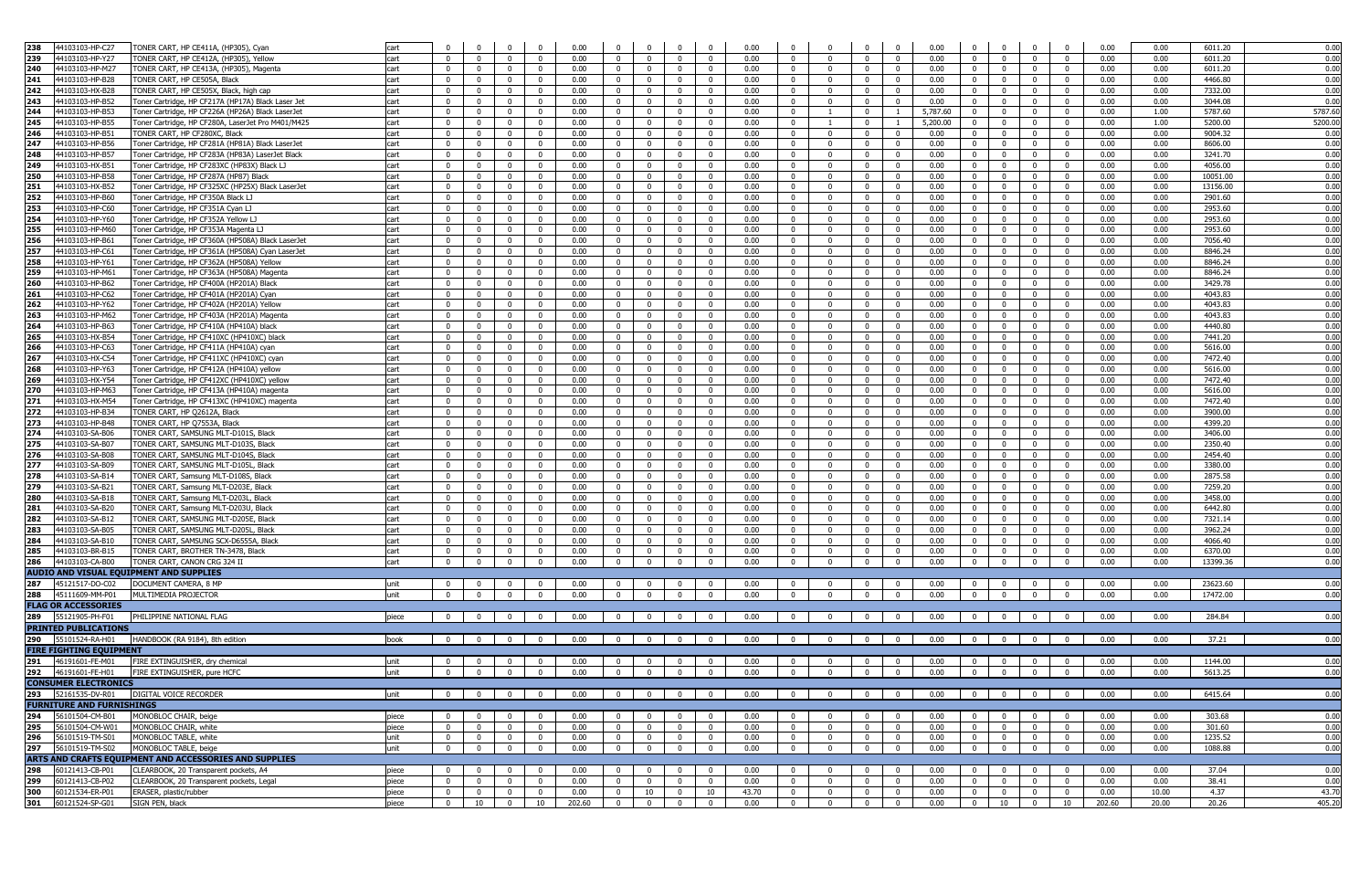| 302             | 60121524-SP-G02                      | SIGN PEN, blue                                                                                                                   | piece              |                                  | 10                             | $\overline{0}$                   | 10                               | 202.60             | $\mathbf{0}$                   | $\mathbf{0}$                   | $\mathbf{0}$               | $\mathbf{0}$                   | 0.00               | $\mathbf{0}$                                                 | $\mathbf 0$<br>$\mathbf 0$                                      | 0.00               | $\mathbf{0}$                     | 10                               | $\mathbf{0}$<br>10                                               | 202.60         | 20.00            | 20.26         | 405.20              |
|-----------------|--------------------------------------|----------------------------------------------------------------------------------------------------------------------------------|--------------------|----------------------------------|--------------------------------|----------------------------------|----------------------------------|--------------------|--------------------------------|--------------------------------|----------------------------|--------------------------------|--------------------|--------------------------------------------------------------|-----------------------------------------------------------------|--------------------|----------------------------------|----------------------------------|------------------------------------------------------------------|----------------|------------------|---------------|---------------------|
| 303             | 60121524-SP-G03                      | SIGN PEN, red                                                                                                                    | piece              | $\overline{0}$                   | $\overline{2}$                 | $\overline{0}$                   | $\overline{2}$                   | 40.52              | $\mathbf 0$                    | $\overline{0}$                 | $\mathbf{0}$               | $\mathbf{0}$                   | 0.00               | $\overline{0}$<br>$\mathbf{0}$                               | $\overline{0}$<br>$\overline{\mathbf{0}}$                       | 0.00               | $\mathbf{0}$                     | $\overline{2}$                   | $\mathbf{0}$<br>$\overline{2}$                                   | 40.52          | 4.00             | 20.26         | 81.04               |
| 304             | 60121124-WR-P01                      | WRAPPING PAPER, kraft                                                                                                            | pack               | $\overline{0}$                   | $\overline{0}$                 | $\overline{0}$                   | $\overline{0}$                   | 0.00               | $\mathbf{0}$                   | $\overline{0}$                 | $^{\circ}$                 | $\mathbf{0}$                   | 0.00               | $\overline{0}$<br>$\mathbf{0}$                               | $\overline{0}$<br>$\mathbf 0$                                   | 0.00               | $\overline{0}$                   | $\overline{0}$                   | $\overline{0}$<br>$\Omega$                                       | 0.00           | 0.00             | 154.84        | 0.00                |
| <b>SOFTWARE</b> |                                      |                                                                                                                                  |                    |                                  |                                |                                  |                                  |                    |                                |                                |                            |                                |                    |                                                              |                                                                 |                    |                                  |                                  |                                                                  |                |                  |               |                     |
|                 | 43231513-SFT-001                     | Business function specific software                                                                                              | license            | $\mathbf{0}$                     | $\overline{0}$                 | $\mathbf{0}$                     | $\mathbf 0$                      | 0.00               | $\Omega$                       | $\mathbf 0$                    | $\mathbf 0$                | $\mathbf 0$                    | 0.00               | $\mathbf{0}$<br>$\Omega$                                     | $\mathbf 0$<br>$\mathbf{0}$                                     | 0.00               | $\mathbf{0}$                     | $\mathbf 0$                      | $\mathbf 0$<br>$^{\circ}$                                        | 0.00           | 0.00             | 0.00          | 0.00                |
|                 | 43231602-SFT-002                     | Finance accounting and enterprise resource planning ERP software                                                                 | license            | $\overline{0}$                   | $\mathbf{0}$                   | $\overline{0}$                   | $\mathbf 0$                      | 0.00               | $\overline{0}$                 | $\mathbf 0$                    | $\mathbf{0}$               | $\mathbf 0$                    | 0.00               | $\overline{0}$<br>$\Omega$                                   | $\mathbf{0}$<br>$\overline{\mathbf{0}}$                         | 0.00               | $\overline{0}$                   | $\overline{0}$                   | $\mathbf 0$<br>$\overline{0}$                                    | 0.00           | 0.00             | 0.00          | 0.00                |
|                 | 43232004-SFT-003                     | Computer game or entertainment software                                                                                          | license            | $\overline{0}$                   | $\overline{0}$                 | $\overline{0}$                   | $\mathbf 0$                      | 0.00               | $\mathbf 0$                    | $\mathbf 0$                    | $\mathbf{0}$               | $\mathbf{0}$                   | 0.00               | $\mathbf{0}$<br>$\Omega$                                     | $\overline{0}$<br>$\mathbf 0$                                   | 0.00               | $\overline{0}$                   | $\mathbf 0$                      | $\mathbf{0}$<br>$\mathbf{0}$                                     | 0.00           | 0.00             | 0.00          | 0.00                |
| l4              | 43232107-SFT-004                     | Content authoring and editing software                                                                                           | license            | $\mathbf{0}$                     | $\mathbf{0}$                   | $\overline{0}$                   | $\overline{0}$                   | 0.00               | $\bf{0}$                       | $\overline{0}$                 | $\mathbf{0}$               | $\mathbf{0}$                   | 0.00               | $\overline{0}$<br>$\mathbf{0}$                               | $\overline{0}$<br>$\overline{0}$                                | 0.00               | $\overline{0}$                   | $\overline{0}$                   | $\overline{0}$<br>$\overline{0}$                                 | 0.00           | 0.00             | 0.00          | 0.00                |
| l5.<br>l6       | 43232202-SFT-005                     | Content management software                                                                                                      | license            | $\overline{0}$                   | $\overline{0}$                 | $\overline{0}$                   | $\overline{0}$                   | 0.00               | $\mathbf{0}$                   | $\overline{0}$                 | $\mathbf{0}$               | $\mathbf{0}$                   | 0.00               | $\overline{0}$<br>$\Omega$                                   | $\overline{0}$<br>$\overline{0}$                                | 0.00               | $\overline{0}$                   | $\overline{0}$                   | $\overline{0}$<br>$\overline{0}$                                 | 0.00           | 0.00             | 0.00          | 0.00                |
|                 | 43232304-SFT-006<br>43232402-SFT-007 | Data management and query software<br>Development software                                                                       | license<br>license | $\overline{0}$<br>$\overline{0}$ | $\overline{0}$<br>$\mathbf{0}$ | $\overline{0}$<br>$\overline{0}$ | $\overline{0}$<br>$\overline{0}$ | 0.00<br>0.00       | $\overline{0}$<br>$\mathbf{0}$ | $\mathbf{0}$<br>$\mathbf{0}$   | $\mathbf{0}$<br>$^{\circ}$ | $\overline{0}$<br>$^{\circ}$   | 0.00<br>0.00       | $\overline{0}$<br>$^{\circ}$<br>$\mathbf{0}$<br>$\mathbf{0}$ | $\mathbf{0}$<br>$\overline{0}$<br>$\overline{0}$<br>$\mathbf 0$ | 0.00<br>0.00       | $\overline{0}$<br>$\overline{0}$ | $\overline{0}$<br>$\overline{0}$ | $\overline{0}$<br>$\mathbf{0}$<br>$\mathbf{0}$<br>$\overline{0}$ | 0.00<br>0.00   | 0.00<br>0.00     | 0.00<br>0.00  | 0.00<br>0.00        |
| 8               | 43232505-SFT-008                     | Educational or reference software                                                                                                | license            | $\overline{0}$                   | $\mathbf{0}$                   | $\overline{\mathbf{0}}$          | $\mathbf 0$                      | 0.00               | $\mathbf 0$                    | $\mathbf{0}$                   | $\mathbf{0}$               | $\mathbf{0}$                   | 0.00               | $\mathbf{0}$<br>$\mathbf{0}$                                 | $\overline{0}$<br>$\overline{\mathbf{0}}$                       | 0.00               | $\overline{0}$                   | $\overline{0}$                   | $\mathbf{0}$<br>$\overline{0}$                                   | 0.00           | 0.00             | 0.00          | 0.00                |
|                 | 43232603-SFT-009                     | Industry specific software                                                                                                       | license            | $\overline{0}$                   | $\mathbf{0}$                   | $\mathbf{0}$                     | $\mathbf 0$                      | 0.00               | $\mathbf{0}$                   | $\mathbf{0}$                   | $\mathbf{0}$               | $\mathbf{0}$                   | 0.00               | $\mathbf{0}$<br>$\mathbf{0}$                                 | $\mathbf{0}$<br>$\overline{\mathbf{0}}$                         | 0.00               | $\mathbf{0}$                     | $\overline{0}$                   | $\mathbf{0}$<br>$\mathbf{0}$                                     | 0.00           | 0.00             | 0.00          | 0.00                |
| 10              | 43232701-SFT-010                     | Network applications software                                                                                                    | license            | $\overline{0}$                   | $\mathbf{0}$                   | $\overline{\mathbf{0}}$          | $\overline{0}$                   | 0.00               | $\mathbf 0$                    | $\mathbf{0}$                   | $\mathbf{0}$               | $\mathbf{0}$                   | 0.00               | $\mathbf{0}$<br>$\mathbf{0}$                                 | $\overline{0}$<br>$\overline{\mathbf{0}}$                       | 0.00               | $\overline{0}$                   | $\overline{0}$                   | $\mathbf{0}$<br>$\mathbf{0}$                                     | 0.00           | 0.00             | 0.00          | 0.00                |
| 11              | 43232802-SFT-011                     | Network management software                                                                                                      | license            | $\overline{0}$                   | $\overline{0}$                 | $\mathbf 0$                      | $\mathbf 0$                      | 0.00               | $\mathbf{0}$                   | $\bf{0}$                       | $\bf{0}$                   | $\bf{0}$                       | 0.00               | $\mathbf 0$<br>$\Omega$                                      | $\mathbf{0}$<br>$\overline{0}$                                  | 0.00               | $\overline{0}$                   | $\mathbf 0$                      | $\overline{0}$<br>$\mathbf 0$                                    | 0.00           | 0.00             | 0.00          | 0.00                |
| 12              | 43232905-SFT-012                     | Networking software                                                                                                              | license            | $\overline{0}$                   | $\mathbf{0}$                   | $\overline{0}$                   | $\overline{0}$                   | 0.00               | $\mathbf{0}$                   | $\mathbf{0}$                   | $\mathbf{0}$               | $\mathbf{0}$                   | 0.00               | $\mathbf{0}$<br>$^{\circ}$                                   | $\mathbf{0}$<br>$\overline{0}$                                  | 0.00               | $\overline{0}$                   | $\overline{0}$                   | $\mathbf{0}$<br>$\mathbf{0}$                                     | 0.00           | 0.00             | 0.00          | 0.00                |
| 13              | 43233004-SFT-013                     | Operating environment software                                                                                                   | license            | $\overline{0}$                   | $\overline{0}$                 | $\overline{0}$                   | $\overline{0}$                   | 0.00               | $\overline{0}$                 | $\overline{0}$                 | $\overline{0}$             | $\mathbf{0}$                   | 0.00               | $\overline{0}$<br>$\mathbf{0}$                               | $\overline{0}$<br>$\overline{0}$                                | 0.00               | $\overline{0}$                   | $\overline{0}$                   | $\overline{0}$<br>$\overline{0}$                                 | 0.00           | 0.00             | 0.00          | 0.00                |
| 14              | 43233205-SFT-014                     | Security and protection software                                                                                                 | license            | $\overline{0}$                   | $\overline{0}$                 | $\overline{0}$                   | $\overline{0}$                   | 0.00               | $\overline{0}$                 | $\overline{0}$                 | $\overline{0}$             | $\overline{0}$                 | 0.00               | $\mathbf{0}$<br>$^{\circ}$                                   | $\mathbf{0}$<br>$\overline{0}$                                  | 0.00               | $\overline{0}$                   | $\overline{0}$                   | $\overline{0}$<br>$\overline{0}$                                 | 0.00           | 0.00             | 0.00          | 0.00                |
| 15              | 43233405-SFT-015                     | Utility and device driver software                                                                                               | license            | $\overline{0}$                   | $\overline{0}$                 | $\overline{0}$                   | $\overline{0}$                   | 0.00               | $\mathbf{0}$                   | $\overline{0}$                 | $\mathbf{0}$               | $\overline{0}$                 | 0.00               | $\overline{0}$<br>$^{\circ}$                                 | $\overline{0}$<br>$\overline{0}$                                | 0.00               | $\overline{0}$                   | $\overline{0}$                   | $\overline{0}$<br>$\overline{0}$                                 | 0.00           | 0.00             | 0.00          | 0.00                |
| 16              | 43233501-SFT-016                     | Information exchange software                                                                                                    | license            | $\overline{0}$                   | $\overline{\mathbf{0}}$        | $\overline{0}$                   | $\overline{0}$                   | 0.00               | $\overline{0}$                 | $\overline{0}$                 | $\overline{0}$             | $\overline{0}$                 | 0.00               | $\overline{0}$<br>$\overline{0}$                             | $\overline{\mathbf{0}}$<br>$\overline{0}$                       | 0.00               | $0$ 0                            |                                  | $\overline{0}$<br>$\overline{0}$                                 | 0.00           | 0.00             | 0.00          | 0.00                |
|                 |                                      | PART II. OTHER ITEMS NOT AVALABLE AT PS-DBM BUT ARE REGULARLY PURCHASED FROM OTHER SOURCES (Note: Please indicate price of items |                    |                                  |                                |                                  |                                  |                    |                                |                                |                            |                                |                    |                                                              |                                                                 |                    |                                  |                                  |                                                                  |                |                  |               |                     |
|                 | 40101701-AC-W01                      | Air Conditioning Unit, Window Inverter Type                                                                                      |                    |                                  |                                |                                  | $\mathbf 0$                      | 0.00               |                                |                                |                            | $\mathbf 0$                    | 0.00               |                                                              | $\overline{0}$                                                  | 0.00               |                                  |                                  | $^{\circ}$                                                       | 0.00           | 0.00             | 0.00          | 0.00                |
| 2<br>Iз         | 40101701-AC-S01                      | Air Conditioning Unit, Split Type                                                                                                |                    |                                  |                                |                                  | $\mathbf{0}$                     | 0.00               |                                |                                |                            | $\mathbf{0}$                   | 0.00               |                                                              | $\overline{\mathbf{0}}$                                         | 0.00               |                                  |                                  | $\overline{0}$                                                   | 0.00           | 0.00             | 0.00          | 0.00                |
| l4              | 44111905-WB-N01<br>44111911-WB-D01   | <b>White Board</b><br>White Board, Digital                                                                                       |                    |                                  |                                |                                  | $\mathbf{0}$<br>$\mathbf{0}$     | 0.00<br>0.00       |                                |                                |                            | $\mathbf{0}$<br>$\overline{0}$ | 0.00<br>0.00       |                                                              | $\overline{0}$<br>$\overline{0}$                                | 0.00<br>0.00       |                                  |                                  | $\mathbf{0}$<br>$\overline{0}$                                   | 0.00<br>0.00   | 0.00<br>0.00     | 0.00<br>0.00  | 0.00<br>0.00        |
|                 | 52161505-TV-S01                      | <b>SMART Television</b>                                                                                                          |                    |                                  |                                |                                  | $\mathbf 0$                      | 0.00               |                                |                                |                            | $\mathbf 0$                    | 0.00               |                                                              | $\Omega$                                                        | 0.00               |                                  |                                  | $\mathbf{0}$                                                     | 0.00           | 0.00             | 0.00          | 0.00                |
| l6              | 52161520-MC-M01                      | Microphone                                                                                                                       |                    |                                  |                                |                                  | $\mathbf 0$                      | 0.00               |                                |                                |                            | $\mathbf{0}$                   | 0.00               |                                                              | $\overline{\mathbf{0}}$                                         | 0.00               |                                  |                                  | $\overline{0}$                                                   | 0.00           | 0.00             | 0.00          | 0.00                |
| 17              | 52161512-SP-K01                      | Speakers                                                                                                                         |                    |                                  |                                |                                  | $\mathbf 0$                      | 0.00               |                                |                                |                            | $\mathbf 0$                    | 0.00               |                                                              | $\overline{\mathbf{0}}$                                         | 0.00               |                                  |                                  | $\mathbf 0$                                                      | 0.00           | 0.00             | 0.00          | 0.00                |
|                 | 32101514-AM-P01                      | Amplifier                                                                                                                        |                    |                                  |                                |                                  | $\mathbf{0}$                     | 0.00               |                                |                                |                            | $\mathbf{0}$                   | 0.00               |                                                              | 0                                                               | 0.00               |                                  |                                  | $\mathbf{0}$                                                     | 0.00           | 0.00             | 0.00          | 0.00                |
| l9.             | 52161517-EQ-E01                      | Equalizer                                                                                                                        |                    |                                  |                                |                                  | $\mathbf 0$                      | 0.00               |                                |                                |                            | $\bf{0}$                       | 0.00               |                                                              | $\overline{\mathbf{0}}$                                         | 0.00               |                                  |                                  | $\overline{0}$                                                   | 0.00           | 0.00             | 0.00          | 0.00                |
| 10              | 46171615-HD-C01                      | HD Camera                                                                                                                        |                    |                                  |                                |                                  | $\mathbf 0$                      | 0.00               |                                |                                |                            | $^{\circ}$                     | 0.00               |                                                              | $\overline{0}$                                                  | 0.00               |                                  |                                  | $\mathbf{0}$                                                     | 0.00           | 0.00             | 0.00          | 0.00                |
| 11              | 45121504-DS-C01                      | <b>DSLR Camera</b>                                                                                                               |                    |                                  |                                |                                  | $\mathbf{0}$                     | 0.00               |                                |                                |                            | $^{\circ}$                     | 0.00               |                                                              | $\overline{0}$                                                  | 0.00               |                                  |                                  | $\overline{0}$                                                   | 0.00           | 0.00             | 0.00          | 0.00                |
| 12              | 45121516-VH-C01                      | <b>HD Video Camera</b>                                                                                                           |                    |                                  |                                |                                  | $\mathbf{0}$                     | 0.00               |                                |                                |                            | $^{\circ}$                     | 0.00               |                                                              | $\Omega$                                                        | 0.00               |                                  |                                  | $\mathbf{0}$                                                     | 0.00           | 0.00             | 0.00          | 0.00                |
| 13              | 45121506-VC-C01                      | Video Conference Equipment                                                                                                       |                    |                                  |                                |                                  | $\mathbf 0$                      | 0.00               |                                |                                |                            | $\mathbf{0}$                   | 0.00               |                                                              | $\overline{0}$                                                  | 0.00               |                                  |                                  | $\overline{0}$                                                   | 0.00           | 0.00             | 0.00          | 0.00                |
| 14              | 39112102-LB-B01                      | LED bulb                                                                                                                         |                    |                                  |                                |                                  | $\mathbf 0$                      | 0.00               |                                |                                |                            | $\mathbf{0}$                   | 0.00               |                                                              | $\Omega$                                                        | 0.00               |                                  |                                  | $\mathbf{0}$                                                     | 0.00           | 0.00             | 0.00          | 0.00                |
| 15<br>16        | 43212104-PI-M01<br>43212104-PI-C01   | PRINTER, Inkjet, Monochrome<br>PRINTER, Inkjet, Color                                                                            |                    |                                  |                                |                                  | $\mathbf 0$<br>$\mathbf 0$       | 0.00<br>0.00       |                                |                                |                            | $\mathbf 0$<br>$\mathbf 0$     | 0.00<br>0.00       |                                                              | $\overline{\mathbf{0}}$<br>$\overline{\mathbf{0}}$              | 0.00<br>0.00       |                                  |                                  | $\mathbf{0}$<br>$\mathbf 0$                                      | 0.00<br>0.00   | 0.00<br>0.00     | 0.00<br>0.00  | 0.00<br>0.00        |
| 17              | 43212105-PP-001                      | Portable Printer                                                                                                                 |                    |                                  |                                |                                  | $\mathbf 0$                      | 0.00               |                                |                                |                            | $\overline{0}$                 | 0.00               |                                                              | $\mathbf 0$                                                     | 0.00               |                                  |                                  | $\overline{0}$                                                   | 0.00           | 0.00             | 0.00          | 0.00                |
| 18              | 43211509-AT-001                      | Android Tablet                                                                                                                   |                    |                                  |                                |                                  | $\mathbf{0}$                     | 0.00               |                                |                                |                            | $\bf{0}$                       | 0.00               |                                                              | $\overline{0}$                                                  | 0.00               |                                  |                                  | $\overline{0}$                                                   | 0.00           | 0.00             | 0.00          | 0.00                |
| 19              | 43222610-HS-001                      | Hub/Switches                                                                                                                     |                    |                                  |                                |                                  | $\mathbf 0$                      | 0.00               |                                |                                |                            | $\mathbf{0}$                   | 0.00               |                                                              | $\overline{0}$                                                  | 0.00               |                                  |                                  | $^{\circ}$                                                       | 0.00           | 0.00             | 0.00          | 0.00                |
| 20              | 43222609-NR-001                      | <b>Network Routers</b>                                                                                                           |                    |                                  |                                |                                  | $\mathbf{0}$                     | 0.00               |                                |                                |                            | $\overline{0}$                 | 0.00               |                                                              | $\overline{0}$                                                  | 0.00               |                                  |                                  | $\overline{0}$                                                   | 0.00           | 0.00             | 0.00          | 0.00                |
| 21              | 43222640-WA-P01                      | <b>Wireless Access Point</b>                                                                                                     |                    |                                  |                                |                                  | $\mathbf{0}$                     | 0.00               |                                |                                |                            | $\mathbf{0}$                   | 0.00               |                                                              | $\overline{0}$                                                  | 0.00               |                                  |                                  | $\mathbf{0}$                                                     | 0.00           | 0.00             | 0.00          | 0.00                |
| 22              | 43211711-SF-001                      | Scanner, Flatbed                                                                                                                 |                    |                                  |                                |                                  | $\mathbf 0$                      | 0.00               |                                |                                |                            | $\mathbf{0}$                   | 0.00               |                                                              | $\overline{\mathbf{0}}$                                         | 0.00               |                                  |                                  | $\mathbf{0}$                                                     | 0.00           | 0.00             | 0.00          | 0.00                |
| 23              | 45111601-WP-P01                      | Wireless Pointing Device / Laser Pointer                                                                                         |                    |                                  |                                |                                  | $\mathbf 0$                      | 0.00               |                                |                                |                            | $\mathbf 0$                    | 0.00               |                                                              | $\overline{\mathbf{0}}$                                         | 0.00               |                                  |                                  | $\mathbf 0$                                                      | 0.00           | 0.00             | 0.00          | 0.00                |
| 24              | 81112306-MF-P01                      | Multi Function PRINTER                                                                                                           |                    |                                  |                                |                                  | $\mathbf 0$                      | 0.00               |                                |                                |                            | $\mathbf{0}$                   | 0.00               |                                                              | $\overline{\mathbf{0}}$                                         | 0.00               |                                  |                                  | $\overline{0}$                                                   | 0.00           | 0.00             | 0.00          | 0.00                |
| 25              | 39121011-UP-S01                      | UNINTERRUPTIBLE POWER SUPPLY (UPS)                                                                                               |                    |                                  |                                |                                  | $\mathbf 0$                      | 0.00               |                                |                                |                            | $\mathbf 0$                    | 0.00               |                                                              | $\overline{\mathbf{0}}$                                         | 0.00               |                                  |                                  | $\mathbf 0$                                                      | 0.00           | 0.00             | 0.00          | 0.00                |
| 26<br>27        | 43191501-MP-001<br>43211711-SC-D01   | Mobile Phone<br>Scanner, Colored, Double sided, feeder type                                                                      |                    |                                  |                                |                                  | $\mathbf 0$<br>$^{\circ}$        | 0.00<br>0.00       |                                |                                |                            | $\mathbf{0}$<br>$\overline{0}$ | 0.00<br>0.00       |                                                              | $\overline{0}$<br>$\overline{0}$                                | 0.00<br>0.00       |                                  |                                  | $\mathbf{0}$<br>$\overline{0}$                                   | 0.00<br>0.00   | 0.00<br>0.00     | 0.00<br>0.00  | 0.00<br>0.00        |
| 28              | 53121601-GB-001                      | GO BAG, for disaster relief, rescue operations                                                                                   |                    |                                  |                                |                                  | $\mathbf 0$                      | 0.00               |                                |                                |                            | $\mathbf{0}$                   | 0.00               |                                                              | $\overline{0}$                                                  | 0.00               |                                  |                                  | $\mathbf{0}$                                                     | 0.00           | 0.00             | 0.00          | 0.00                |
| 29              | 60104701-SP-001                      | Solar Panel                                                                                                                      |                    |                                  |                                |                                  | $^{\circ}$                       | 0.00               |                                |                                |                            | $\mathbf{0}$                   | 0.00               |                                                              | $\overline{0}$                                                  | 0.00               |                                  |                                  | $\overline{0}$                                                   | 0.00           | 0.00             | 0.00          | 0.00                |
|                 |                                      | Life Vest / Life Jacket                                                                                                          |                    |                                  |                                |                                  |                                  |                    |                                |                                |                            |                                |                    |                                                              |                                                                 |                    |                                  |                                  |                                                                  |                |                  |               |                     |
| 30              | 46161604-LV-L01                      | (for emergency purposes / emergency preparedness / for disaster relief /                                                         |                    |                                  |                                |                                  | $\mathbf 0$                      | 0.00               |                                |                                |                            | $\mathbf 0$                    | 0.00               |                                                              | $\mathbf 0$                                                     | 0.00               |                                  |                                  | $\mathbf 0$                                                      | 0.00           | 0.00             | 0.00          | 0.00                |
| 31              | 26111607-CC-S01                      | rescue operations)<br>Charge Controller and DC Inverter for Solar Panel                                                          |                    |                                  |                                |                                  |                                  | 0.00               |                                |                                |                            |                                | 0.00               |                                                              | $\mathbf 0$                                                     | 0.00               |                                  |                                  | $\mathbf{0}$                                                     | 0.00           | 0.00             | 0.00          | 0.00                |
| 32              | 46181502-BF-V01                      | Bullet proof vest                                                                                                                |                    |                                  |                                |                                  | $\mathbf{0}$<br>$\mathbf{0}$     | 0.00               |                                |                                |                            | $\mathbf{0}$<br>$\mathbf{0}$   | 0.00               |                                                              | $\overline{0}$                                                  | 0.00               |                                  |                                  | $\overline{0}$                                                   | 0.00           | 0.00             | 0.00          | 0.00                |
| 33              | 25172502-WW-001                      | Wheels,<br>(type of vehicle)                                                                                                     |                    |                                  |                                |                                  | $\mathbf 0$                      | 0.00               |                                |                                |                            | $^{\circ}$                     | 0.00               |                                                              | $\overline{0}$                                                  | 0.00               |                                  |                                  | $\mathbf{0}$                                                     | 0.00           | 0.00             | 0.00          | 0.00                |
| 34              | 40161513-FF-001                      | <b>Fuel Filters</b>                                                                                                              |                    |                                  |                                |                                  | $\mathbf{0}$                     | 0.00               |                                |                                |                            | $\overline{0}$                 | 0.00               |                                                              | $\overline{0}$                                                  | 0.00               |                                  |                                  | $\overline{0}$                                                   | 0.00           | 0.00             | 0.00          | 0.00                |
| 35              | 48101710-DW-F01                      | Drinking Water/ Fountain                                                                                                         |                    |                                  |                                |                                  | $\mathbf{0}$                     | 0.00               |                                |                                |                            | $^{\circ}$                     | 0.00               |                                                              | $\overline{0}$                                                  | 0.00               |                                  |                                  | $\mathbf{0}$                                                     | 0.00           | 0.00             | 0.00          | 0.00                |
| 36              | 26111729-AB-001                      | <b>Auto Battery</b>                                                                                                              |                    |                                  |                                |                                  | $\mathbf 0$                      | 0.00               |                                |                                |                            | $\mathbf{0}$                   | 0.00               |                                                              | $\Omega$                                                        | 0.00               |                                  |                                  | $\overline{\mathbf{0}}$                                          | 0.00           | 0.00             | 0.00          | 0.00                |
|                 |                                      | Certificate Holder, A4                                                                                                           | nc.                |                                  | -2                             |                                  | $\overline{2}$                   | 50.00              |                                | $\overline{2}$                 |                            | 2                              | 50.00              | $\overline{2}$                                               |                                                                 | 50.00              |                                  |                                  | $\Omega$                                                         | 0.00           | 6.00             | 25.00         | 150.00              |
|                 |                                      | Certificate Holder, Legal                                                                                                        | <b>DC</b>          |                                  | 10                             |                                  | 10                               | 300.00             |                                | 10                             |                            | 10                             | 300.00             | 10                                                           | 10                                                              | 300.00             |                                  |                                  | $\overline{0}$                                                   | 0.00           | 30.00            | 30.00         | 900.00              |
|                 |                                      | MARKER, permanent, special (for certificates)                                                                                    | <b>DC</b>          |                                  | $\overline{\mathbf{3}}$        |                                  | $\overline{\mathbf{3}}$          | 210.00             |                                | $\overline{2}$                 |                            | $\overline{2}$                 | 140.00             | $\overline{3}$                                               | $\overline{\mathbf{3}}$                                         | 210.00             |                                  |                                  | $\mathbf 0$                                                      | 0.00           | 8.00             | 70.00         | 560.00              |
|                 |                                      | Ballpoint Pen (black), for Area Wide Seminars                                                                                    | pc                 |                                  | 100                            |                                  | 100                              | 500.00             |                                | 100                            |                            | 100                            | 500.00             | 100                                                          | 100                                                             | 500.00             |                                  |                                  | $\mathbf{0}$                                                     | 0.00           | 300.00           | 5.00          | 1500.00             |
|                 |                                      | Kit Bag<br>Filler Notebook (for seminar)                                                                                         | pc                 |                                  |                                |                                  | $\mathbf{0}$                     | 0.00               |                                | 100                            |                            | 100                            | 5,000.00<br>800.00 | 100<br>100                                                   | 100<br>100                                                      | 5,000.00           |                                  |                                  | $\overline{0}$<br>$\overline{0}$                                 | 0.00           | 200.00<br>300.00 | 50.00<br>8.00 | 10000.00<br>2400.00 |
|                 |                                      | Printing of Tarpaulin for seminars & other activities                                                                            | pc<br>pc           |                                  | 100<br>$\overline{\mathbf{3}}$ |                                  | 100<br>$\overline{\mathbf{3}}$   | 800.00<br>1,200.00 |                                | 100<br>$\overline{\mathbf{3}}$ |                            | 100<br>$\overline{\mathbf{3}}$ | 1,200.00           | $\overline{\mathbf{3}}$                                      | $\overline{\mathbf{3}}$                                         | 800.00<br>1,200.00 |                                  | $\overline{1}$                   | $\overline{1}$                                                   | 0.00<br>400.00 | 10.00            | 400.00        | 4000.00             |
|                 |                                      | Paper Multicopy (letter size)                                                                                                    | ream               |                                  | $\overline{\mathbf{3}}$        |                                  | $\overline{3}$                   | 600.00             |                                | $\overline{\mathbf{3}}$        |                            | $\overline{\mathbf{3}}$        | 600.00             | 2                                                            | 2                                                               | 400.00             |                                  |                                  | $\overline{0}$                                                   | 0.00           | 8.00             | 200.00        | 1600.00             |
|                 |                                      | Compact Disk RW (rewritable)                                                                                                     | pc                 |                                  |                                |                                  | $\mathbf{0}$                     | 0.00               |                                | 10                             |                            | 10                             | 600.00             |                                                              | $\overline{\mathbf{0}}$                                         | 0.00               |                                  | 10                               | 10                                                               | 600.00         | 20.00            | 60.00         | 1200.00             |
|                 |                                      | I.D Lace                                                                                                                         | pc                 |                                  |                                |                                  | $\overline{0}$                   | 0.00               |                                | 100                            |                            | 100                            | 1,000.00           | 100                                                          | 100                                                             | 1,000.00           |                                  |                                  | $\overline{\mathbf{0}}$                                          | 0.00           | 200.00           | 10.00         | 2000.00             |
|                 |                                      | $TN-263BK$ (black)                                                                                                               | cart               |                                  |                                |                                  | $\mathbf{0}$                     | 0.00               |                                | $\mathbf{1}$                   |                            | 1                              | 3,400.00           |                                                              | $\overline{\mathbf{0}}$                                         | 0.00               |                                  |                                  | $\mathbf{0}$                                                     | 0.00           | 1.00             | 3400.00       | 3400.00             |
|                 |                                      | TN-263C (cyan)                                                                                                                   | cart               |                                  |                                |                                  | $\mathbf 0$                      | 0.00               |                                | $\overline{1}$                 |                            | 1                              | 3,400.00           |                                                              | $\overline{\mathbf{0}}$                                         | 0.00               |                                  |                                  | $\mathbf 0$                                                      | 0.00           | 1.00             | 3400.00       | 3400.00             |
|                 |                                      | TN-263Y (yellow)                                                                                                                 | cart               |                                  |                                |                                  | $\overline{0}$                   | 0.00               |                                | $\overline{1}$                 |                            | $\mathbf{1}$                   | 3,400.00           |                                                              | $\overline{0}$                                                  | 0.00               |                                  |                                  | $\overline{0}$                                                   | 0.00           | 1.00             | 3400.00       | 3400.00             |